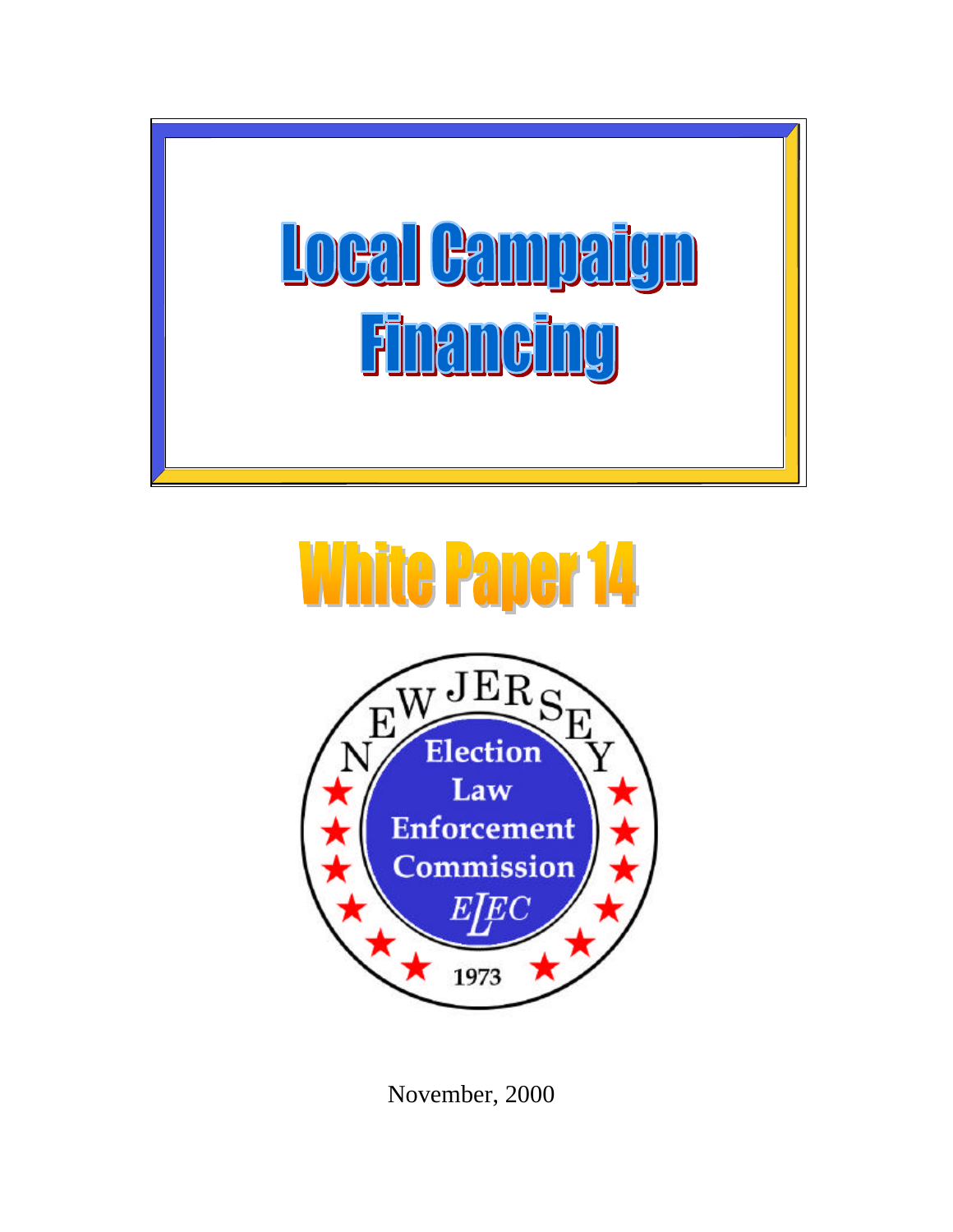

#### *State of New Jersey*

#### **ELECTION LAW ENFORCEMENT COMMISSION**

**RALPH V. MARTIN Chair**

**PAULA A. FRANZESE Vice Chair**

**LYNNAN B. WARE Commissioner**

**SUSAN S. LEDERMAN, Ph.D. Commissioner**

 $\overline{\phantom{a}}$ 

Respond to: P.O. Box 185 Trenton, New Jersey 08625-0185

(609) 292-8700

Web site: http://www.elec.state.nj.us/

# **Acknowledgement**

Local Campaign Financing, written by Deputy Director Jeffrey M. Brindle, is the fourteenth title in the New Jersey Election Law Enforcement Commission's (ELEC) White Paper Series that dates back to 1988. As with the other volumes in the series, this one should prove of great interest to the media, the academic community, public officials, and concerned citizens. The Commission continues to be very proud of the Deputy Director's talented efforts in writing this report and the others in the series.

Research Associate Steven Kimmelman coded reports used in this study and provided invaluable research. Director of Systems Administration Carol Neiman and her staff helped with the computerized statistical information, coding, and data entry. The word processing and graphic design work were expertly accomplished by Administrative Assistant Elbia Zeppetelli, while Director of Administration Barbra Fasanella reviewed all of the statistics appearing in the report. Legal Director Gregory E. Nagy and Deputy Legal Director Nedda Massar served as proofreaders.

The editor of the White Paper Series, Executive Director Frederick M. Herrmann, once again served in this capacity. As usual, he did a fine job in editing the text bringing consistency throughout. For further reading about the role of campaign financing in New Jersey and the nation's political systems, the Commission suggests referring to the fourth edition of the COGEL Campaign Financing and Lobbying Bibliography compiled by him and published by the Council on Governmental Ethics Laws (COGEL) and ELEC.

> \_\_\_\_\_\_\_\_\_\_\_\_\_\_\_\_\_\_\_ Ralph V. Martin, Chair

**FREDERICK M. HERRMANN, Ph.D. Executive Director**

> **JEFFREY M. BRINDLE Deputy Director**

**GREGORY E. NAGY Legal Director**

**JAMES P. WYSE Counsel**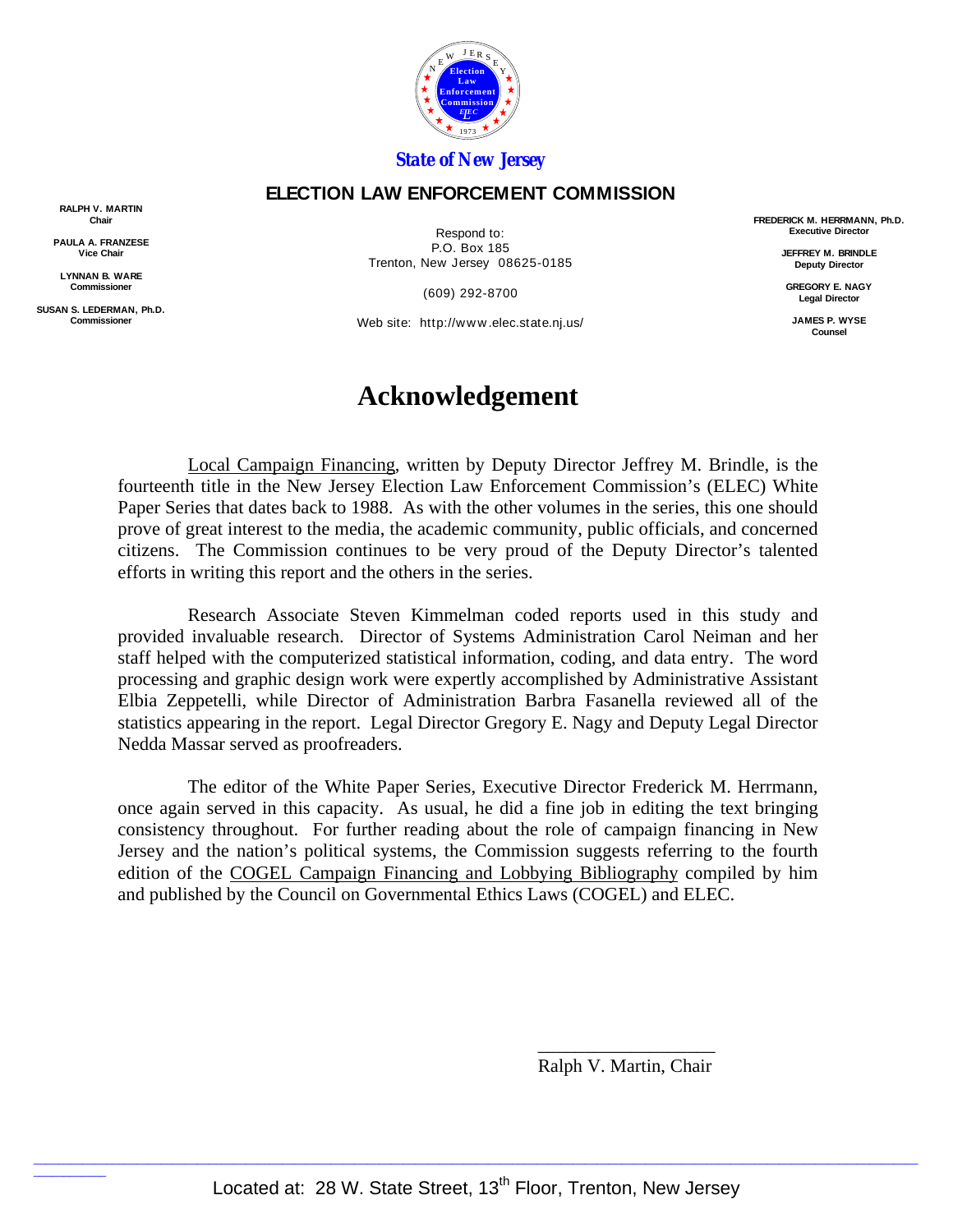# **TABLE OF CONTENTS**

## **Chapter**

## Page No.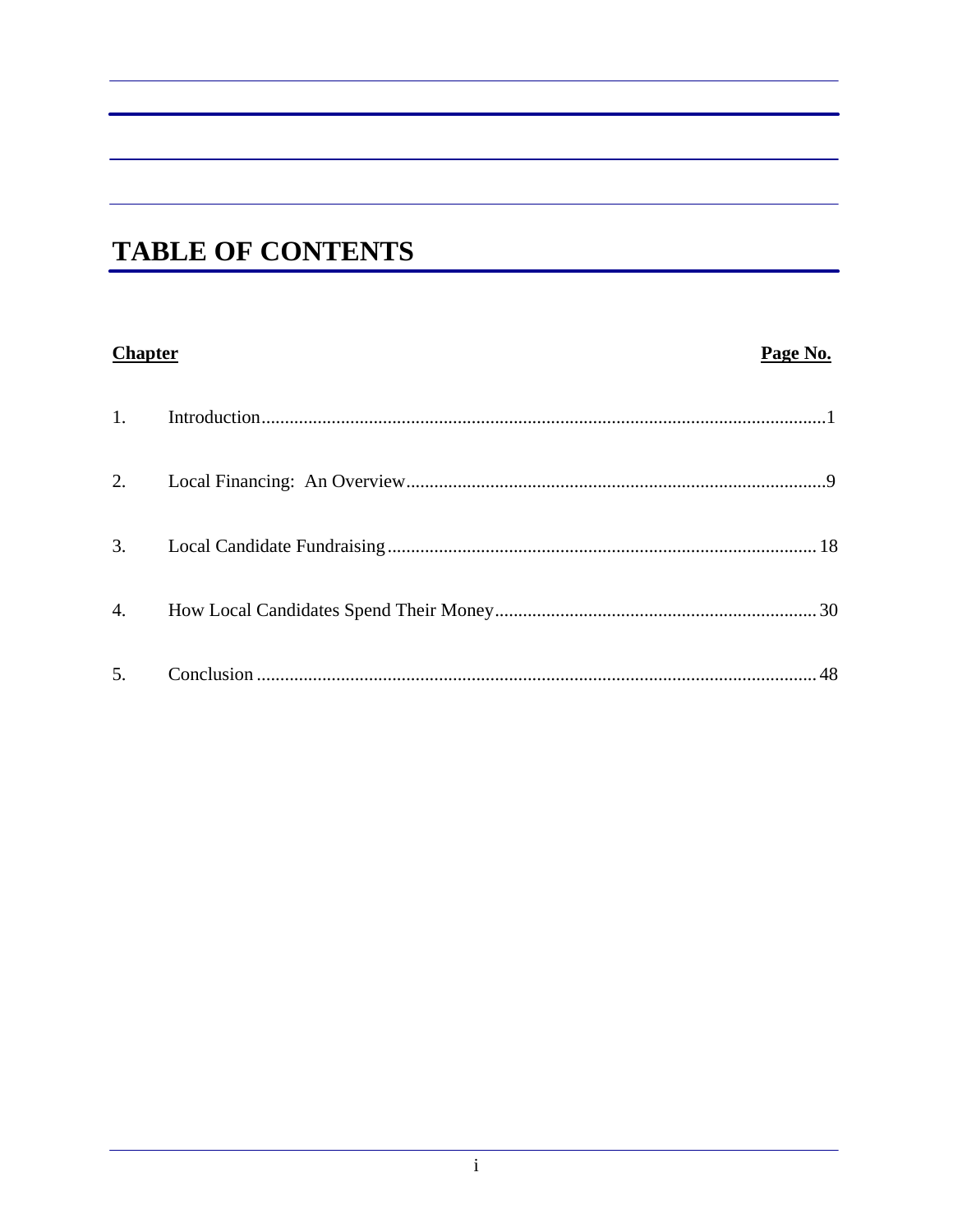| <b>Figure No.</b> | Page No.                                                                         |
|-------------------|----------------------------------------------------------------------------------|
| 1.                |                                                                                  |
| 2.                |                                                                                  |
| 3.                |                                                                                  |
| 4.                | Comparison of Contribution Sources: Municipal/County (1999 General Election)  24 |
| 5.                | Sources of Contributions: Legislative and Municipal Candidates                   |
| 6.                |                                                                                  |
| 7.                | Distribution of Mass Communication Expenditures Local Candidates33               |
| 8.                |                                                                                  |
| 9.                |                                                                                  |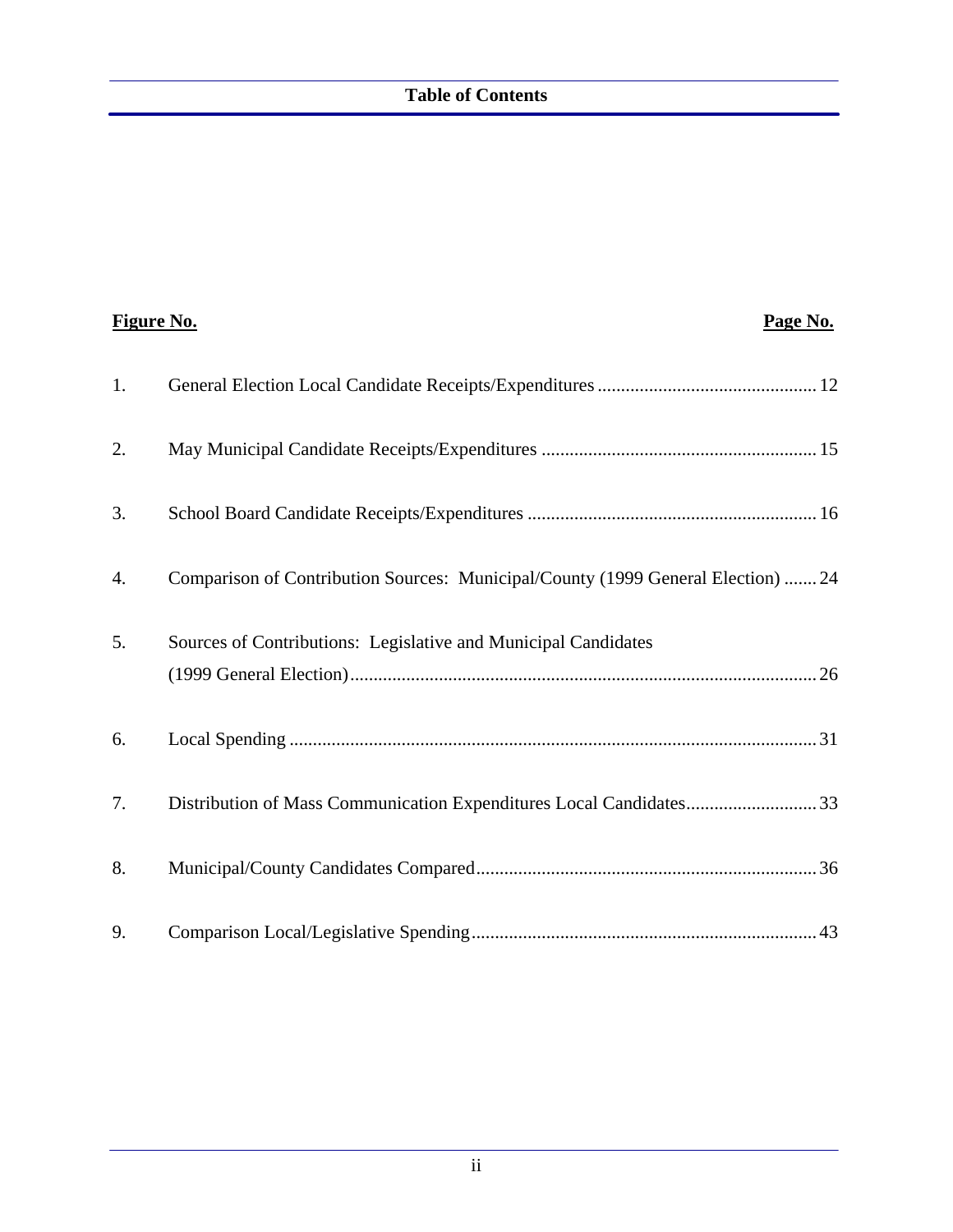| Table No. | Page No. |
|-----------|----------|
| 1.        |          |
| 2.        |          |
| 3.        |          |
| 4.        |          |
| 5.        |          |
| 6.        |          |
| 7.        |          |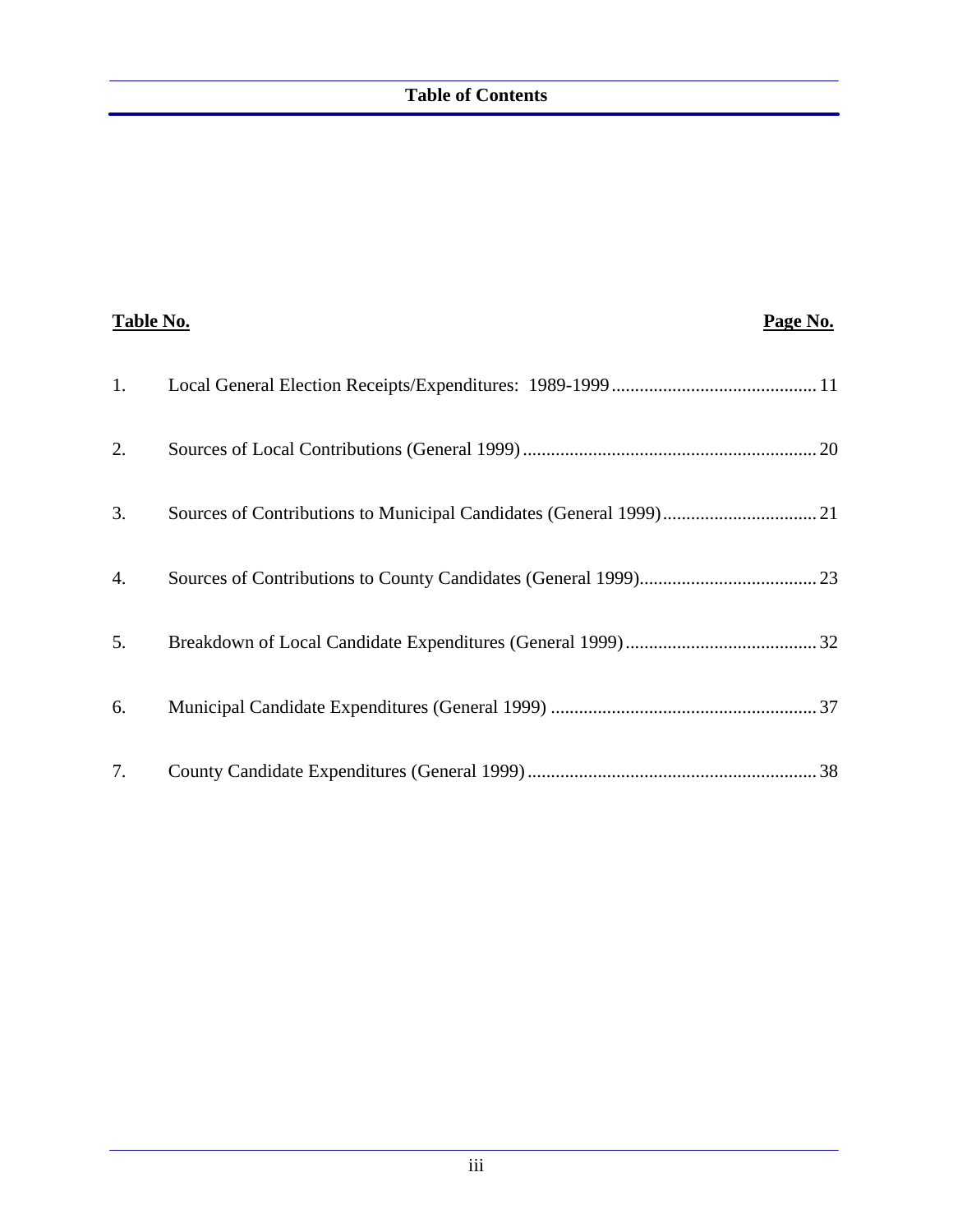# **CHAPTER ONE**

# **Introduction**

**W** hen Jack Rafferty, long time Mayor of Hamilton Township, Mercer County, announced that he would not be running for reelection, local politicos anticipated a spirited contest to replace him. For the local Democratic party, the general election presented the very best opportunity in years to win the mayorship and to rebuild a municipal committee that had been hurt by the sustained popularity of Rafferty and the local GOP organization that backed him. Moreover, the absence of the Mayor on the ticket also encouraged county Democrats into believing that a strong effort in the Hamilton local race would provide an excellent opportunity for them to unseat Republicans Paul Kramer and Barbra Wright in the 14<sup>th</sup> District Assembly contest. To cut into Kramer and Wright's margins of victory in the district's largest community would vastly enhance the electoral prospects of Democratic hopefuls Linda R. Greenstein and Gary L. Guear. In order to accomplish these goals, two steps needed to be taken: to find a strong candidate and to raise a lot of money. They found the candidate in a youthful newcomer, Glen Gilmore. And, as will be shown, they accomplished their objective of raising a lot of money.

For local Republicans the task was different. It was not so much a concern over raising money, the local organization was equipped to do that. What was most critical was nominating someone who could stem the tide against an electorate that seemed to desire change and to defend against the uneasy feeling among local voters that, in recent years, matters had gone amiss in local government. It appears as if the Republicans had the more difficult task in this particular election season. Following a spirited campaign, Democrat Gilmore defeated the Republican candidate, Councilman Peter Schroeder, ousting the GOP from the Mayor's office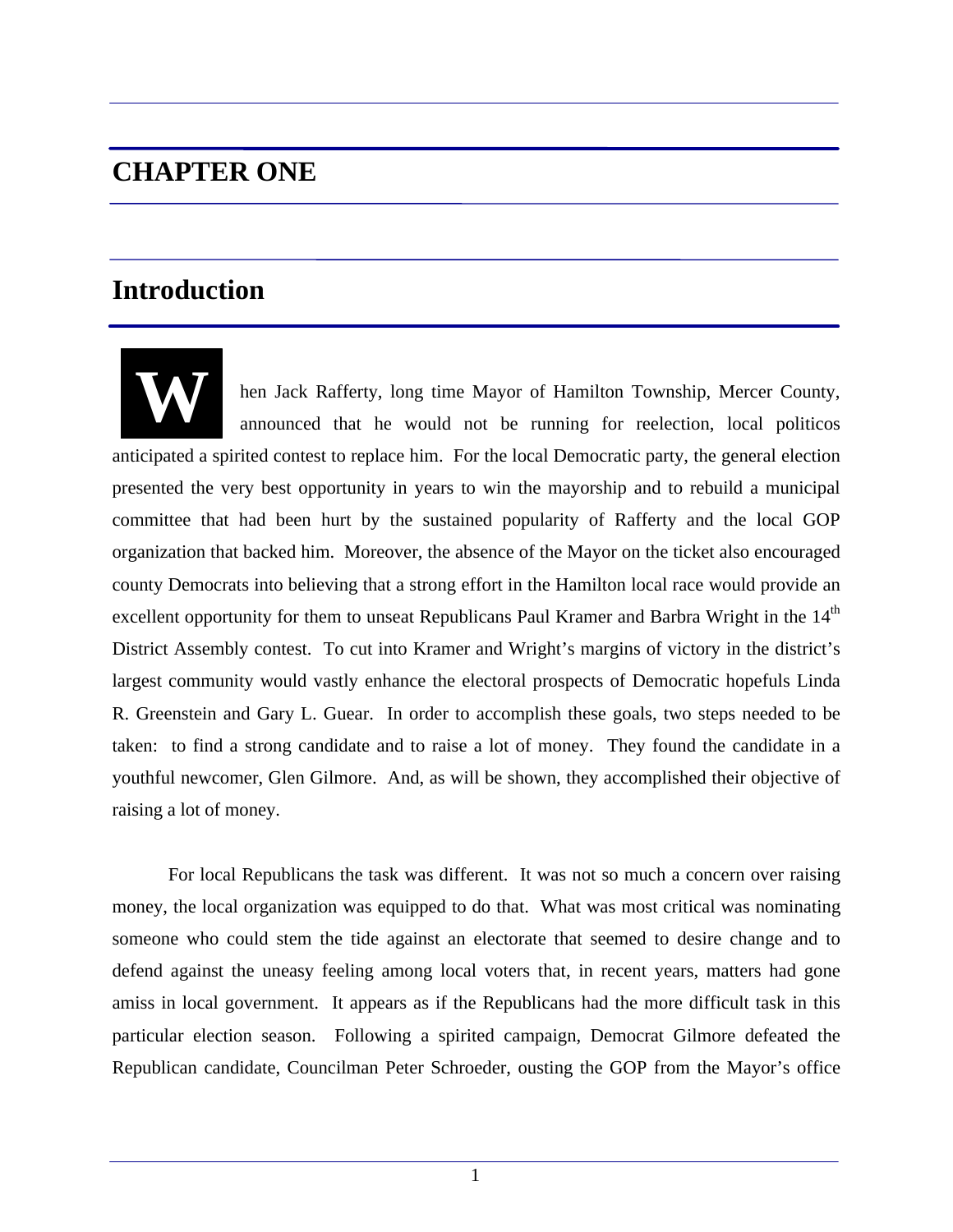for the first time in 24 years. This strong showing locally also helped Greenstein and Guear to be elected to the General Assembly.

Money played no small part in this local contest. Candidates for Hamilton Township Mayor spent over \$415,000 in the 1999 general election. They raised over \$452,000. For the most part, these figures do not include money spent by local parties, especially the GOP.

Attesting to the candidate-centered nature of the Gilmore campaign and the minimal effort put forth by the Hamilton Township Democratic Committee, Gilmore raised over \$345,000 and spent more than \$320,000. Republican Schroeder, on the other hand, was involved in a much more party-centered campaign, raising just over \$80,000 and spending \$69,000. Much of his money came from the GOP local organization, which raised \$389,051 and spent \$388,054. Meanwhile, the Democratic Committee raised a mere \$16,428 and spent \$10,624.

At the same time that the spirited contest in Hamilton Township was taking place, two rivals serving Mercer County government were vying for the County Executiveship. Incumbent County Executive Robert Prunetti was busy touting his record while challenger, and Freeholder Director, Jim McManimon, was attacking it. Prunetti mainly talked about economic development and stable taxes. He hailed the success of Waterfront Park and the development of an arena in downtown Trenton. McManimon was critical of the County Executive's record on open space and the environment. He noted that traffic congestion was becoming a major problem in Mercer County and voiced concerns about overdevelopment.

To get their message across to the voters, both Prunetti and McManimon spent considerable amounts of money. Almost \$1 million was raised between the two candidates and \$855,000 spent. Incumbent Prunetti raised over \$600,000, spending over \$520,000 of it. Challenger McManimon raised almost \$400,000 and spent over \$330,000 of it.

2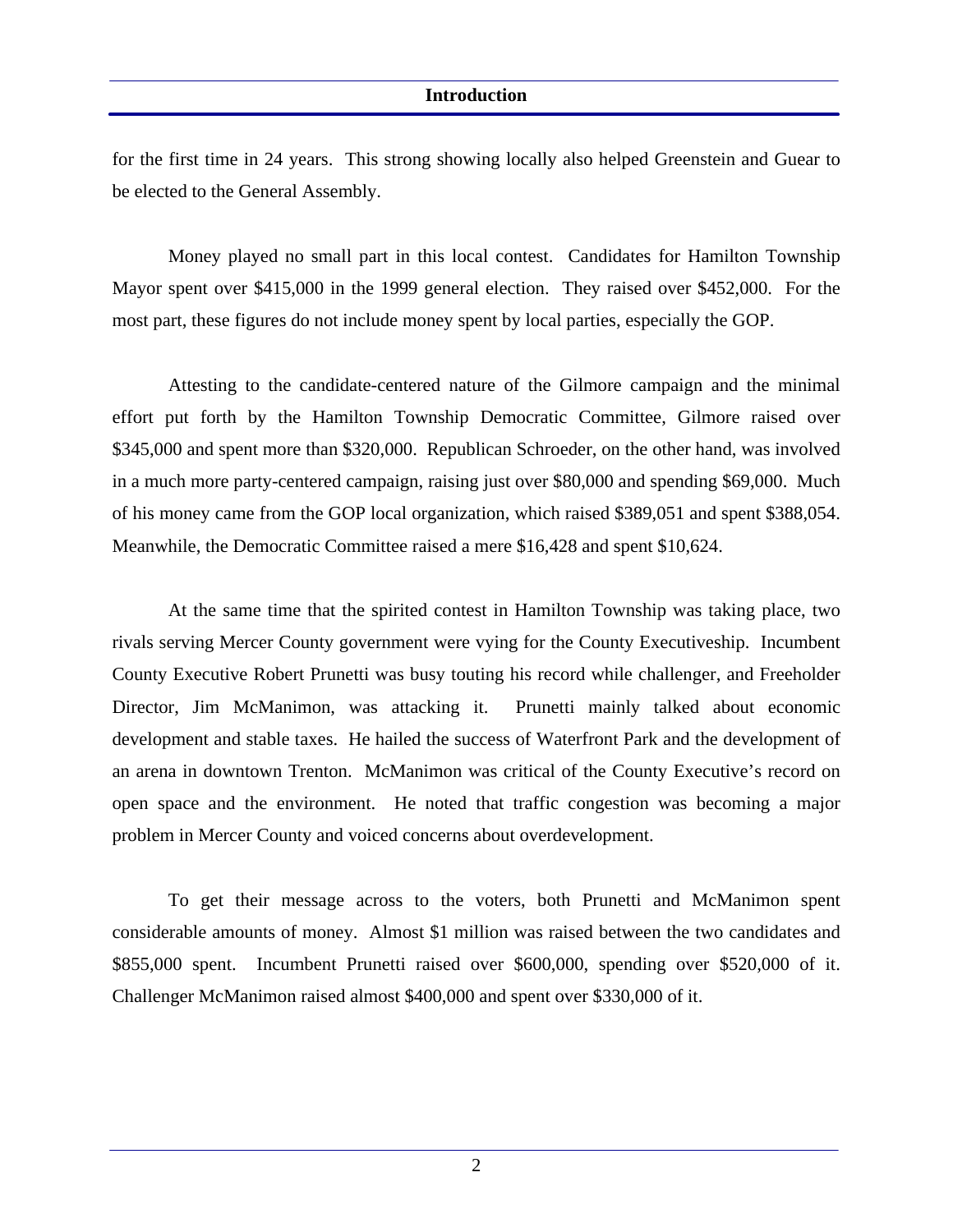## State Control Over Local Government

On a matter of a different nature, the state of New Jersey recently assumed direct control over the city of Camden's financial operations. Despite the objection of Camden's Mayor and other officials representing the city, the state believed that the situation in Camden warranted a takeover by the Division of Local Government Services in the Department of Community Affairs. The state of New Jersey has assumed control from time to time of the finances of other municipalities and school districts but a Philadelphia Inquirer article of May 10, 2000, cited state officials saying that "the situation in Camden is dire and cries out for greater intervention than other cities—including the last time Camden was placed under state supervision, in 1981."<sup>1</sup> The city had incurred a deficit of \$13.5 million.

Over the last 20 years, ten cities came under direct state control. This control involved labor negotiations, personnel decisions, restructuring debt, spending decisions, or, in general, managing the business affairs of a municipality. The decision to assume state control over local government is a difficult but important one. Stable finances at the local level contributes to a higher state bond rating, which translates into lower interest rates when the state borrows money. Conversely, instability locally can adversely affect the state's bond rating; contributing to higher rates of interest when borrowing to finance capital projects.

#### Important Role of Local Government

Local governmental units, including both municipal and county governments, play an important part in the overall structure of government in New Jersey. In New Jersey Politics and Government, Barbra G. Salmore and Stephen A. Salmore, describing the situation in the early part of the  $20<sup>th</sup>$  century, wrote:

Neither the suburban commuters nor the insular ethnics felt much identity with the state. Thus, New Jersey's politics remained local, parochial, and based in county organizations. Indeed, one might say there was no state politics to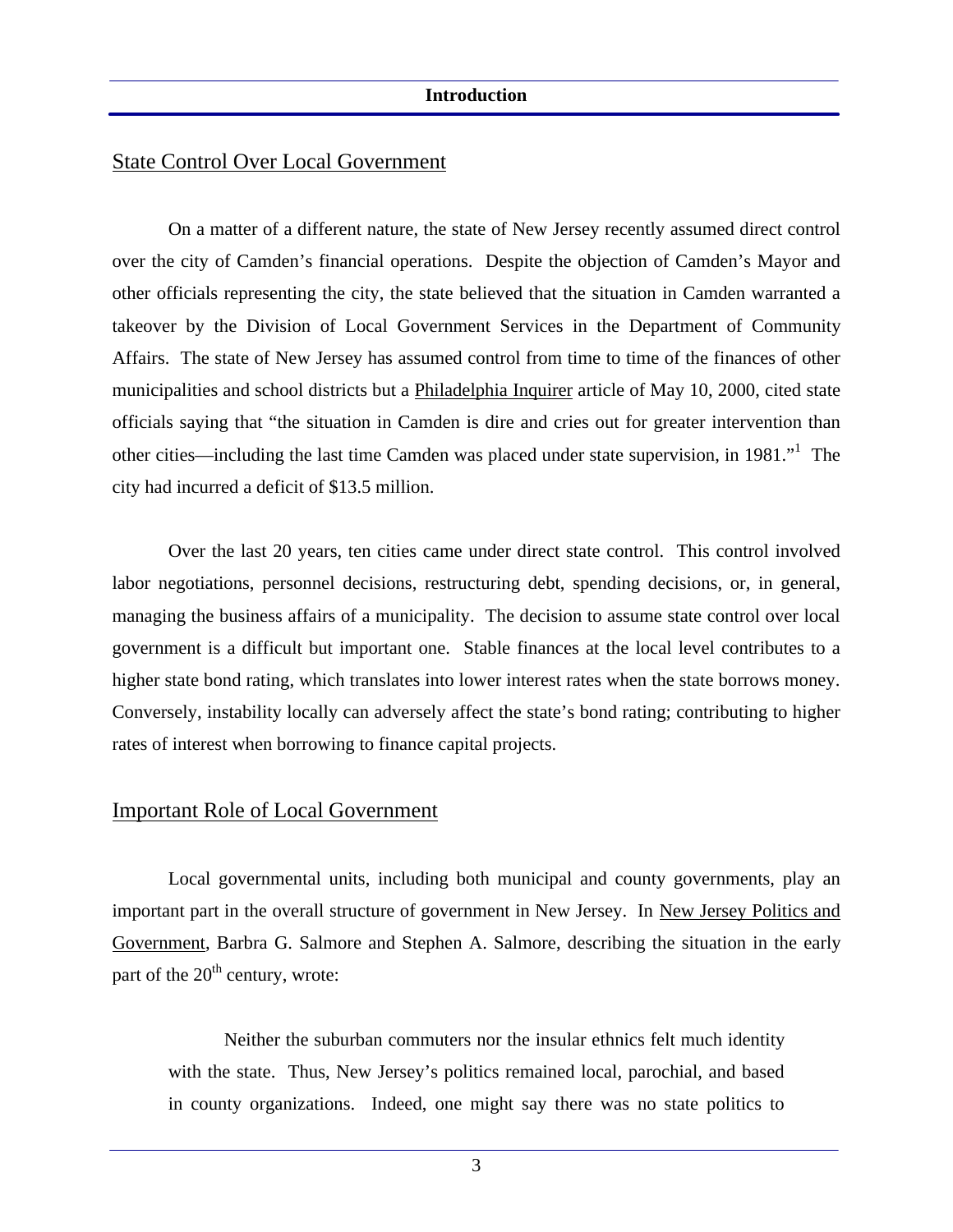speak of. Political attention always focuses on where public money is raised or distributed. In the New Jersey of the 1900's, Trenton continued to raise its modest budget almost entirely from the corporations and the railroads and to spend it on the penal system and skeletal social services. In contrast, localities raised and spent four times as much, almost all of it coming from a highly visible local property tax and going to visible services such as roads and public schools. State government's 2,900 employees in fiscal year 1916 to 1917 were not merely so rich a source of patronage jobs as were counties and municipalities. $2^2$ 

The early  $20<sup>th</sup>$  century situation described by the Salmores had not changed over that of the 19<sup>th</sup> century. Frederick M. Herrmann noted in a study of antebellum New Jersey that:

Despite state restriction on the municipal collection of revenue, cities in New Jersey combined with township and county governments raised over four times the funds gathered by the state. This discrepancy was indicative of the relative roles played by state and local authorities in satisfying demands. Garden State lawmakers decided early in the industrial revolution to empower cities and other forms of local government randomly to take on many new functions with almost no attempt to regulate these activities. The uncertainty in state government about extending its authority led to this novel response to the great changes of the era. A major reason for New Jersey's ability to avoid more institutionalization at the state level than it did before the Civil War was its delegation of great authority to county, township, and especially city authorities.<sup>3</sup>

In modern times, of course, state budgets have grown larger. In assuming more programmatic responsibilities, the state government has carved out a more positive role for itself in the lives of its citizens. Education, entitlement programs, healthcare initiatives, environmental programs, and costly transportation projects, to name a few, are among the many areas in which state government's responsibilities have grown. Along with this larger role, state government budgets represent a larger piece of the overall budgetary pie than they once did. This fact does not mean, however, that local budgets are insignificant, or have shrunk. Indeed, they have grown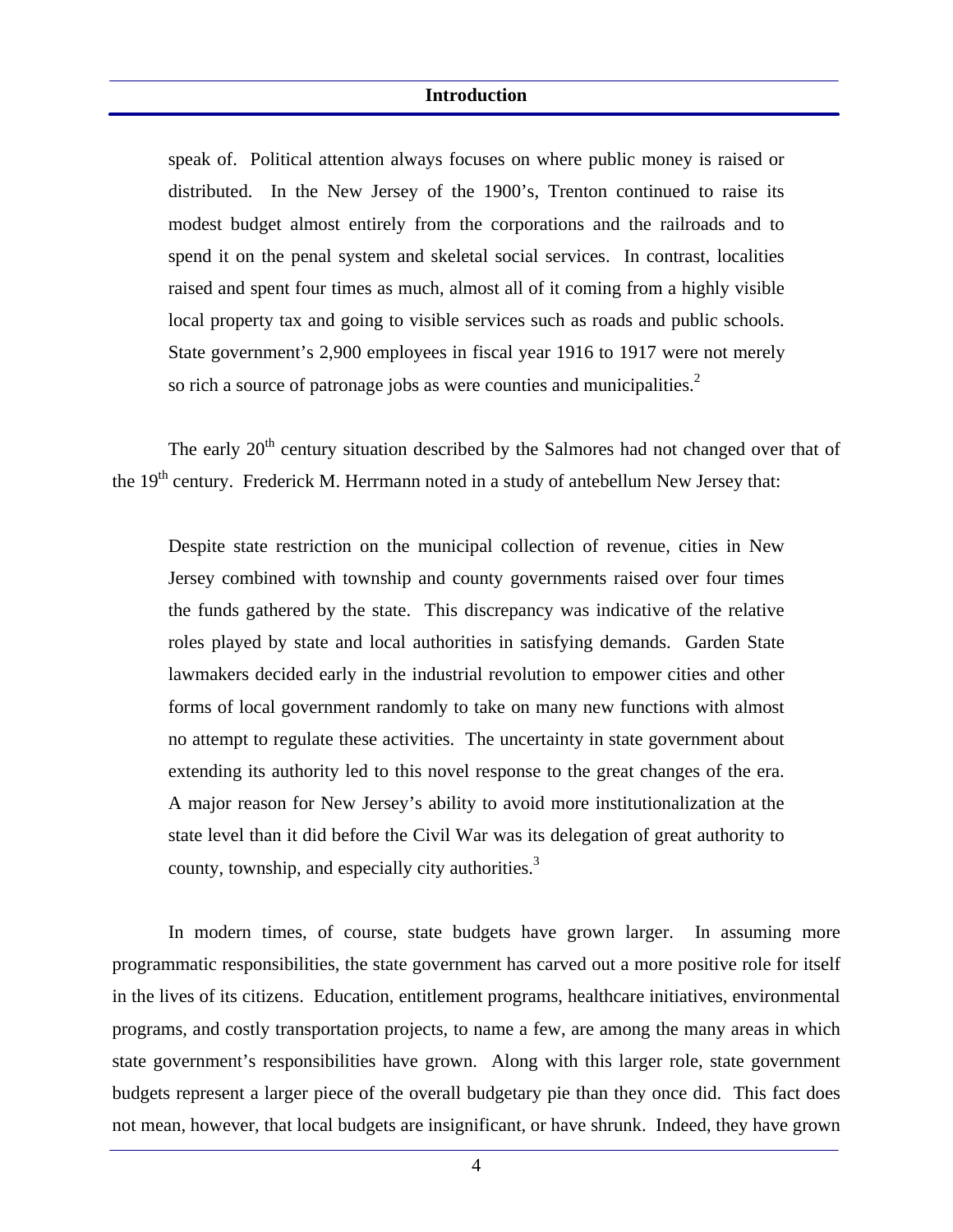larger. Overall, in 1996, local revenues exceeded \$25 billion, a figure greater than the state's fiscal year 2001 budget. $4$ 

## Unitary Relationship between State and Local Government

The governmental structure of the United States is federalist. Under federalism, the national government and the state governments derive their powers from the Constitution. The national government in Washington D.C., for instance, cannot abolish the state governments, nor the states the national government. The Constitution defines the powers and limitations of both levels of government. The relationship between state governments and their local subunits is different. This relationship is organized on the basis of a unitary system whereby municipalities are the creatures of the state. The state is sovereign and all powers are vested in it. Under this governmental structure, "local units exist only as agents of the states and exercise only those powers expressly given to them by their respective state governments."<sup>5</sup>

Like the other states, New Jersey's government is structured in this manner. Local units of government are granted charters under the municipal and county charter laws adopted by the Legislature. While the forms of government adopted by municipal and county governments vary, each type is authorized by state law. Thus, state government can devolve powers to local governments or, as in the case of the city of Camden, assume greater authority over their activities. In a word, New Jersey government acts "in accordance with the legal principle known as Dillon's rule,"<sup>6</sup> which holds that "a municipal corporation can exercise only the powers expressly given it or those powers necessarily implied by, or essential to the accomplishments of stated powers."<sup>7</sup>

## DeFacto Home Rule

Despite this formal relationship, there has, nevertheless, been a strong tradition of home rule in New Jersey. The defacto home rule is still very much alive in the hearts and minds of local officials. And despite the ultimate authority for governing being vested in the state, much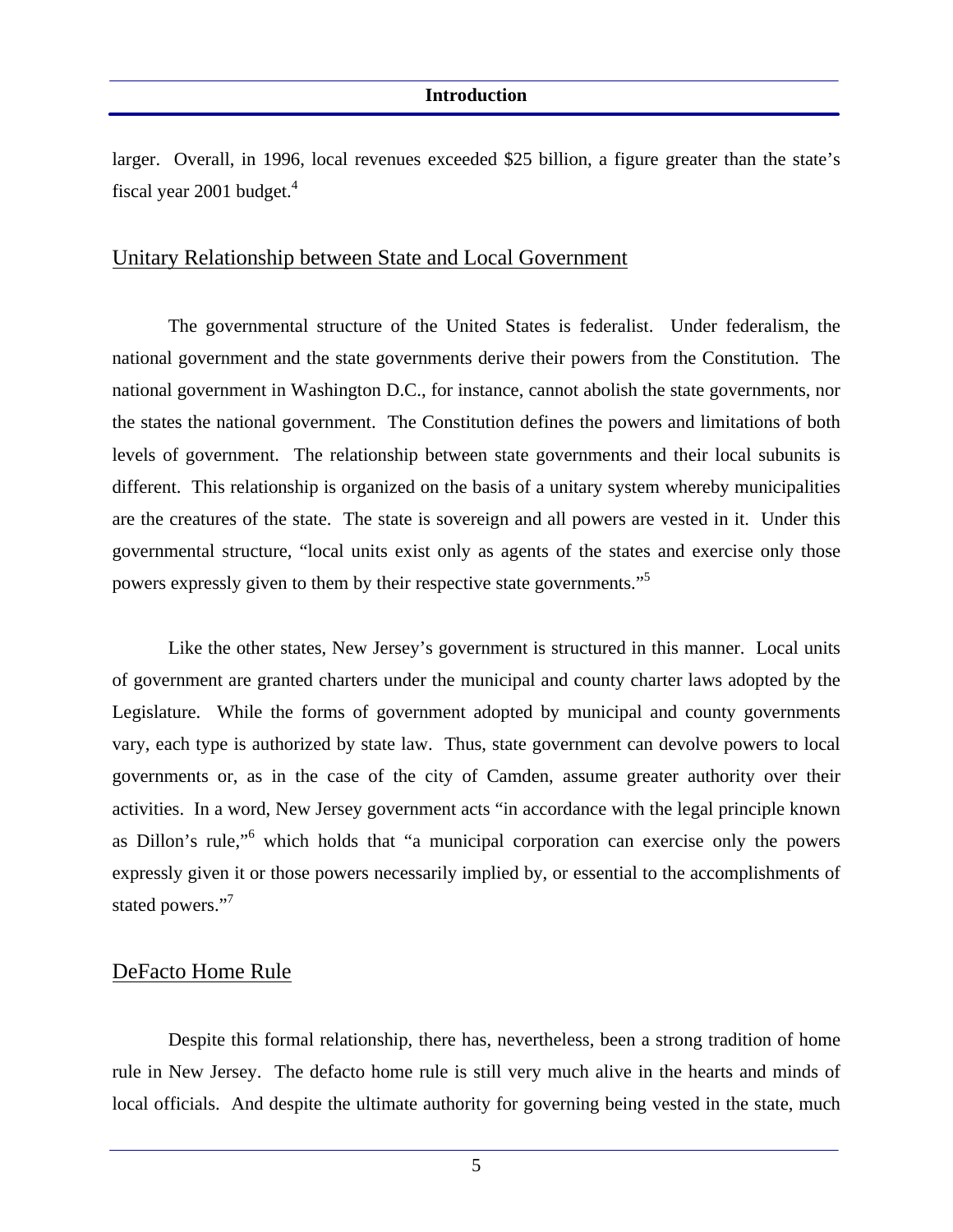power and responsibility in governing has remained with municipal and county governments. Thus, legally and theoretically, state government is sovereign. In practice, however, local government has much authority and jurisdiction vis-à-vis the lives of New Jersey residents.

As noted above, local government is costly. New Jersey is divided into 566 municipalities and 21 counties, all of which contain their own governing bodies. Add to this mix special districts, such as school districts and fire districts, and it's clear that New Jersey certainly has a labyrinth of governments. Through property taxes, these units raise money, which, along with state and federal funds they receive, allow them to spend truly significant amounts of money on a variety of public services. The State's budget in fiscal year 2001 will be \$21 million. In contrast, municipal and county governments, had budgets amounting to over \$25 billion in 1996. Though more recent figures are not available, that figure has assuredly increased.

The services provided by or through local governments are numerous. Schools are obviously supported in large measure by local tax dollars. Basic services such as garbage collection, snow removal, and municipal and county road repairs are supported by local tax revenues. Fire and police protection and emergency medical services are often provided by municipalities, either directly or through contracted services with private businesses. Local governments are instrumental in providing for senior citizen services as well as for recreational programming. Local building and health inspectors contribute to the quality of life in communities as well as a variety of local boards and commissions, such as zoning boards and ethics boards. In a phrase, local units of government have significant responsibilities, both to carry out services in a competent manner and to manage large amounts of local tax dollars. Whether authorizing a local quasi-governmental authority or supporting a municipal or county library system, local government responsibilities are huge.

The substantial duties placed on local officials offers them great opportunities to do much good for their communities and counties. For example, Mercer County government working with Trenton city government has contributed to the revitalization efforts in the capital by being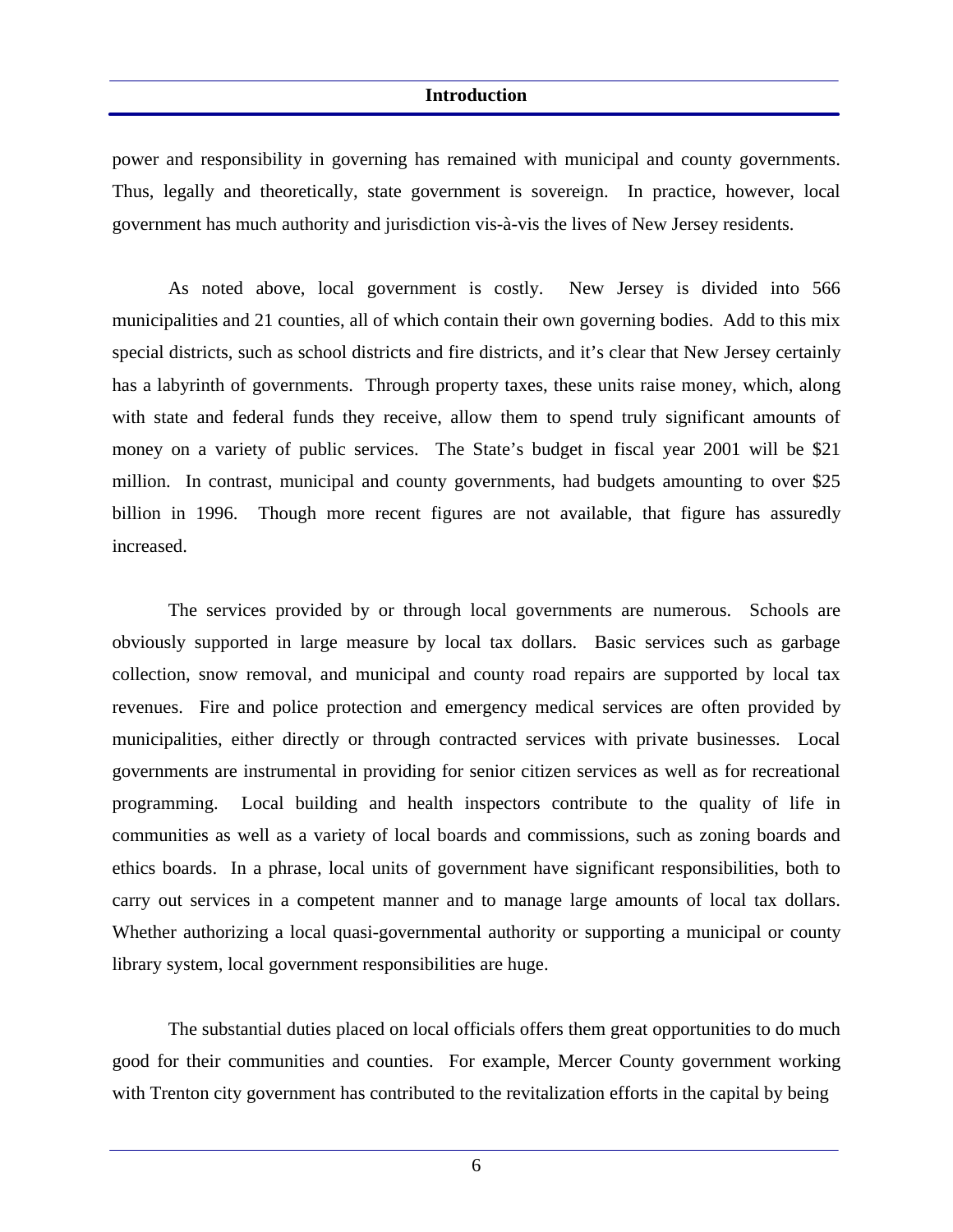involved in the development of Waterfront Park, home of the Trenton Thunder Minor League baseball team, and the downtown arena, which is home to minor league hockey and basketball. A series of administrations in New Brunswick have worked closely with Johnson and Johnson, which has backed New Brunswick Tomorrow to revitalize the hub city and make it into a center for art and culture. And mayors and councils in small towns across New Jersey have made decisions that have benefited local citizens.

But just as such significant responsibilities present opportunities for good, they do, at times, present local officials with the opportunity to engage in corruption. Revenue from property taxes, state and federal funds, labor negotiations, patronage, and contract bidding give those so inclined the chance to defraud the public. The vast majority of local officials serve tirelessly and thanklessly. They are honest and undertake their responsibilities with integrity and distinction. They are public servants in the best sense of the word. Unfortunately, however, New Jersey, as other states, has witnessed it share of local officials being unfaithful to the trust given them by local citizens. Indeed, as stated in a 1992 report by the State of New Jersey Commission of Investigation:

Certainly a significant harm caused by public corruption is the spread of public cynicism and skepticism toward the large number of officials, who perform their jobs honestly. Other harms are more tangible. Embezzlers steal taxpayer dollars. Corrupt inspectors jeopardize the public's health, safety and wellbeing. Purchasing scams deplete local treasuries. Zoning and planning payoffs lead to helter-skelter development. Rip offs in social benefit programs deprive the truly needy of scarce public assistance funds. Finally, private businesses that pay off corrupt officials are unjustly enriched at the expense of honest competitors.<sup>8</sup>

#### Conclusion

The purpose of this discussion has been to illustrate how important a role local government and local officials play in the lives of New Jersey residents, and, in so doing, to

7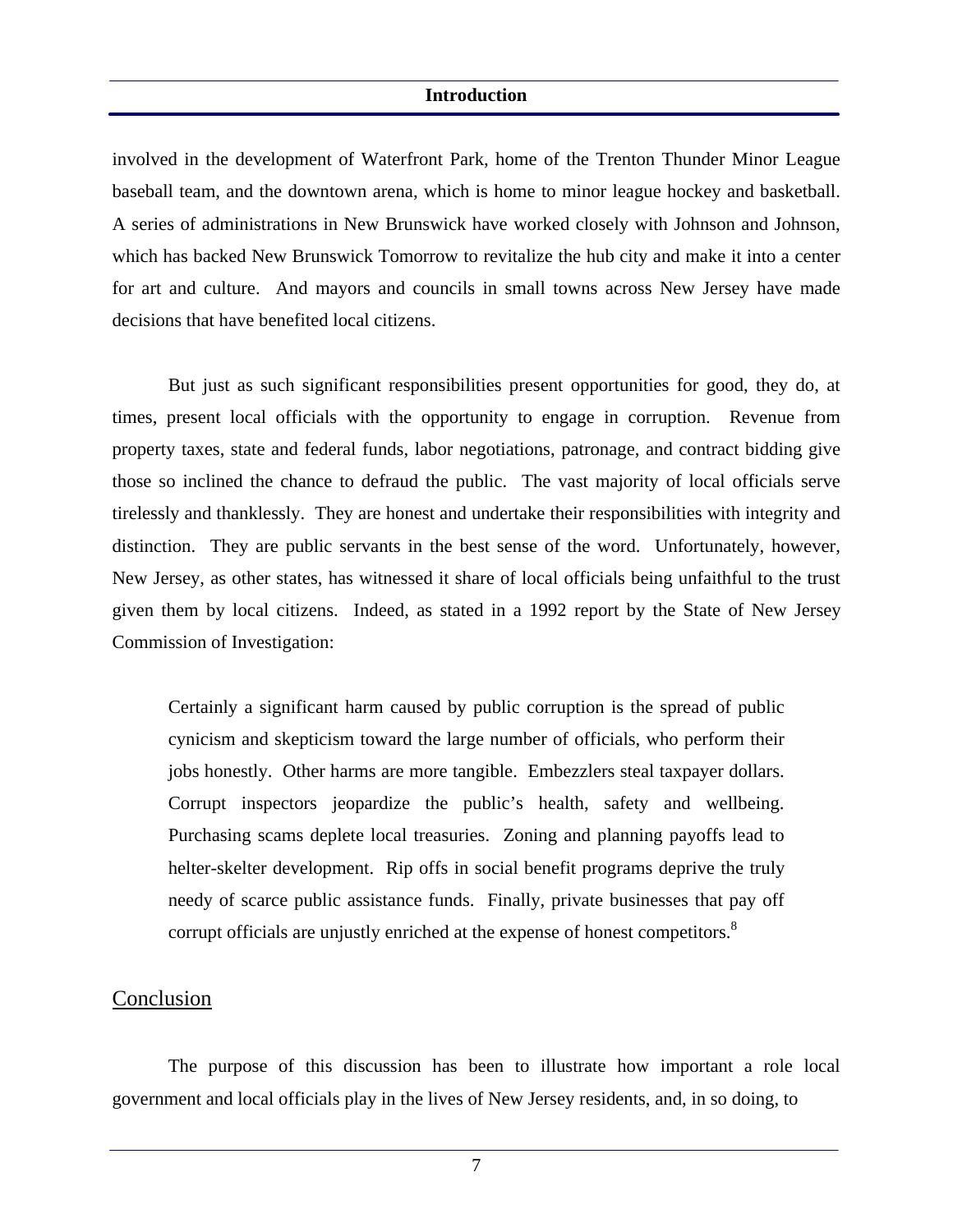introduce the topic of this study, which is an analysis of campaign finance data at the municipal and county electoral levels. Though campaign financing activity in municipal and county races is not a topic studied widely by political scientists who otherwise have made noteworthy efforts in this field, it deserves attention. Municipal and county elected officials bear much governmental responsibility. As candidates, they attract substantial campaign dollars. More so than state legislators, local officials have control over important areas of government, such as quality of life issues in local jurisdictions, budgets, contracts, and patronage. As such, it is important to the study of campaign financing that the sources of contributions to local candidates and how they spend their money be examined. It is the intention of this study to accomplish this task.

The challenge of analyzing campaign financing and electoral politics at the local level began for the Commission with White Paper Number 12: Repartyization: The Rebirth of County Organizations. In this white paper, the campaign financial activity of county political parties in eight of the 21 counties in New Jersey was analyzed in depth. Essentially, the analysis revealed that county political party organizations were rebounding from their recent doldrums. It found that due to a U.S. Supreme Court decision and changes to the campaign law in New Jersey in 1993, county organizations were gaining more power and influence over electoral politics.

This study is a follow up to that initial foray into local electoral activity. Using a stratified probability sampling method, a sample size of 50 reporting entities was selected from a pool of 654 municipal, county executive, and county freeholder candidates in the 1999 general election who filed detailed reports. This method first produced proportionate sample sizes for each category of candidate reports to be analyzed. Because the proportionate sample sizes for the county executive and county freeholder categories proved to be not large enough to provide for adequate analysis, it was determined to produce disproportionate samples for each of the three categories. Thus, 30 municipal reporting entities, 4 county executive reporting entities, and 16 county freeholder reporting entities were selected for observation.

8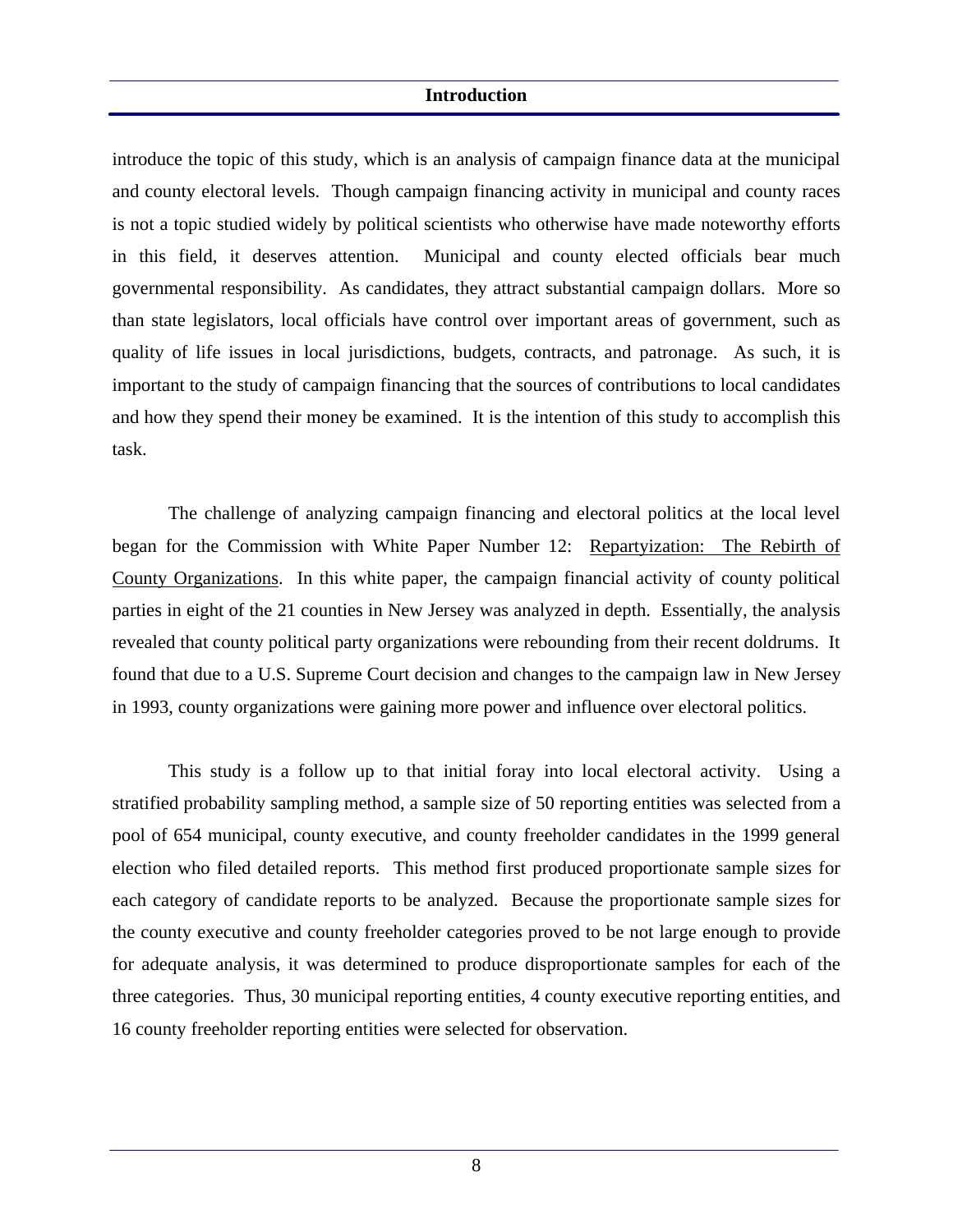# **CHAPTER TWO**

# **Local Financing: An Overview**



rends In Legislative Campaign Financing 1987-1997, the most recent Commission white paper, noted that legislative candidates in the 1997 general election increased fundraising by 57 percent over the general election of 1987.

During this ten-year period, expenditures rose by 60 percent.

In New Jersey, there are considerably more local candidates in any given year than legislative candidates. In the 1997 general election, there were 337 candidates for State Senate and Assembly. In the 1999 general election, the focus of this study, there were 654 candidates for local office who filed detailed campaign finance reports. The local candidate category includes candidates for municipal and county offices.

Importantly, legislative candidates in 1997 raised \$26.2 million, or an average \$78,000 per candidate. Local candidates, on the other hand, raised \$18.2 million in 1999, or an average \$27,829. Obviously, these average amounts can be misleading in that some candidates spent much more than these averages and some much less. However, these figures do indicate the relative differences in overall campaign financial activity between candidates for state office and candidates for local office.

Despite the fact that fewer numbers of legislative candidates engage in significantly more financial activity than the greater numbers of local candidates do, it should not be assumed that the financing of local elections is unimportant or insubstantial. In relative terms, money is just as important in these elections as in those for state office.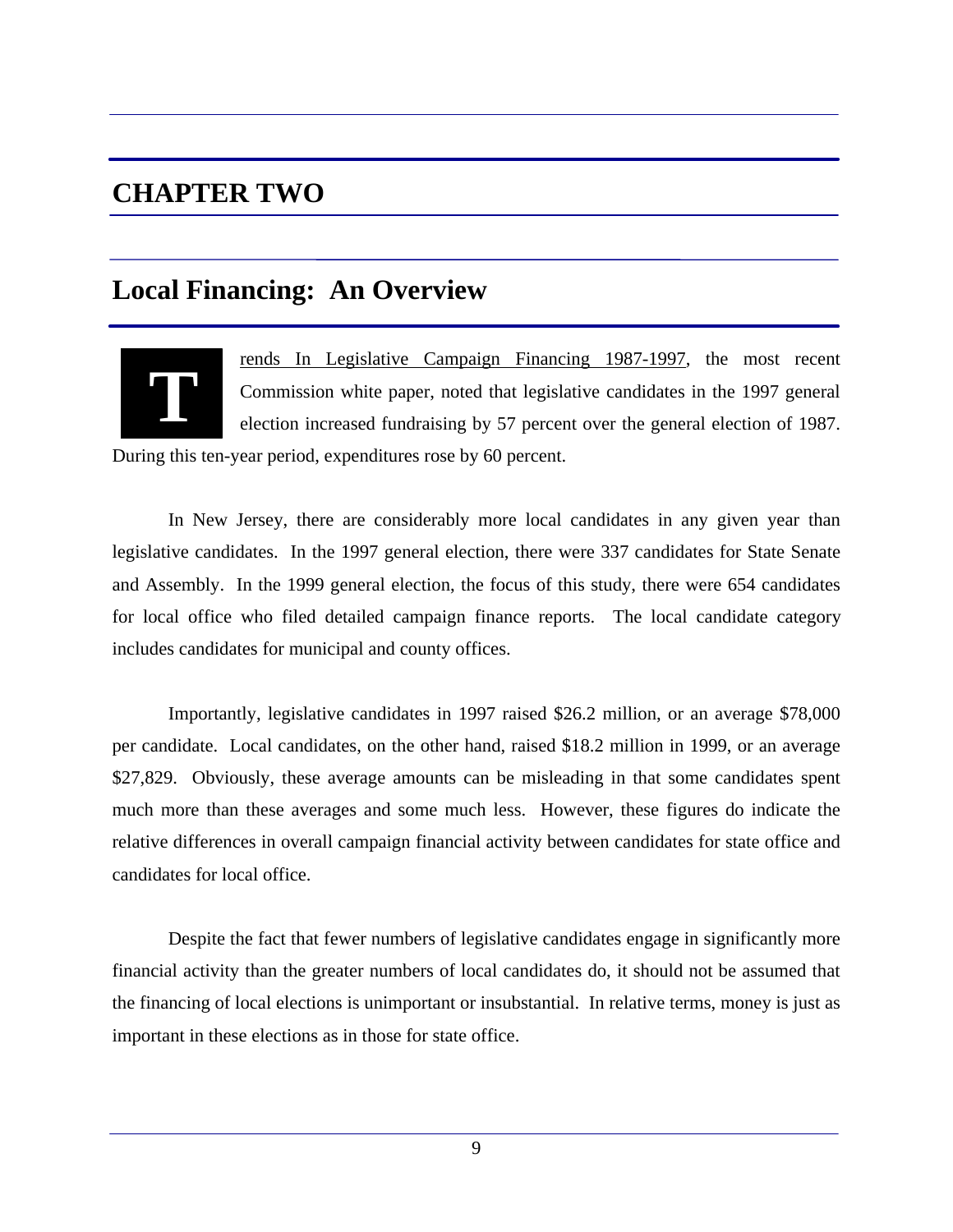When considering the differences in fundraising between local and legislative candidates, certain factors should be kept in mind. First, though legislative candidates engage in more extensive fundraising, these candidates in general appeal to an electorate that is larger than that of local candidates. Though some local jurisdictions are larger in terms of geography and population than legislative districts, for the most part local candidates campaign before electorates that are smaller than those of legislative candidates. Whereas every legislative district contains approximately 200,000 people<sup>9</sup>, most municipalities involve populations that are smaller than this. For example, the smallest municipality in New Jersey, Tavistock in Camden County, has only 12 people.<sup>10</sup> Many others have populations of 10,000 or less. In a word, most local jurisdictions are smaller than legislative districts.

In terms of fundraising, the implications are clear. Legislative candidates have a larger fundraising base from which to raise money. The donor base available to local candidates, on the other hand, is considerably less. Legislative candidates draw on contributions from numerous municipalities. In general, local candidates tap those individuals and businesses within the local area. Incumbent legislators, in particular, draw upon Trenton lobbyists, legislative leadership committees, and state party committees. Moreover, legislative candidates can depend on newly invigorated county party committees to contribute handsomely as well. Though there are certain exceptions, most local candidates rely mainly on local sources for contributions.

Despite the limited fundraising base of local candidates and the fact that a smaller number of legislative candidates raise more money than the more numerous local candidates, the impact of money on local elections should not be underestimated nor overlooked. As former Commissioner David Linett said, often a \$500 contribution to a municipal candidate can have just as much impact on a local election as a \$5,000 PAC contribution can have on a legislative race. Furthermore, the ability to reward supporters with contracts, jobs, and permits, etc. are greater at the local level than at the legislative level.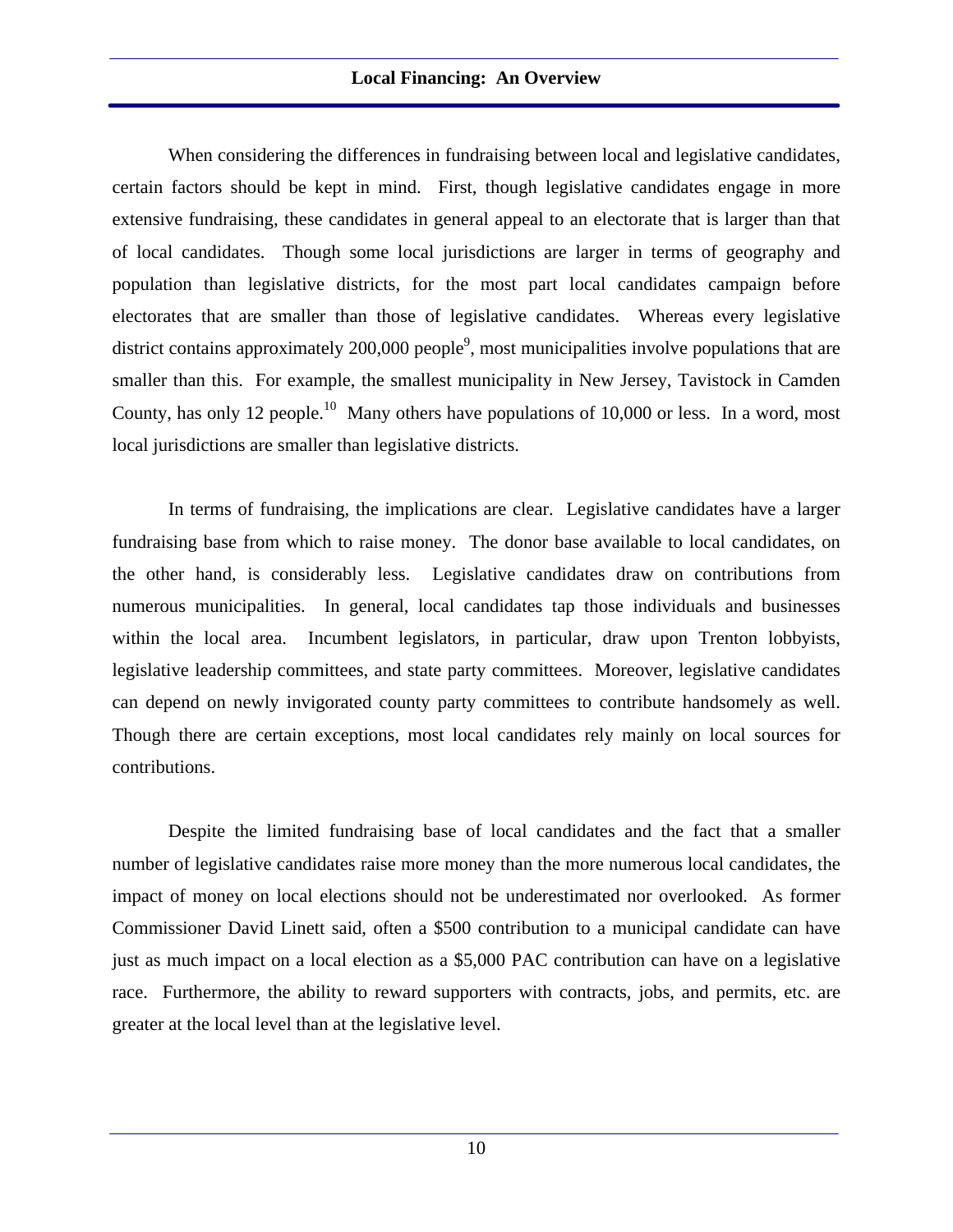As noted above, candidates for the legislature increased fundraising by 57 percent and expenditures by 60 percent between 1987 and 1997. While not approaching the totals raised and spent by candidates for the legislature, candidates for local office during a period almost coincidental with the above, 1989-1999, boosted their fundraising totals by 49 percent. Expenditure activity by these candidates increased by 59 percent. In the 1999 general election, these candidates raised \$18.2 million compared with \$12.2 million in 1989. Local candidates spent \$17 million in 1999 and \$10.7 million ten years before. Thus, the trend in local campaign financing closely followed that of legislative campaign financing. Table 1 lists receipts and expenditures of local candidates in each successive year beginning in 1989.

|                                                                                               | <b>Table 1</b><br><b>Local General Election Receipts/Expenditures: 1989-1999</b> |                     |  |  |
|-----------------------------------------------------------------------------------------------|----------------------------------------------------------------------------------|---------------------|--|--|
| <b>Year</b>                                                                                   | <b>Receipts</b>                                                                  | <b>Expenditures</b> |  |  |
| 1989                                                                                          | 12.2                                                                             | 10.7                |  |  |
| 1990                                                                                          | 15.5                                                                             | 13.0                |  |  |
| 1991                                                                                          | 14.4                                                                             | 13.3                |  |  |
| 1992                                                                                          | 13.4                                                                             | 10.6                |  |  |
| 1993                                                                                          | 12.2                                                                             | 10.9                |  |  |
| 1994                                                                                          | 18.3                                                                             | 16.1                |  |  |
| 1995                                                                                          | 15.5                                                                             | 12.2                |  |  |
| 1996                                                                                          | 11.7                                                                             | 10.3                |  |  |
| 1997                                                                                          | 11.8                                                                             | 10.2                |  |  |
| 1998                                                                                          | 14.4                                                                             | 13.4                |  |  |
| 1999                                                                                          | 18.2                                                                             | 17.0                |  |  |
| <b>Source Data: New Jersey Election Law Enforcement Commission</b><br>*In millions of dollars |                                                                                  |                     |  |  |

Interestingly, but not surprisingly, financial activity by local candidates running in November general elections assumed a distinctive pattern. Overall, as Figure 1 shows, years in which there were comparable elections displayed similar characteristics.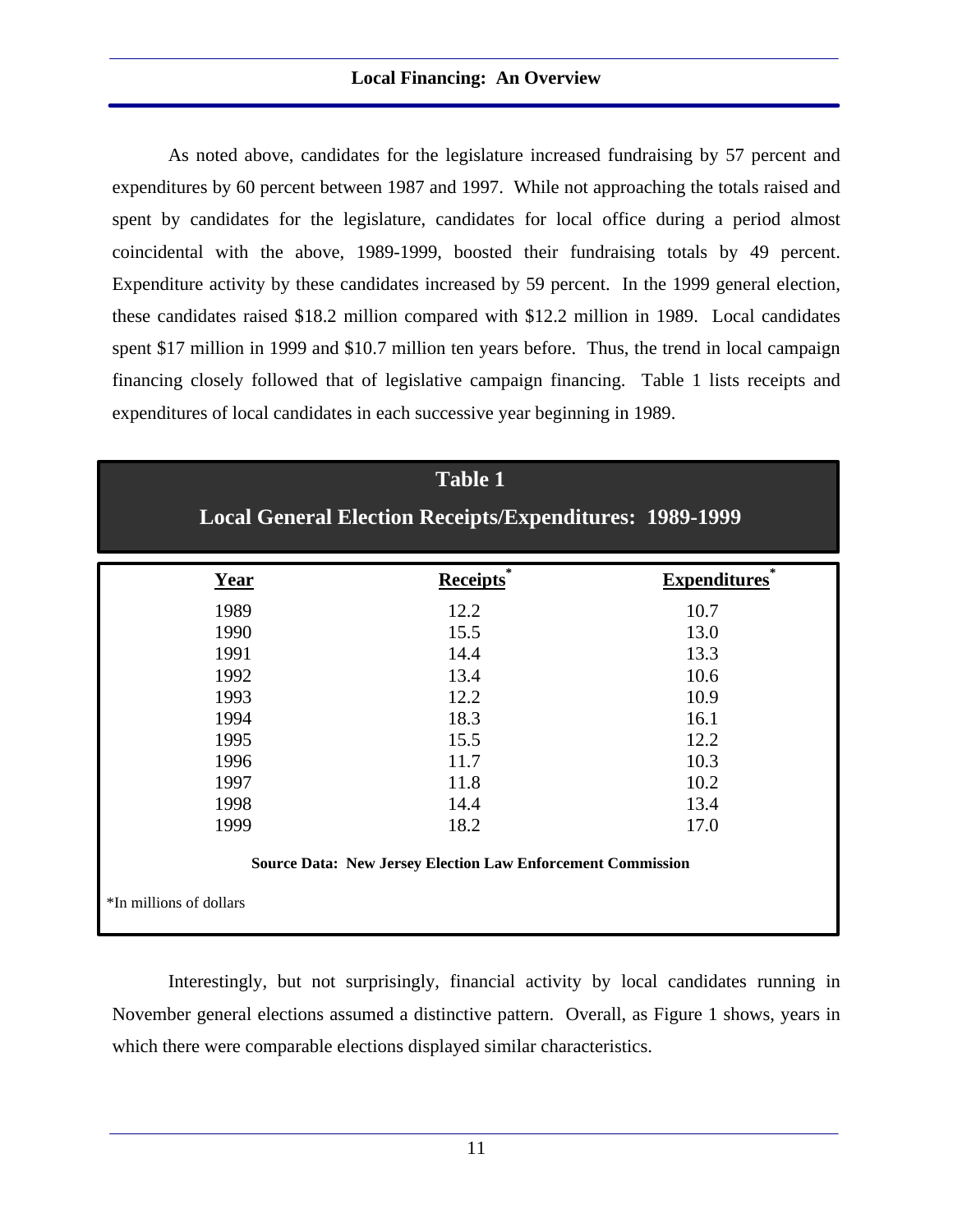#### **Local Financing: An Overview**



**Source Data: New Jersey Election Law Enforcement Commission**

12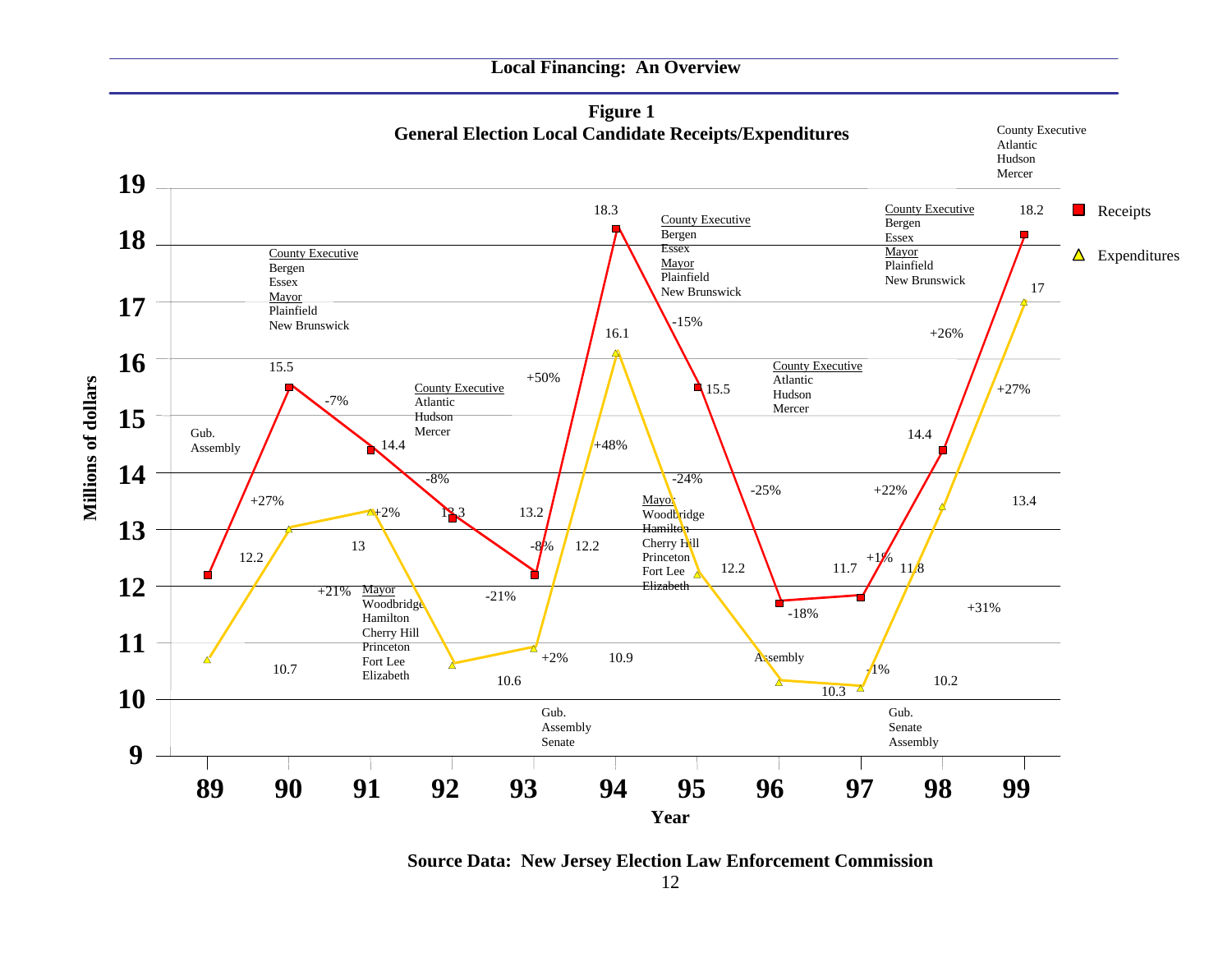In 1990, 1994, and 1999, financial activity on the part of local candidates peaked. Municipal and county candidates raised \$15.5 million in 1990, \$18.3 in 1994 and \$18.2 million in 1999. Expenditures reached \$13 million in 1990, \$16.1 million in 1994, and \$17 million in 1999. Financial activity in 1991, 1995, and 1998 was high also, outdistancing activity by local candidates in the remaining two years of the four-year cycle of elections. Fundraising totaled \$14.4 million in 1991, \$15.5 million in 1995, and \$14.4 million in 1998. Local candidates in these years spent \$13.3 million, \$12.2 million, and \$13.4 million respectively.

There is a straightforward explanation for the consistently greater local financial activity recorded in the election years cited above as opposed to 1989, 1992, 1993, 1996, and 1997. In 1990, 1994, and 1998, there were contests for county executive in the state's two most populous counties, Essex and Bergen. Also, in these years, mayoralty elections occurred in New Brunswick and Plainfield. Similarly, in 1991, 1995, and 1999 county executive races occurred in Atlantic, Hudson, and Mercer counties and mayoralty contests in the populous communities of Woodbridge, Hamilton Township (Mercer County), Cherry Hill, Fort Lee, and Elizabeth. These significant contests drove up the financial activity recorded by local candidates in these election years. In the absence of county executive and major mayoralty races, financial activity in the final two years of the four year cycle necessarily lagged. Finally, the extraordinarily high fundraising totals recorded as early as 1994 of \$18.3 million is in part the result of the new campaign financing law effective in 1993. This law restricted candidates to one candidate and/or joint candidates committee. The law permitted candidates who previously controlled personal PACs to transfer those monies into their new candidate committees. This "dumping" of personal PAC money contributed to the record fundraising totals by local candidates reported in 1994.

## May Municipal Candidates

While the focus of this study is on candidates for local office in November general elections, it is important to recognize that certain municipalities hold their elections in May. Stemming from the Progressive era, these May elections are theoretically non-partisan. Though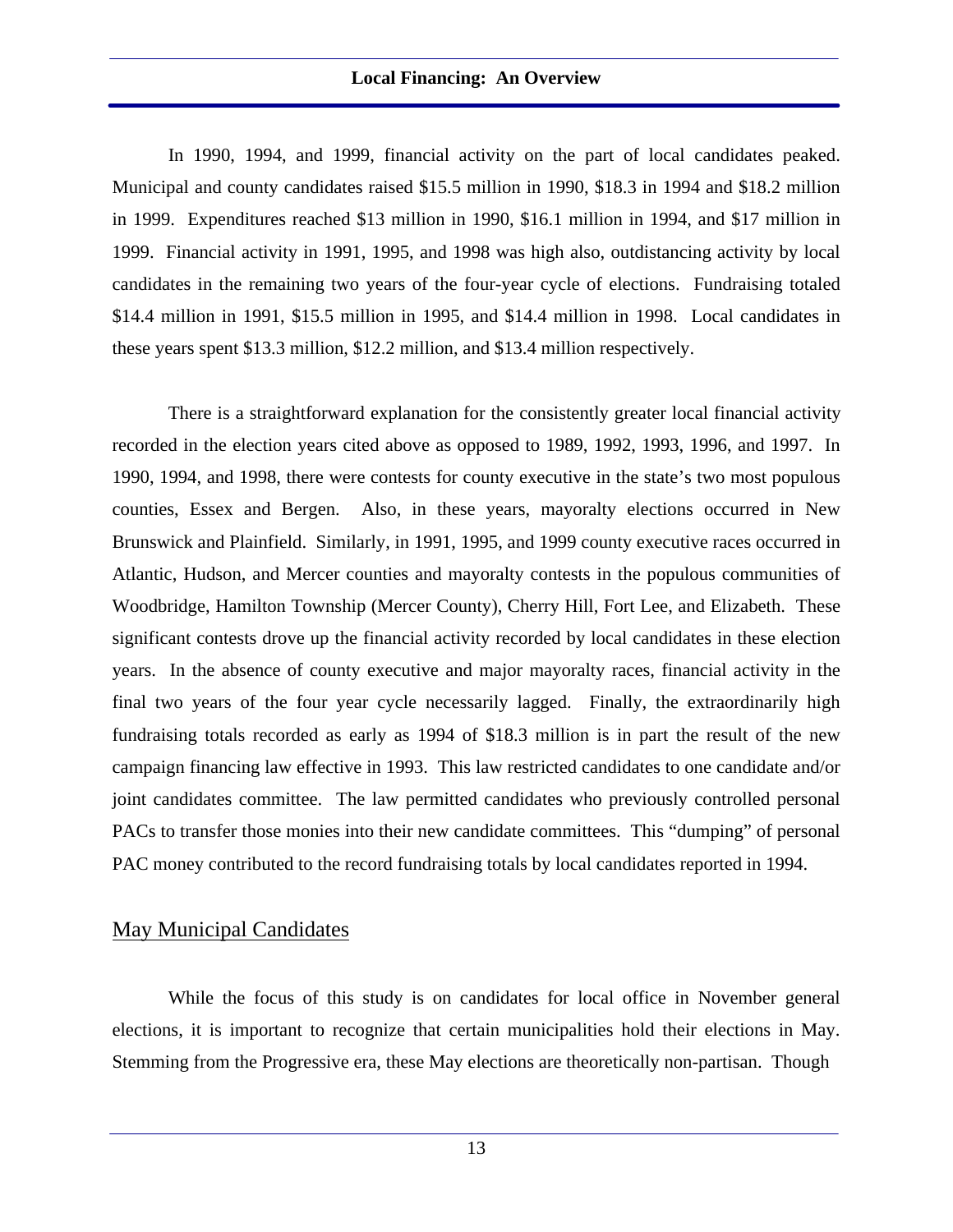the November general election ballot primarily contains candidates identified by partisan labels, the May election ballot does not identify candidates as partisans. Unofficially, however, these candidates are often supported by the major parties. Regardless, a considerable amount of money is spent in these elections, making the financial activity of these candidates worthy of note.

In observing May municipal elections, a consistent pattern emerges vis-à-vis campaign financial activity over the period 1989 through 1999. As shown in Figure 2, with 1989 as the base year, financial activity in May elections is highest in the first two years of a four year cycle and lowest in the last two years of the cycle. This pattern is standard throughout. As in the case of November local elections, the peaks and valleys are related to the particular elections that are held in any given year. For example, in the peak years of 1990, 1994, and 1998, when \$6.1 million, \$5.4 million, and \$10.2 million was raised, May municipal elections were held in populous jurisdictions such as Atlantic City, Bayonne, Clifton, Irvington, Newark, Paterson, Trenton, and Union City. Expenditures in those years amounted to \$5.5 million, \$4.3 million and \$8.3 million. The years 1989, 1993, and 1997 also witnessed fairly substantial financial activity by candidates in May municipal elections. These years coincided with elections in Camden, Hoboken, Jersey City, and Passaic. Fundraising in these years reached \$3.9 million, \$3.1 million, and \$4.5 million respectively and expenditures registered \$3.4 million, \$2.9 million, and \$4 million. In the "off-year" municipal elections, when elections were not held in major municipalities, financial activity was significantly less.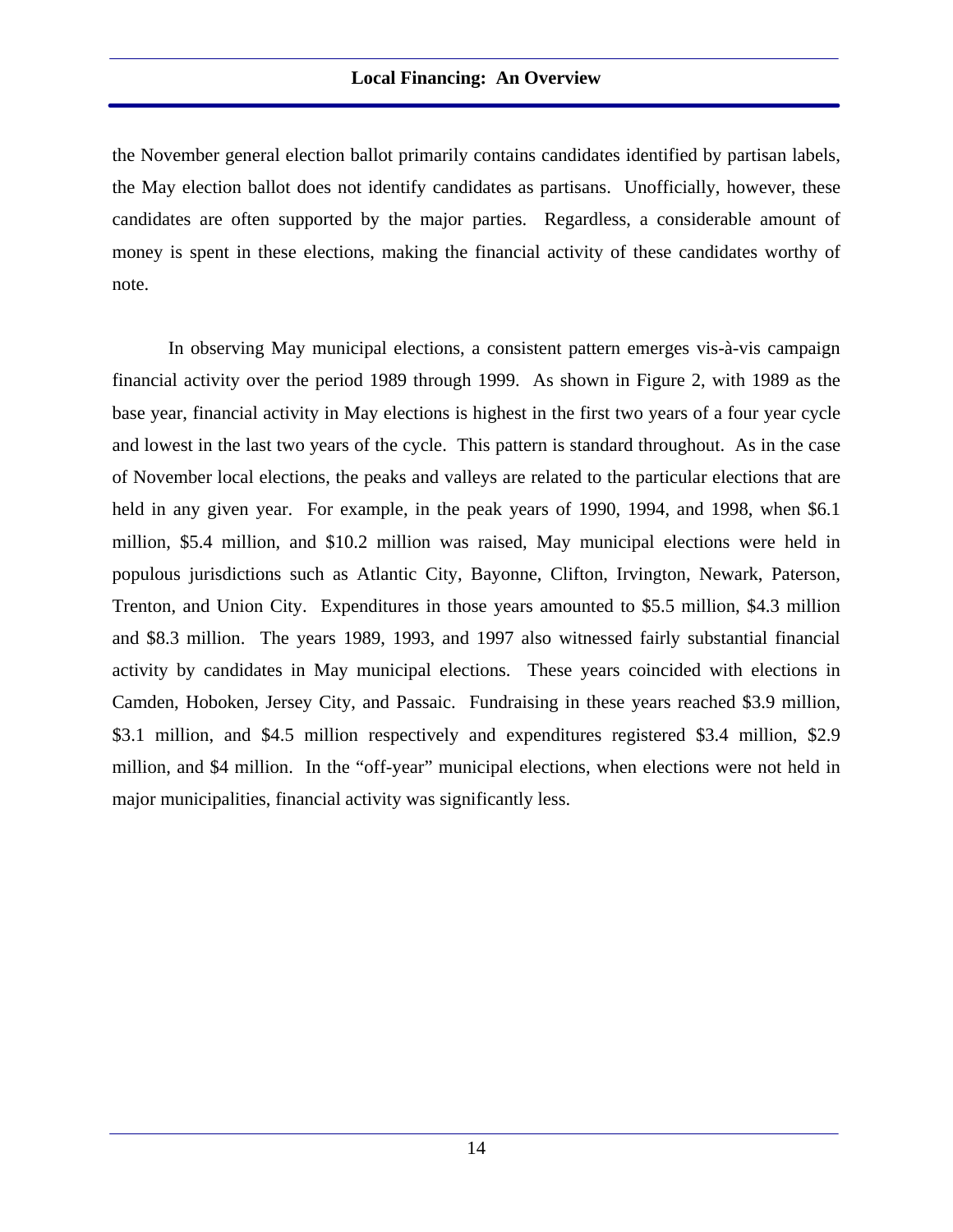#### **Local Financing: An Overview**



**Millions of dollars**

Millions of dollars

**Source Data: New Jersey Election Law Enforcement Commission** 15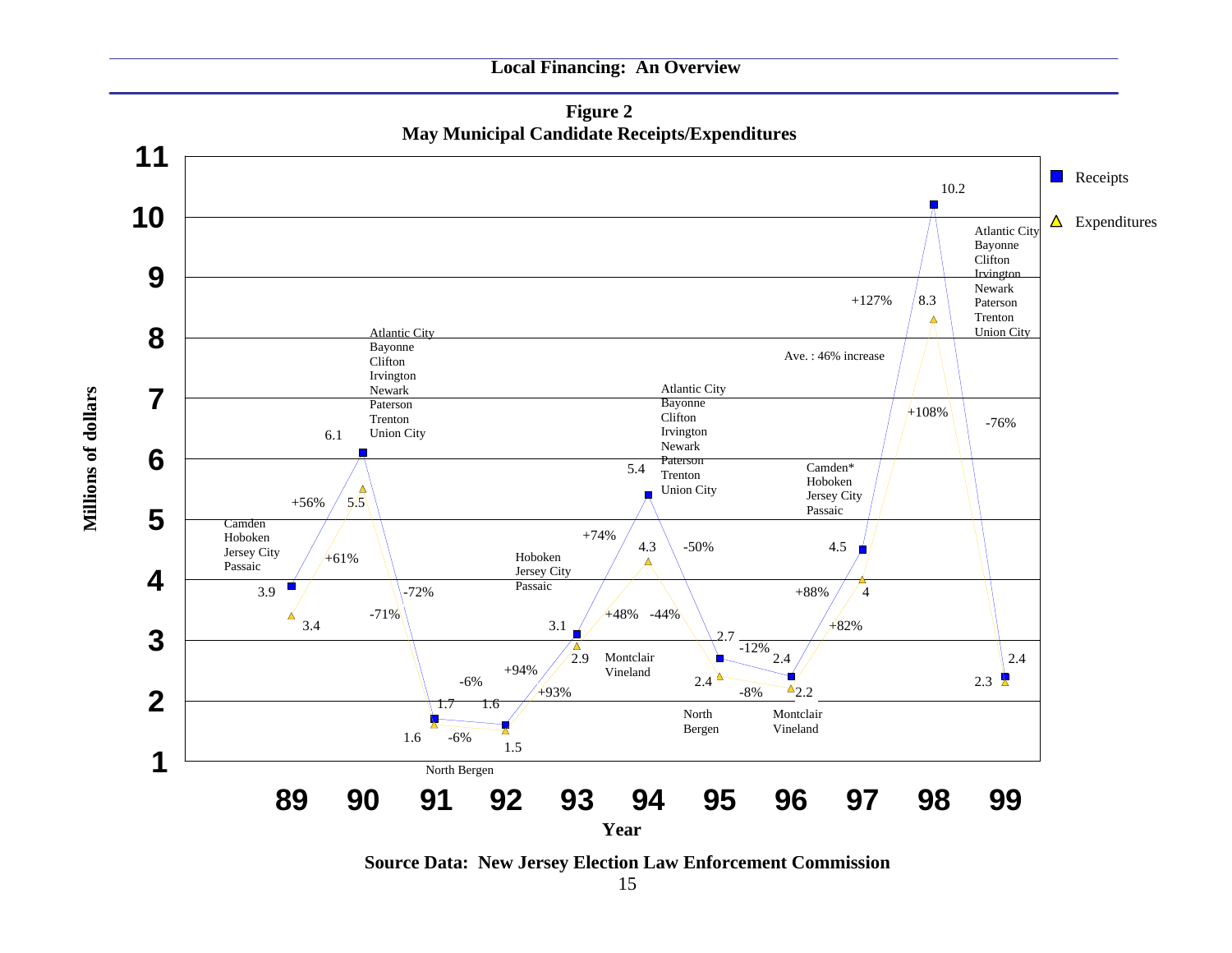# School Board Candidates

Finally, this chapter, which provides an overview of campaign financial activity at the local electoral level, would be remiss in not mentioning school board elections. Not much attention has been given to this type of election. Historically, school board contests have experienced insignificant levels of financing and a low voter turnout. This situation appears to be changing. As demonstrated in Figure 3, the financial activity of school board candidates steadily grew between 1989 and 1999.





**Year Source Data: New Jersey Election Law Enforcement Commission**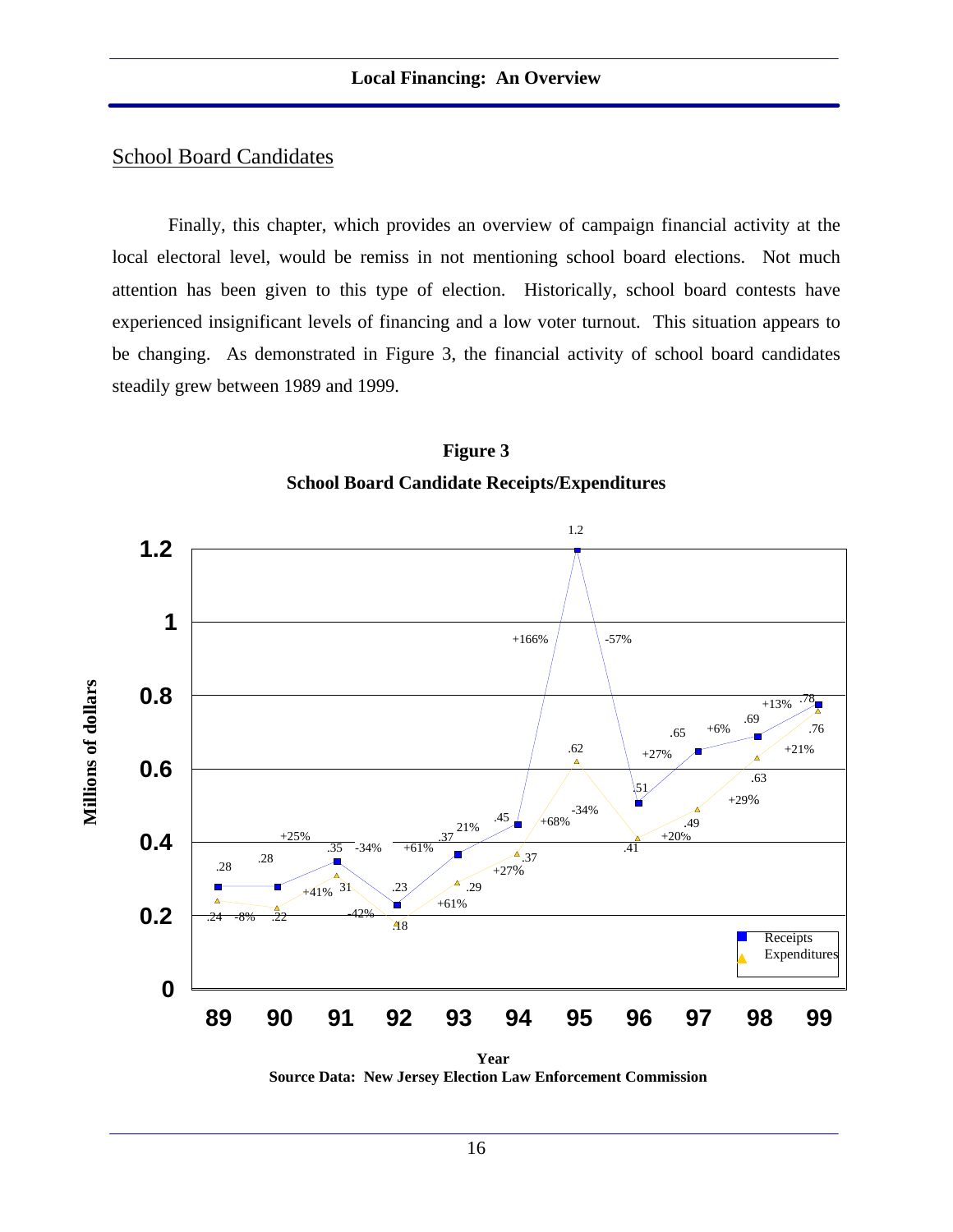Except for a decrease in overall financial activity in 1996, following the extraordinary spending that occurred in 1995, the data indicates that school board candidates increased their financial activity in each successive year during this period. Overall, fundraising increased by 173 percent and expenditures by 215 percent during this period. School Board candidates raised \$284,798 in 1989, and spent \$242,395. Ten years later in 1999, they raised \$776,770 and spent \$764,018. Though financial activity is less in School Board elections than in other local and state elections, the data does indicate that the rate of increase in financial activity by school board candidates surpassed that of municipal, county, and legislative candidates during this period. Because of the impact of school budgets on local property taxes as well as on the educational opportunities offered in a district, interest in these elections is increasing. More and more, teachers' unions, local PTA's, and senior citizen groups are engaging in political activity at this level.

## **Conclusion**

In conclusion, while financial activity by general election local candidates and May municipal candidates has increased during the period 1989-1999, the pattern of increase has been uneven. In both instances, the explanation for the uneven levels of financial activity in any given year lies in the nature of elections held in those years. Financial activity increases when there are county executive races and contests in major cities and townships and decreases when these elections are not held. With respect to school board contests, overall financial activity has steadily increased.

This chapter has provided an overview of financial activity involving general and May municipal local candidates and school board candidates over a ten-year period. The study will now focus on providing more detail about contributor activity and expenditure activity undertaken by randomly selected local candidates running in the 1999 general election. This effort will provide a more in-depth analysis of campaign financing at the local level.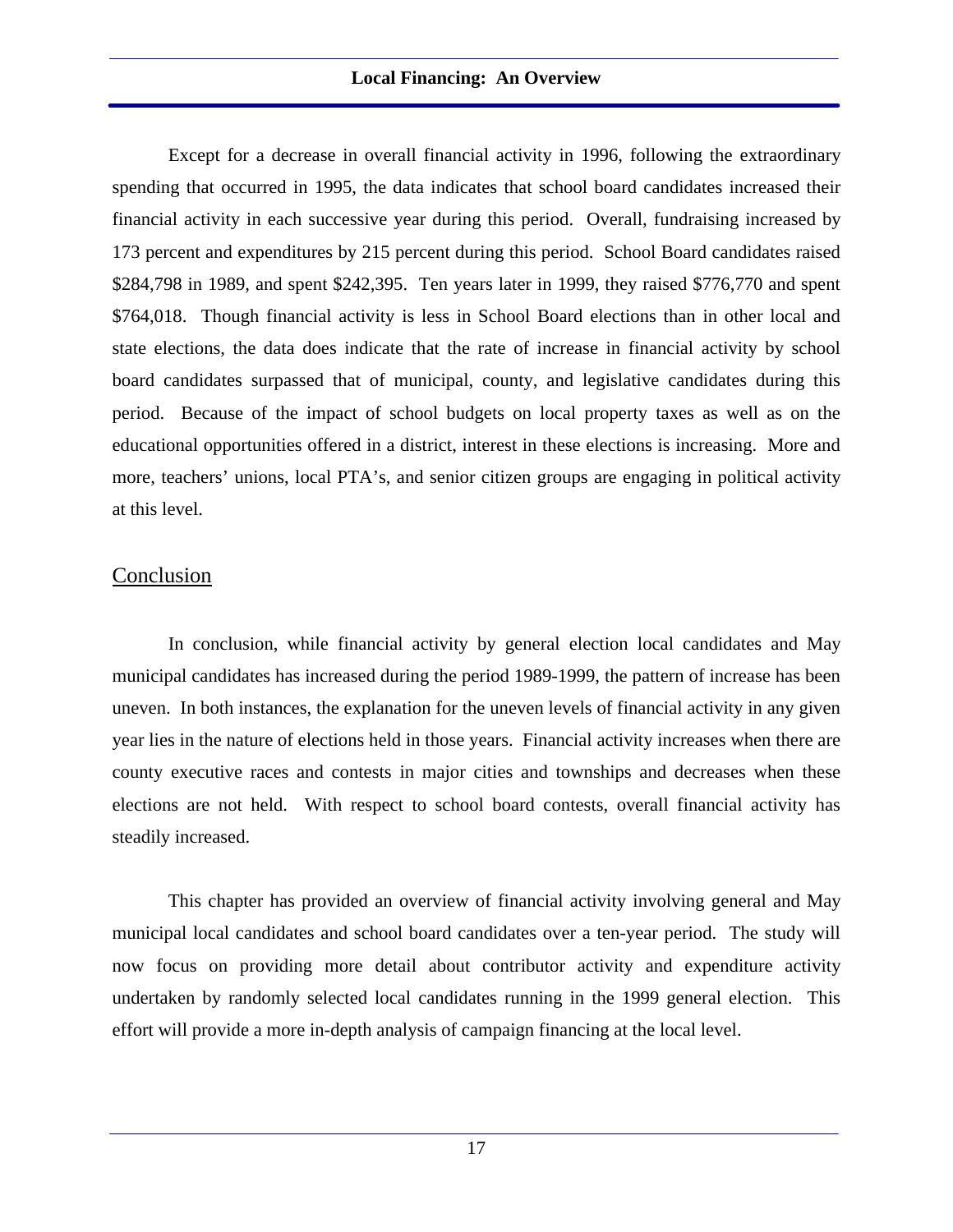# **CHAPTER THREE**

# **Local Candidate Fundraising**



rends In Legislative Campaign Financing: 1987-1997 noted that "in this modern era of politics, an essential requirement for a successful legislative campaign is the ability to raise money."<sup>11</sup> Fundraising is not as essential a part of a local candidate's campaign as it is of a legislative candidate's campaign. Local

campaigns, in general, are more personal in character, especially in small jurisdictions, and more dependent on the local political party organizations for financial support. The generally different nature of local campaigns, however, does not entirely mitigate the need for local candidates to raise money for their campaign. In fact, many local candidates have demonstrated an ability to raise not only sufficient but also significant amounts of campaign cash.

In the white paper mentioned above, it was reported that in 1997 legislative candidates "had raised \$25.4 million, a 57 percent increase over 1987, when they raised \$16.2 million."<sup>12</sup> The previous chapter revealed that fundraising undertaken by local candidates in partisan general elections increased by 49 percent between 1989 and 1999. During 1989, money raised by municipal and county candidates amounted to \$12.2 million compared with \$18.2 million ten years later. As indicated earlier, these figures are less than for legislative candidates yet still sizeable. Moreover, though the rate of increase is less than that recorded by State Senate and Assembly candidates, this percent increase in financial activity at the local level merits attention.

This chapter will analyze in detail the fundraising activity by randomly selected county and municipal candidates in the 1999 general election. Comparisons will be made between county and municipal candidates in terms of the sources of their contributions. Further comparisons will be made between the sources of local candidate contributions and those of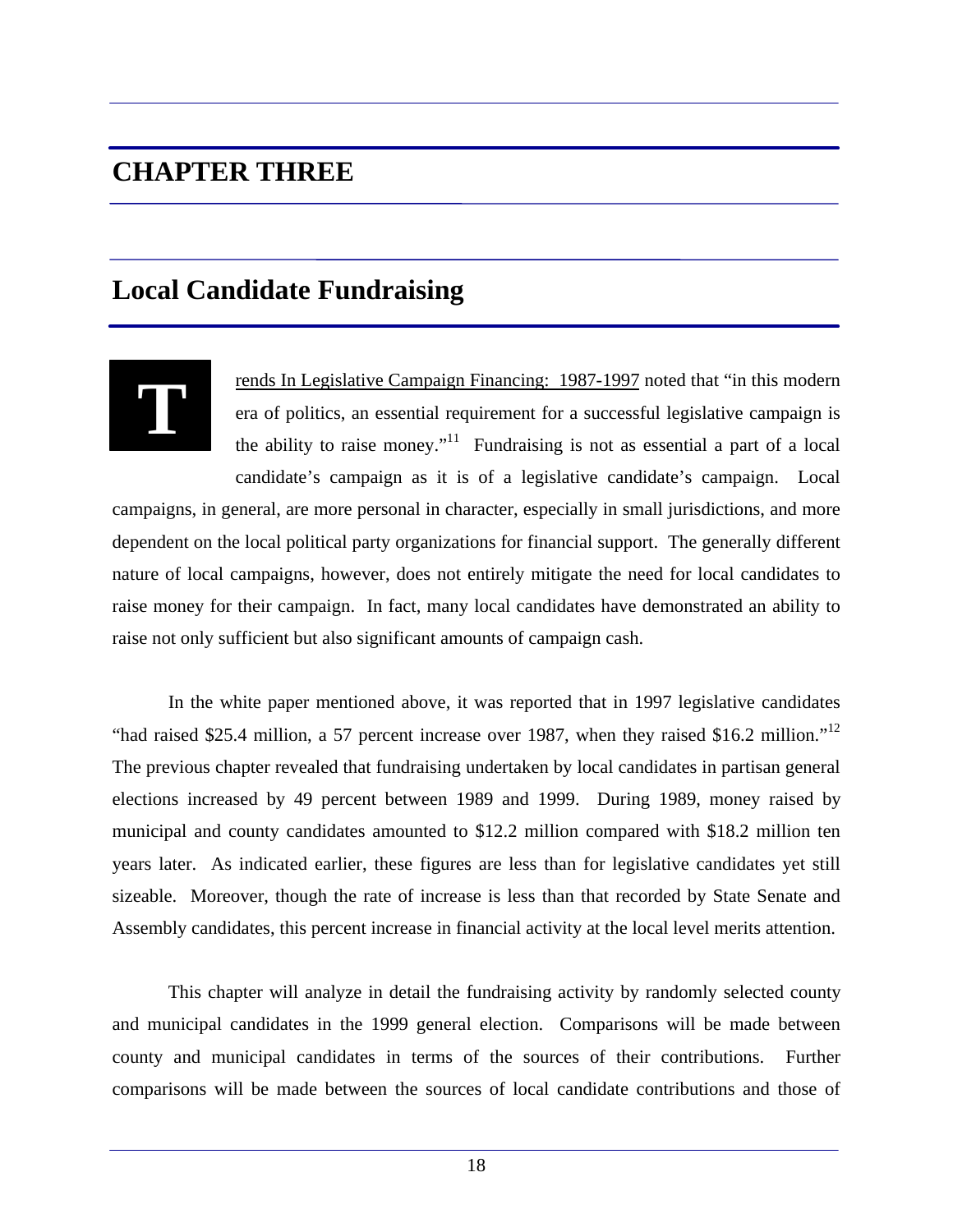legislative candidates. In this way, the difference between local fundraising efforts and the fundraising pursuits of candidates for state offices can be discerned.

Because of the Commission's greatly enhanced computer capability, detailed contributor information was able to be entered with regard to the randomly selected local candidates. Unfortunately, no comparisons can be drawn with local activity in earlier years because of the enormity of the task of keying information on past local campaigns. However, because of the new system, and this base study into local financing, comparisons will be made in the future and trends in local financing thereby observed.

#### Sources of Contributions to Local Candidates

As noted, a disproportionate stratified random sampling methodology was used to select local candidates for this study. A sample size of 50 local candidates was utilized. Therefore, out of 654 local candidates filing detailed reports in the 1999 general election, 30 municipal, four county executive, and 16 county freeholder candidates were selected for observation. Again, these candidates were selected randomly with each candidate having an equal chance of being selected. It is believed that as the result of this approach, a representative sampling of both Democratic and Republican candidates has been achieved as well as a balanced geographical distribution. Because of the sampling method used, however, total receipt and expenditure figures for Democratic and Republican candidates should be disregarded as irrelevant. What is relevant are the proportions represented in this chapter for candidates of each party.

Table 2 shows that out of all contributions made to the 50 local campaigns (includes municipal and county candidates) selected as part of this study, the bulk of these donations derived from three sources: individuals, business interests, and political parties. Local political parties, including re-energized county political organizations, were responsible for 76 percent of all contributions. Business and corporate interests made 10 percent of all contributions. Individuals were the source of nine percent of contributions. Campaign funds of other candidates were responsible for two percent of contributions, with political committees, unions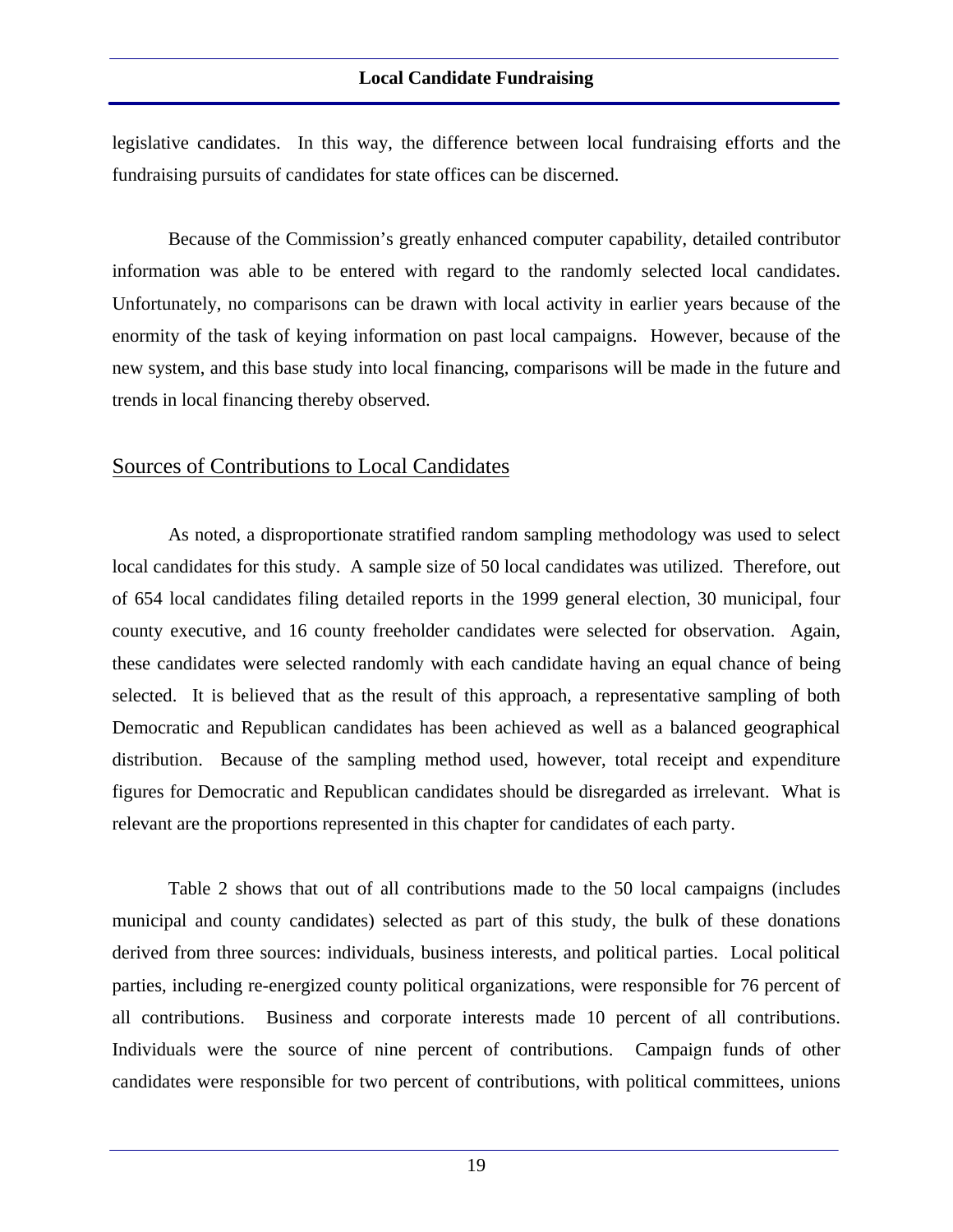and union PACs, business and association PACs, and ideological PACs each exhibiting truly minimal contribution activity at the local level.

|                                                                    | <b>Table 2</b> |          |                   |          |             |          |  |
|--------------------------------------------------------------------|----------------|----------|-------------------|----------|-------------|----------|--|
| <b>Sources of Local Contributions (General 1999)</b>               |                |          |                   |          |             |          |  |
| <b>Republican</b><br><b>Total</b><br><b>Democratic</b>             |                |          |                   |          |             |          |  |
| Individual                                                         | \$139,059      | $(10\%)$ | \$88,139          | $(9\%)$  | \$227,198   | (9%)     |  |
| <b>Business/Corporation</b>                                        | 147,752        | $(10\%)$ | 91,416            | $(10\%)$ | 239,168     | $(10\%)$ |  |
| <b>Political Party</b>                                             | 1,114,600      | (76%)    | 748,892           | (78%)    | 1,863,492   | (76%)    |  |
| <b>Other Campaigns</b>                                             | 39,182         | (3%)     | 15,653            | $(2\%)$  | 54,835      | $(2\%)$  |  |
| <b>Political Committee</b>                                         | 5,900          |          | 3,500             |          | 9,400       |          |  |
| Union                                                              |                |          | 8,100             | $(1\%)$  | 8,100       |          |  |
| <b>Business PAC</b>                                                | 1,000          |          |                   |          | 1,000       |          |  |
| <b>Association PAC</b>                                             |                |          | 1,000             |          | 1,000       |          |  |
| Union PAC                                                          | 5,500          |          | 5,000             | $(1\%)$  | 10,500      |          |  |
| <b>Ideological PAC</b>                                             | 6,000          |          | $\qquad \qquad -$ |          | 6,000       |          |  |
| <b>TOTAL</b>                                                       | \$1,458,993    |          | \$961,700         |          | \$2,420,693 |          |  |
| <b>Source Data: New Jersey Election Law Enforcement Commission</b> |                |          |                   |          |             |          |  |

## Sources Based on Party

The data indicates that there was virtually no difference in the distribution of sources of contributions between local Republican and Democratic candidates. While individuals were the sources of ten percent of local Republican candidate contributions, they were responsible for nine percent of the contributions to local Democratic candidates. Both the Republican and Democratic candidates received ten percent of their receipts from business and corporate interests. Altogether 76 percent of Republican contributions derived from political party organizations. Democrats received 78 percent of their contributions from party organizations. Other campaign committees provided 3 percent of GOP receipts and 2 percent for the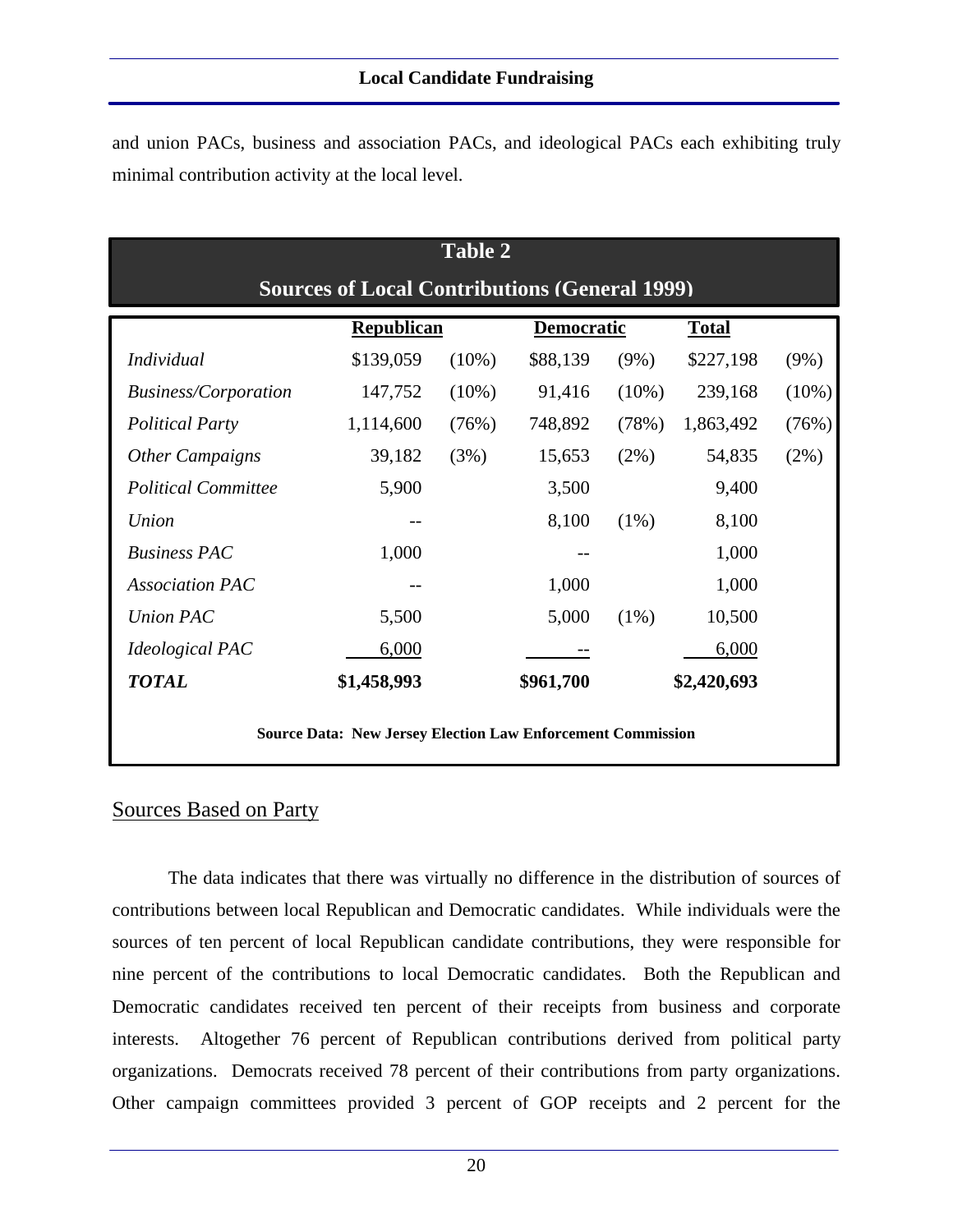Democrats. Very minimal amounts were derived from PACs, political committees, and unions by the candidates of either party.

# Sources of General Election Municipal Candidate Money

Municipal candidates in the 1999 general election selected for this study received all of their funding from either individuals, business and corporations, or political parties, with the majority of donations derived from political parties. No contributions were reported from other campaigns, unions or union PACs, business PACs, or ideological PACs. Table 3 delineates the sources of money contributed to municipal candidates.

# **Table 3**

# **Sources of Contributions to Municipal Candidates (General 1999)**

|                              | <b>Republican</b> |          | <b>Democratic</b> |          | <b>Total</b> |       |
|------------------------------|-------------------|----------|-------------------|----------|--------------|-------|
| <i>Individual</i>            | \$57,109          | (26%)    | \$36,994          | (18%)    | \$94,103     | (22%) |
| <b>Business/Corporations</b> | 69,802            | $(31\%)$ | 42,513            | (21%)    | 112,315      | (27%) |
| <b>Political Party</b>       | 94,309            | (43%)    | 121,726           | $(61\%)$ | 216,035      | (51%) |
| <b>Campaign Fundraising</b>  |                   |          |                   |          |              |       |
| Union<br><b>Business PAC</b> |                   |          |                   |          |              |       |
| Union PAC                    |                   |          |                   |          |              |       |
| <i>Ideological PAC</i>       |                   |          |                   |          |              |       |
| <b>TOTAL</b>                 | \$221,220         |          | \$201,233         |          | \$422,453    |       |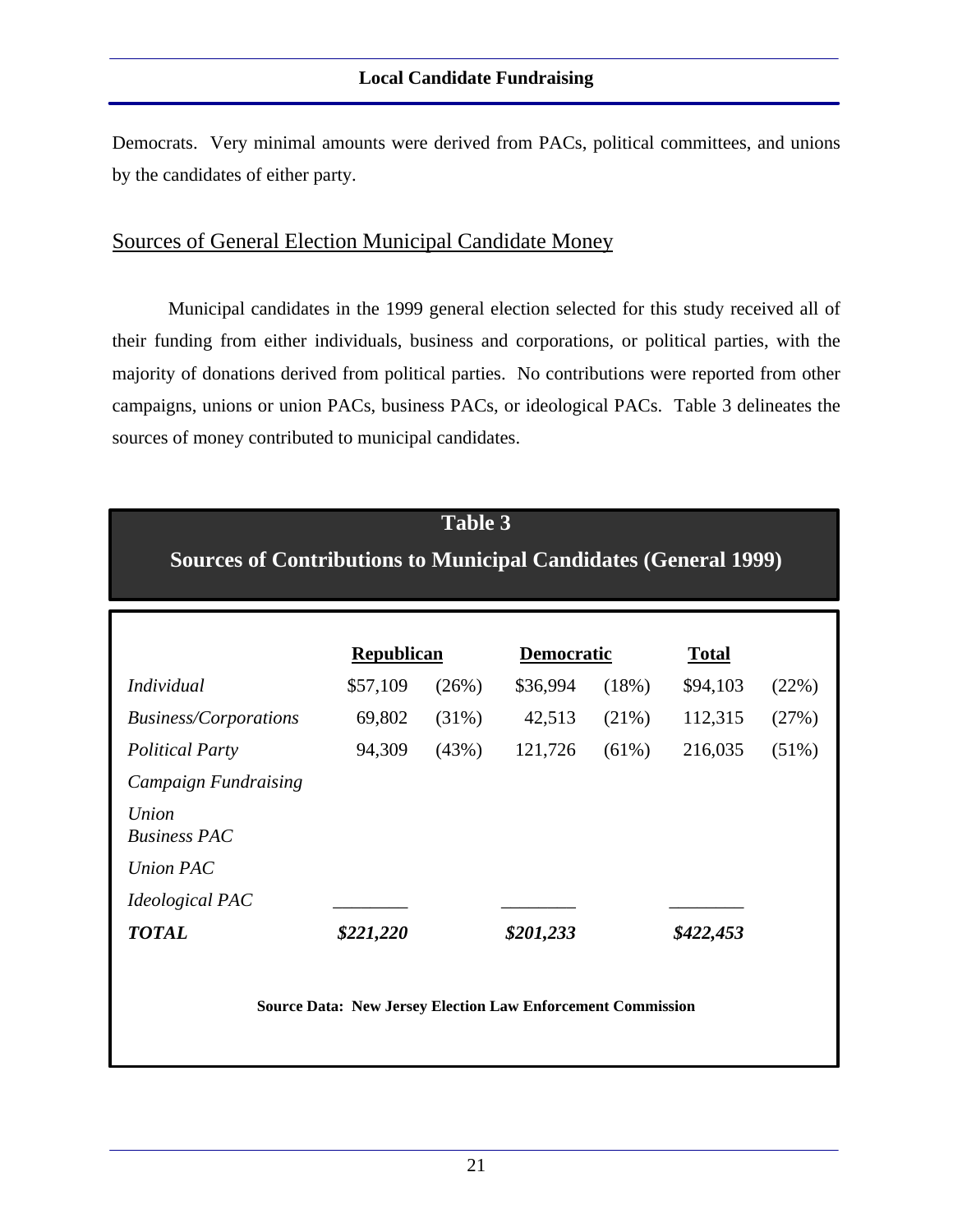Political parties represented a dominant source of donation activity vis-à-vis general election municipal candidates. Fifty-one percent of all contributions to municipal candidates included in the study were obtained from political parties. Business and corporations gave the second largest amount to municipal candidates. These contributors provided 27 percent of all contributions. Finally, individuals accounted for 22 percent of contributions to municipal candidates.

Slight differences in the distribution of sources of contributions emerged between Republican and Democratic municipal candidates. For example, whereas Republican candidates received 43 percent of their funds from political parties, the Democratic candidates reported receiving 61 percent from this source. Republicans on the other hand, received 31 percent of their funds from business interests compared with the Democrats, who received 21 percent of their funds from this source. Finally, individuals accounted for slightly more of GOP candidate funds than of Democratic candidate funds. Republicans raised 26 percent of their funds from individuals compared with 18 percent raised from this source by Democrats. Thus, in this sample universe of municipal candidates, Democrats appear to depend more on party funds whereas Republicans are more successful at attracting business contributions. Republican candidates also identified a higher proportion of funds as deriving from individuals than did Democrats.

## Sources of Funding for Candidates for County Office

Interestingly, political parties were the dominant source of contributions to County Freeholder and County Executive candidates. Table 4 depicts the distribution of sources of contributions to these candidates.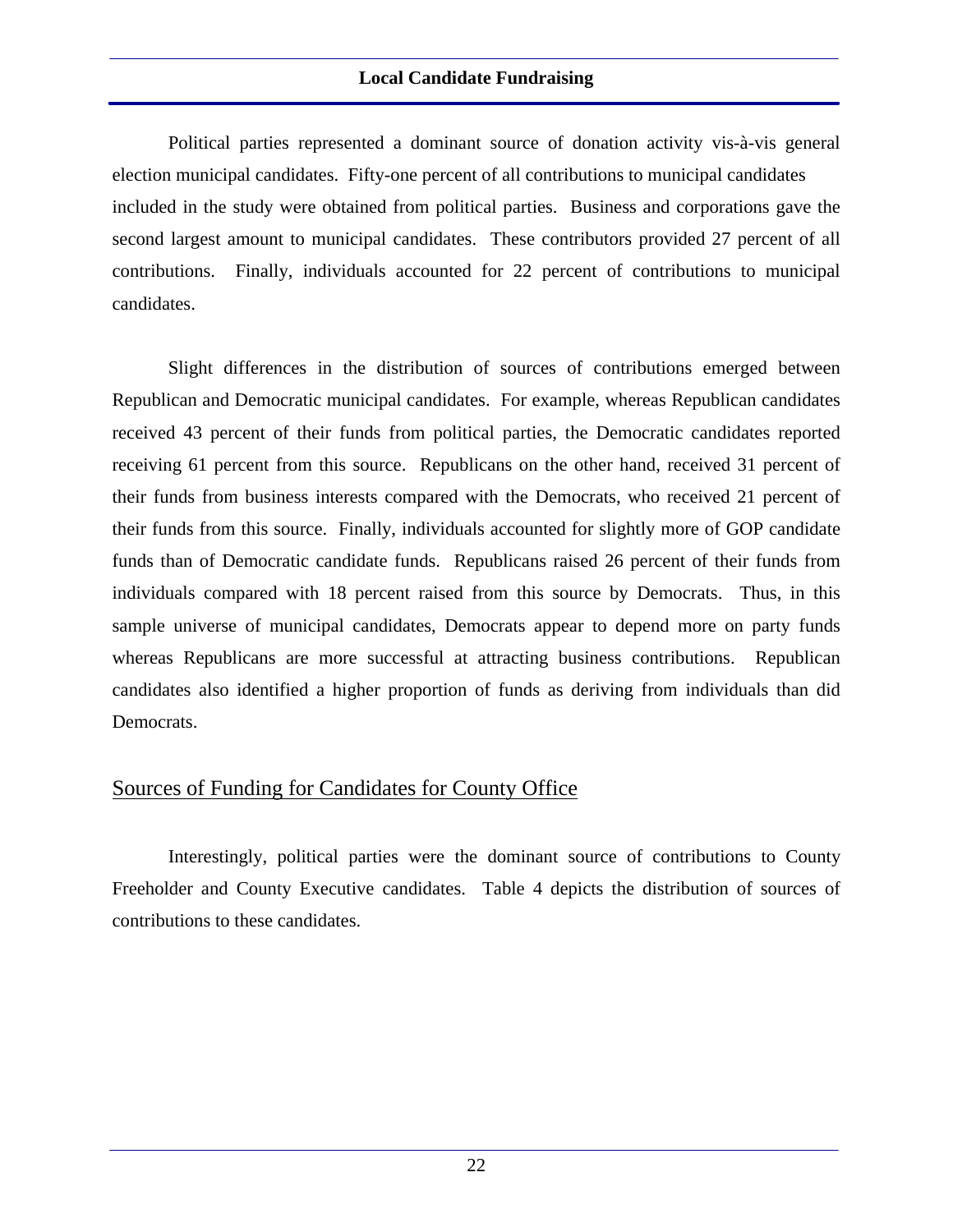| <b>Table 4</b>                                                      |                   |       |                   |         |              |         |
|---------------------------------------------------------------------|-------------------|-------|-------------------|---------|--------------|---------|
| <b>Sources of Contributions to County Candidates (General 1999)</b> |                   |       |                   |         |              |         |
|                                                                     | <b>Republican</b> |       | <b>Democratic</b> |         | <b>Total</b> |         |
| <b>Individual</b>                                                   | \$81,950          | (7%)  | \$51,145          | (7%)    | \$133,095    | (7%)    |
| <b>Business/Corporations</b>                                        | 77,950            | (6%)  | 48,903            | (6%)    | 126,853      | (6%)    |
| <b>Political Party</b>                                              | 1,020,291         | (82%) | 627,166           | (82%)   | 1,647,458    | (82%)   |
| Campaign Fundraising                                                | 39,182            | (3%)  | 15,653            | $(2\%)$ | 54,836       | (3%)    |
| <b>Political Committee</b>                                          | 5,900             |       | 3,500             |         | 9,400        |         |
| Union                                                               |                   |       | 8,100             | $(1\%)$ | 8,100        | $(1\%)$ |
| <b>Business PAC</b>                                                 | 1,000             |       |                   |         | 1,000        |         |
| <b>Association PAC</b>                                              |                   |       | 1,000             |         | 1,000        |         |
| <b>Union PAC</b>                                                    | 5,500             |       | 5,000             | $(1\%)$ | 10,500       | $(1\%)$ |
| <i>Ideological PAC</i>                                              | 6,000             |       |                   |         | 6,000        |         |
| <b>TOTAL</b>                                                        | \$1,237,773       |       | \$760,467         |         | \$1,998,243  |         |
| <b>Source Data: New Jersey Election Law Enforcement Commission</b>  |                   |       |                   |         |              |         |

As shown, political parties, providing 82 percent of the contributions made to the Freeholder and County Executive campaigns under study, accounted for the vast majority of funds to these candidates. Individuals provided seven percent of the funding and business/corporate contributors made six percent of the contributions. Other campaigns were the source of three percent of the funds and unions and union PACs each contributed one percent. Business PACs contributed meager amounts to county candidates as did political committees.

As indicated by the data, there was little, if any, difference between Republican and Democratic candidates for county office in terms of the sources of their funding. Both sets of candidates received 82 percent of their contributions from parties, seven percent from individuals, and six percent from business and corporate sources. Unions and union PACs contributed more to Democrats but did not entirely neglect Republican county candidates.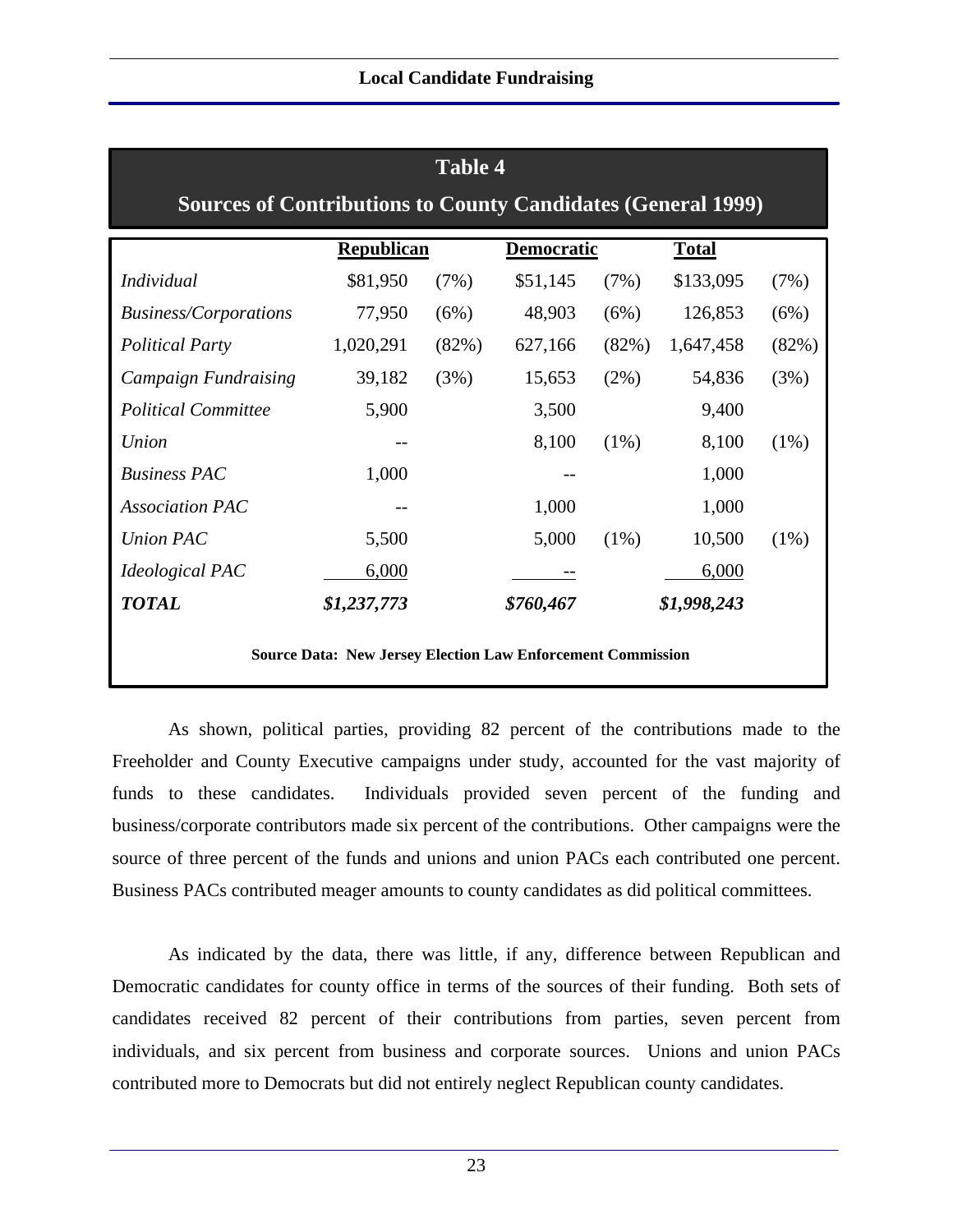Political committees gave minimally but to both sets of candidates. Business and ideological PACs gave a small amount to Republican candidates but trade and professional PACs provided slight funding to the Democrats.

## Comparisons between Municipal and County Funding Sources

In comparing contributions to general election municipal candidates with those of candidates for county office, the data indicates that money for both sets of candidates derives mainly from the same three sources. However, the distribution within these three categories varies significantly between municipal and county candidates.

## **Figure 4**

# **Comparison of Contribution Sources: Municipal/County (1999 General Election)**



#### **Source Data: New Jersey Election Law Enforcement Commission**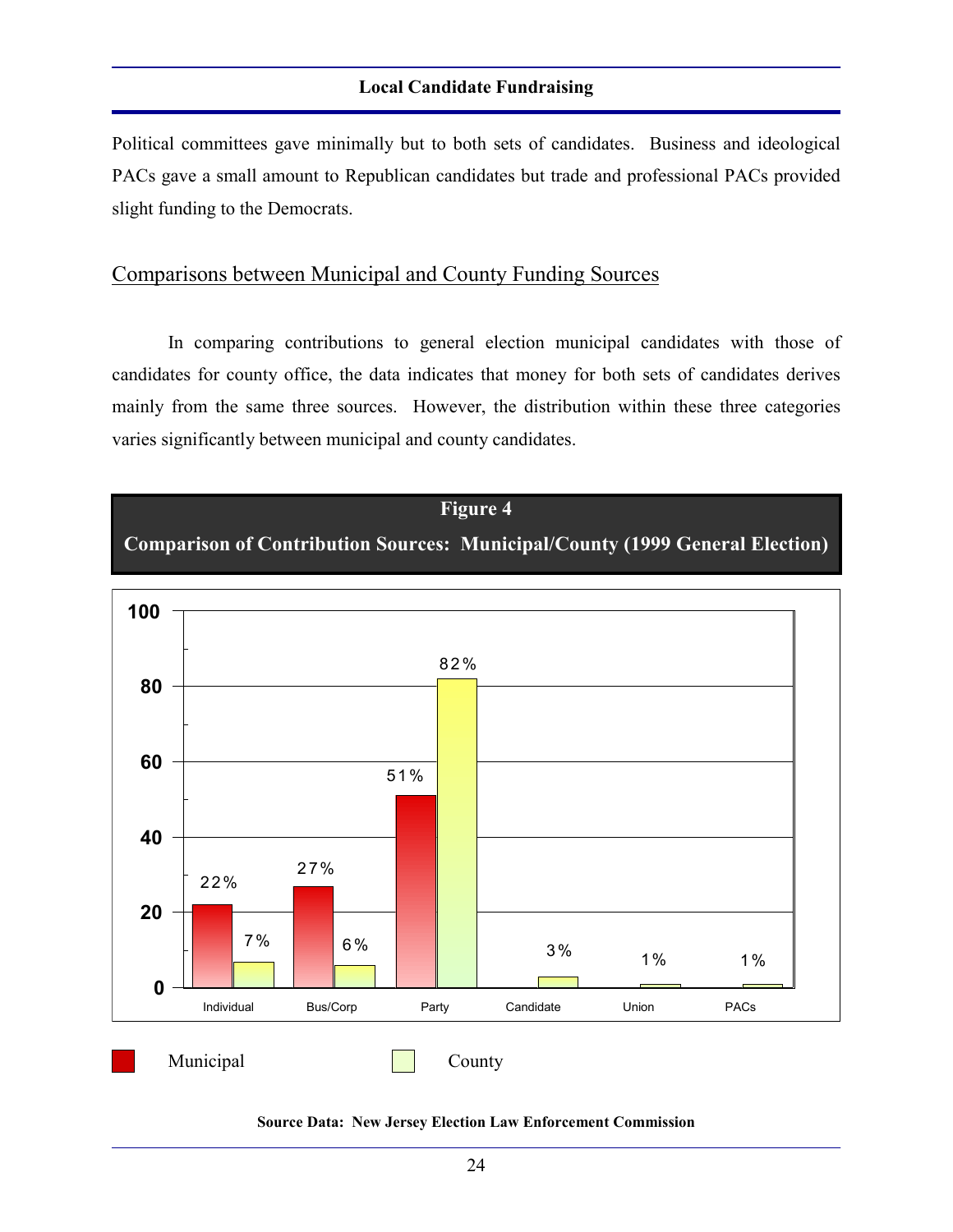As Figure 4 above demonstrates, candidates for County Freeholder and Executive were supported almost exclusively by political parties, whereas municipal candidates, though supported strongly by local parties, were not underwritten by the parties to the extent that county candidates were underwritten by them. A full 82 percent of contributions to county candidates came from their party organizations compared with 51 percent of contributions to municipal candidates that were drawn from this source. Municipal candidates, on the other hand, received proportionately more contributions from individual and business/corporate contributors than did county candidates. Municipal candidates drew 22 percent and 27 percent of their receipts from individual and business oriented contributors respectively compared with just 7 and 6 percent of contributions respectively that were derived from these sources by county candidates. While the general election municipal candidates selected for this study did not tap any other sources for contributions, county candidates did. However, as shown in the figure above, contribution activity involving other candidates, political committees, unions and PACs was minimal for county candidates.

#### In Repartyization: The Rebirth of County Organizations, it was stated:

This study contends that there is a repartyization process underway in New Jersey and that an integral part of this process is the greatly strengthened role of the county party organizations in the campaigns of their candidates. While relatively dormant in the early and mid 1980's, these county party organizations began to rebound following the Supreme Court's Eu decision in 1989. They subsequently became a key player in election campaigns at all levels when the money began to flow to them as the result of campaign finance reform in 1993. This reform placed stricter contribution limit standards on donations to individual campaign committees than on parties.<sup>13</sup>

The data cited above corroborates the contention made in this earlier study that the county party organizations are again a major player in New Jersey elections, particularly at the county level. As indicated, political party organizations were the dominant source of financial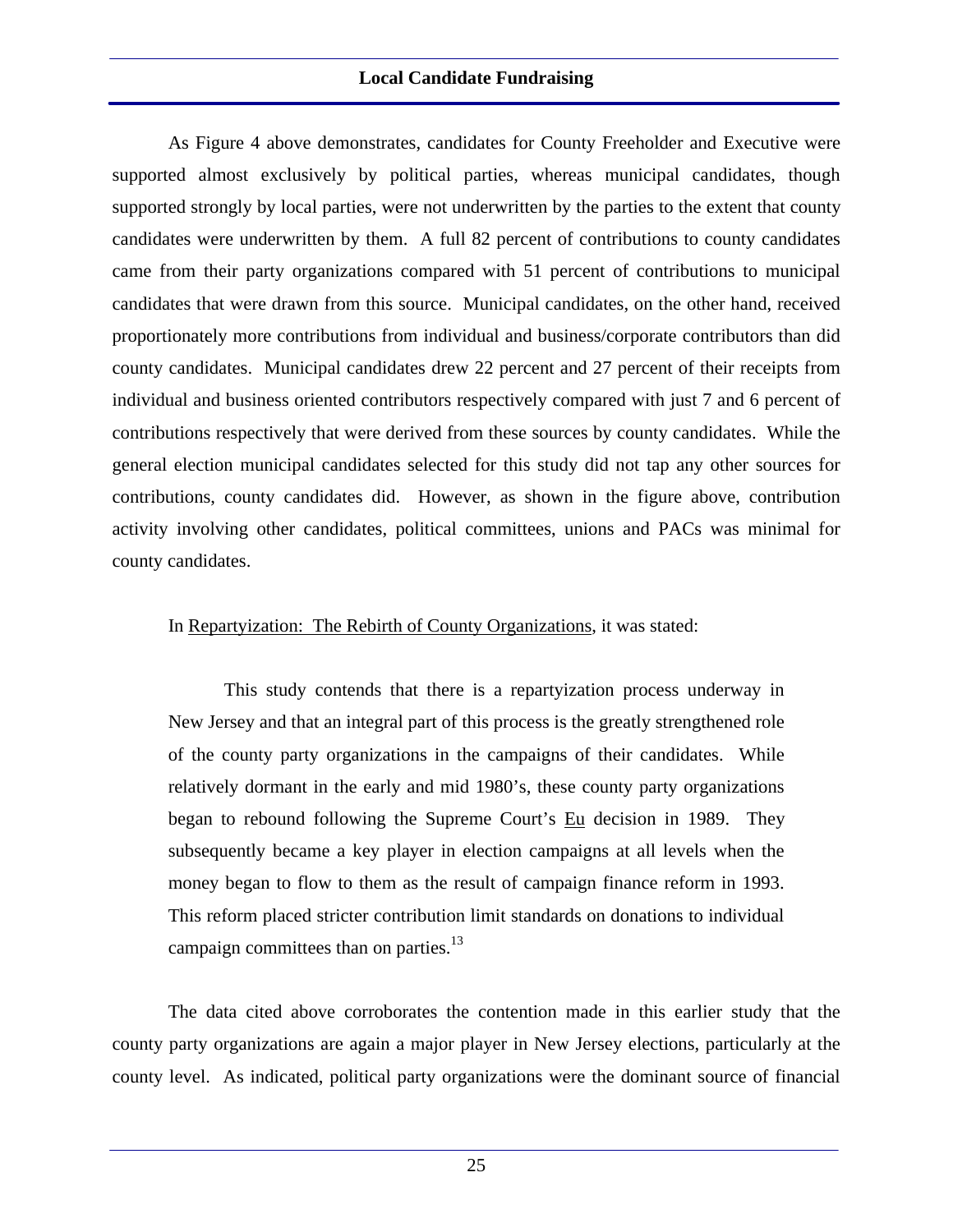support for both municipal and county candidates and by virtue of this fact alone were major actors in these elections.

## Comparing Local Candidates with Legislative Candidates

As shown in Figure 5 below, the answer to the question who funds the candidates is quite different for local candidates than for legislative candidates.

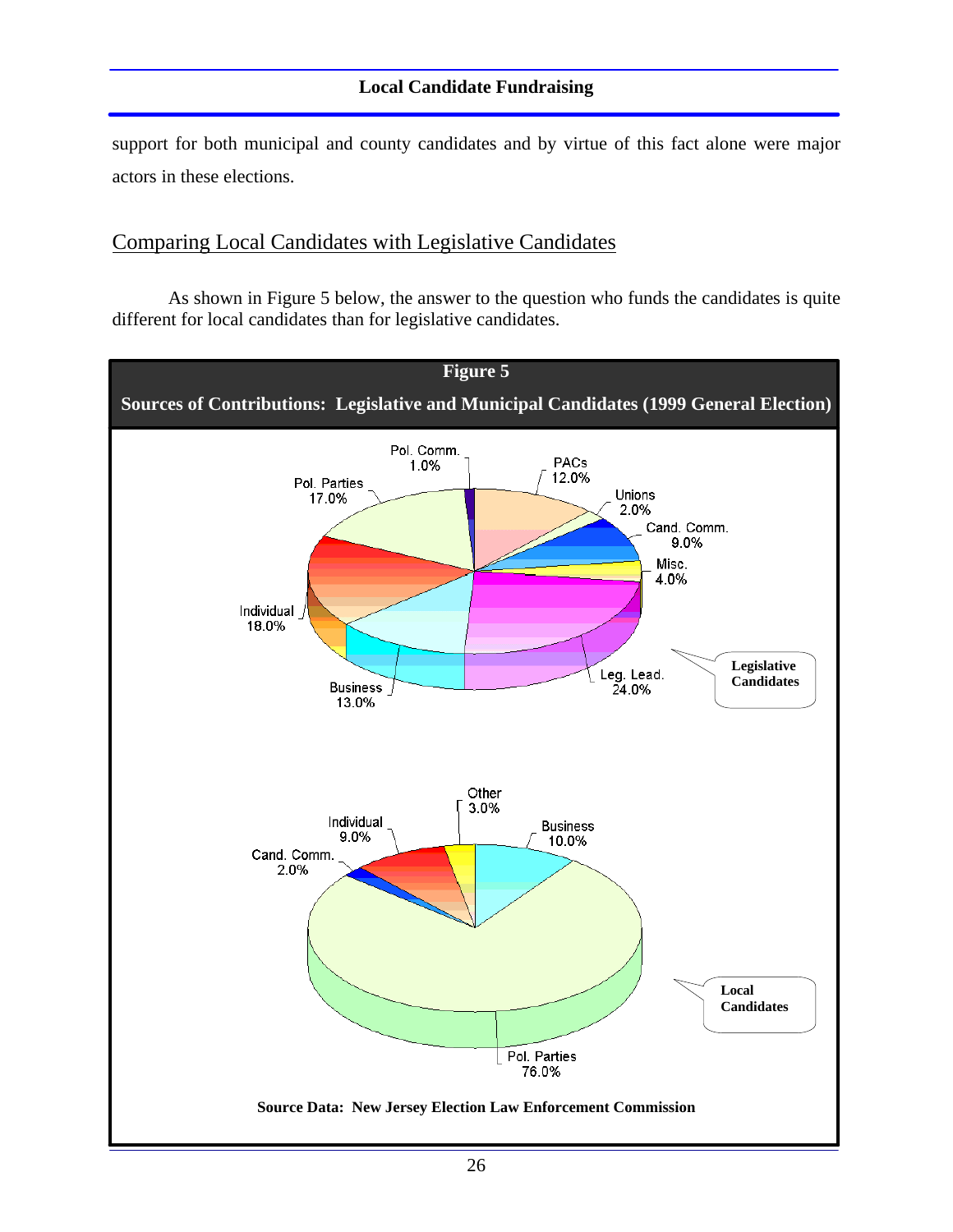Over three-fourths of all contributions to local candidates stem from political parties. This overarching figure compares with a combined political party and legislative leadership committee figure of 41 percent of legislative candidate receipts. Taken separately, political party committees gave 17 percent of all legislative contributions and legislative leadership committees provided 24 percent of them.

Contributions from individuals constituted considerably less of a percentage of local contributions than of legislative contributions. Individuals made nine percent of contributions to local candidates. In comparison, they made 18 percent of contributions to legislative candidates. The percentage of contributions made by business and corporate interests was similar for both candidate categories. A total of 13 percent of contributions to legislative candidates derived from business whereas ten percent of local contributions derived from this source.

As demonstrated in Figure 5 above, the range of contributor categories involved with legislative candidates was broader than that of local candidates. Local candidates received contributions from mainly three sources: parties, individuals, and business. The range of contributors to legislative candidates was wider in scope. Besides contributions from parties, individuals, and business, legislative candidates benefited from PAC contributions, candidate committee contributions, and union contributions. PACs made 12 percent of legislative candidate contributions in the general election of 1997, candidates committees made nine percent, and unions two percent. Contributions from these entities were virtually nonexistent in local campaigns.

The difference between local candidates and legislative candidates in terms of the range and scope of contributor types participating in their respective elections is significant. The fact that political parties are a dominant contributor in local campaigns attests to the credibility of the findings first articulated in Repartyization: The Rebirth of County Organizations. This study had demonstrated that county party organizations, once the power center of New Jersey politics but marginalized in the 1970s and 1980s, have resurrected themselves in terms of their involvement in the state's electoral politics due to the  $1989 \underline{Eu}$  decision by the U.S. Supreme Court and the 1993 Campaign Finance Reform Act in New Jersey.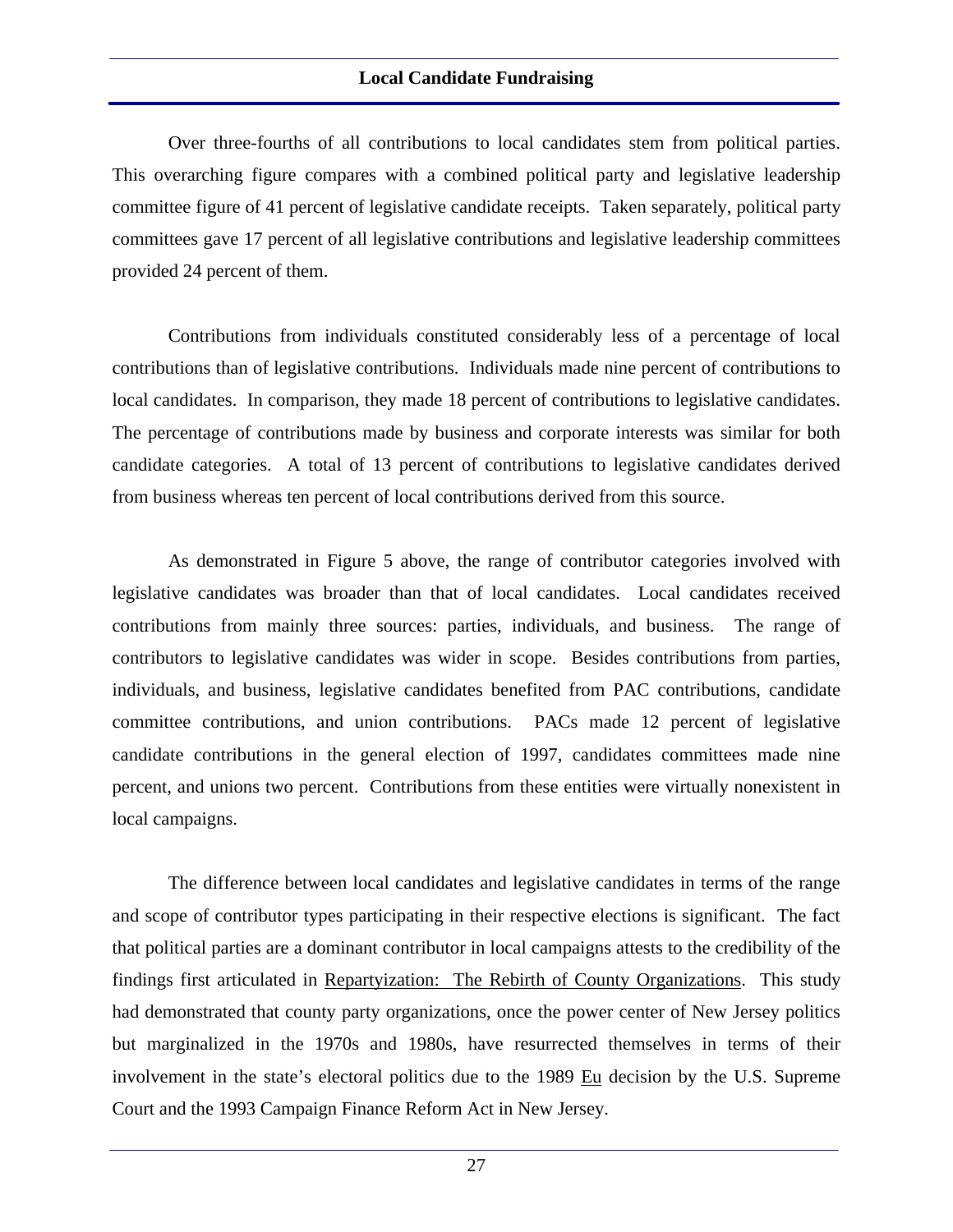While the decision of the Court and campaign finance reform substantially strengthened the role of the parties in New Jersey, the dominance of political parties at the local level is due in part to the fact that local candidates are often newly recruited to run for public office and as such are not yet seasoned in the nuts and bolts of running campaigns. They are, therefore, more dependent on local party organizations to undertake the everyday tasks of running a campaign. These tasks include fundraising, reporting, publicity, election day activity, and overall strategy.

In contrast, legislative candidates, though increasingly benefiting from the financial and logistical support of party entities like the state and county political parties and legislative leadership committees, still run more candidate-centered campaigns. In so doing, they utilize personal campaign staffs that undertake the responsibilities otherwise accomplished by parties in local campaigns. Moreover, legislative candidates attract funds from a wider array of contributors than local candidates because they deal with a broader spectrum of issues. Though representing local constituencies, legislators deal with state issues. Therefore, political action committees, often connected with lobbying groups, have a direct stake in the electoral process at the state level and thereby more of an incentive to contribute to state level candidates. Individuals, businesses, and unions also share in these same incentives.

There is another major difference that distinguishes legislative candidates from local candidates in terms of the range of potential contributors. Legislative candidates, especially incumbents, have an interest in contributing to fellow legislative candidates (of the same party) in order to gain influence with their colleagues for the purpose of moving up the leadership ladder. This same incentive does not exist on the local level to the extent that it does among legislators. Members of township committees who do not have independently elected mayors, but who choose them from among themselves, may use this tool to gain influence to be selected mayor, but, by and large, this approach is not usual at the local level.

While local candidates, unlike their legislative counterparts, may not avail themselves of such a wide array of contributors, they do, in addition to political parties, tap business interests and individuals in their quest for dollars. Ample incentives exist for business to contribute at the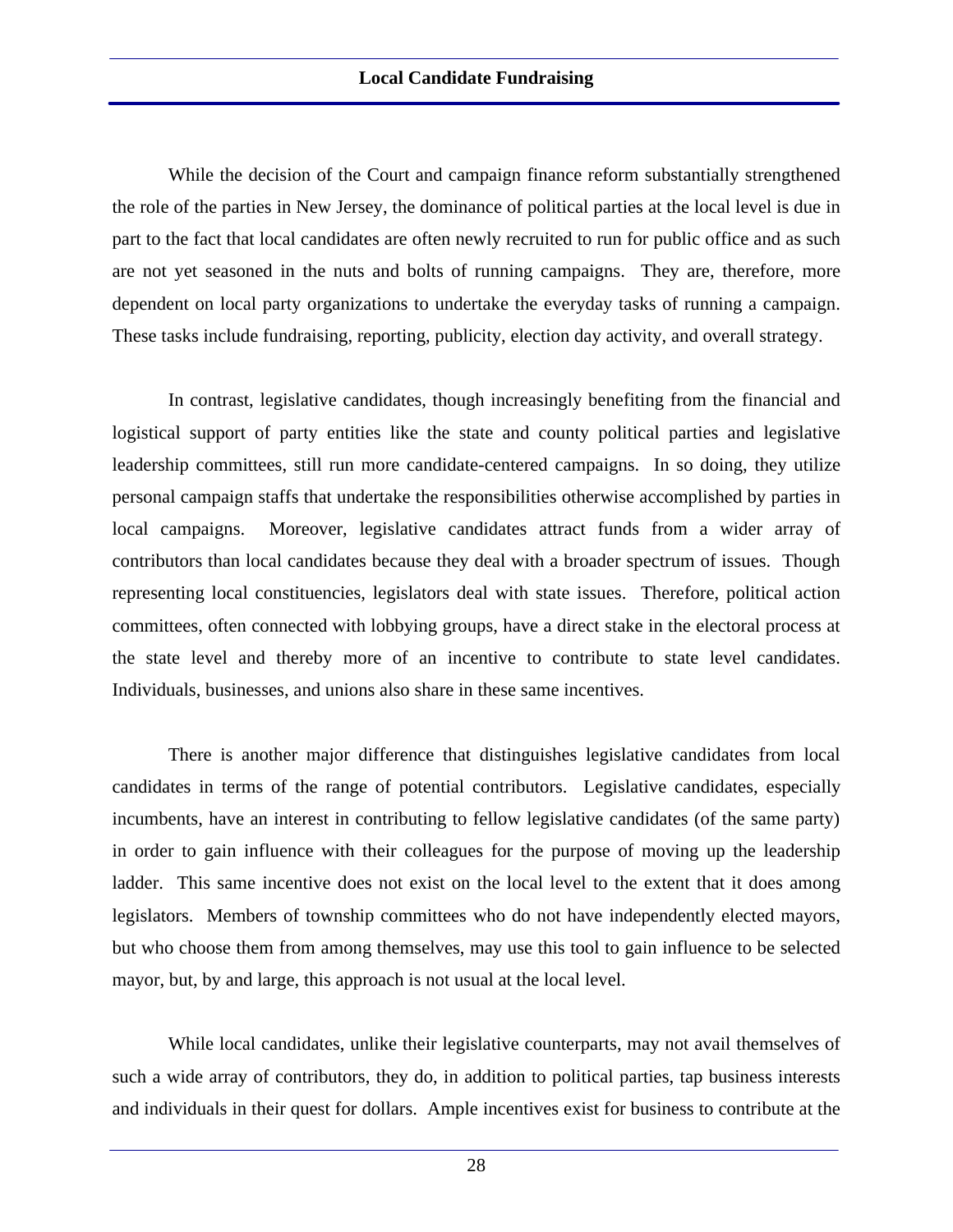local level. In providing ten percent of local candidate contributions, lawyers, contractors, architects, engineers, etc. often have a very real financial stake in who wins local elections. Individual contributors also have ample incentives to contribute at this level such as patronage, appointment to a board, or favorable treatment regarding some local matter or other. It would be unfair, however, not to point out that many donors contribute to local candidates for purely altruistic or simply partisan reasons. They like the person running and believe he or she will do the best job for the community — or the person running is of the same party as the contributor. In other words, many people give simply to participate in the electoral process and not to gain personally from their contribution.

There are a broad range of incentives for giving to candidates at all levels. Often who gives to whom is predicated upon the respective responsibilities and powers inherent at each level of public service and the particular incentive that a contributor has in contributing to a candidate who is already an officeholder or expected to be one. Just as often, however, contributions are made for no other reason than helping a candidate who it is believed is best suited for the job, or who is a member of the party with which the contributor identifies.

## Conclusion

This chapter has focussed on the fundraising activity of the 50 randomly selected local candidates. In both municipal candidate campaigns and county candidate campaigns, the major sources of contributions have been from political parties supporting the view taken in an earlier study that the political parties have increasingly developed as important players in elections during the 1990s. The chapter noted that individuals and businesses are important sources of campaign money for local candidates of both political parties. In contrasting local candidates with legislative candidates it was determined that legislators dealing with state issues and having a larger political base, are able to raise funds from a wider array of contributor types than can local candidates.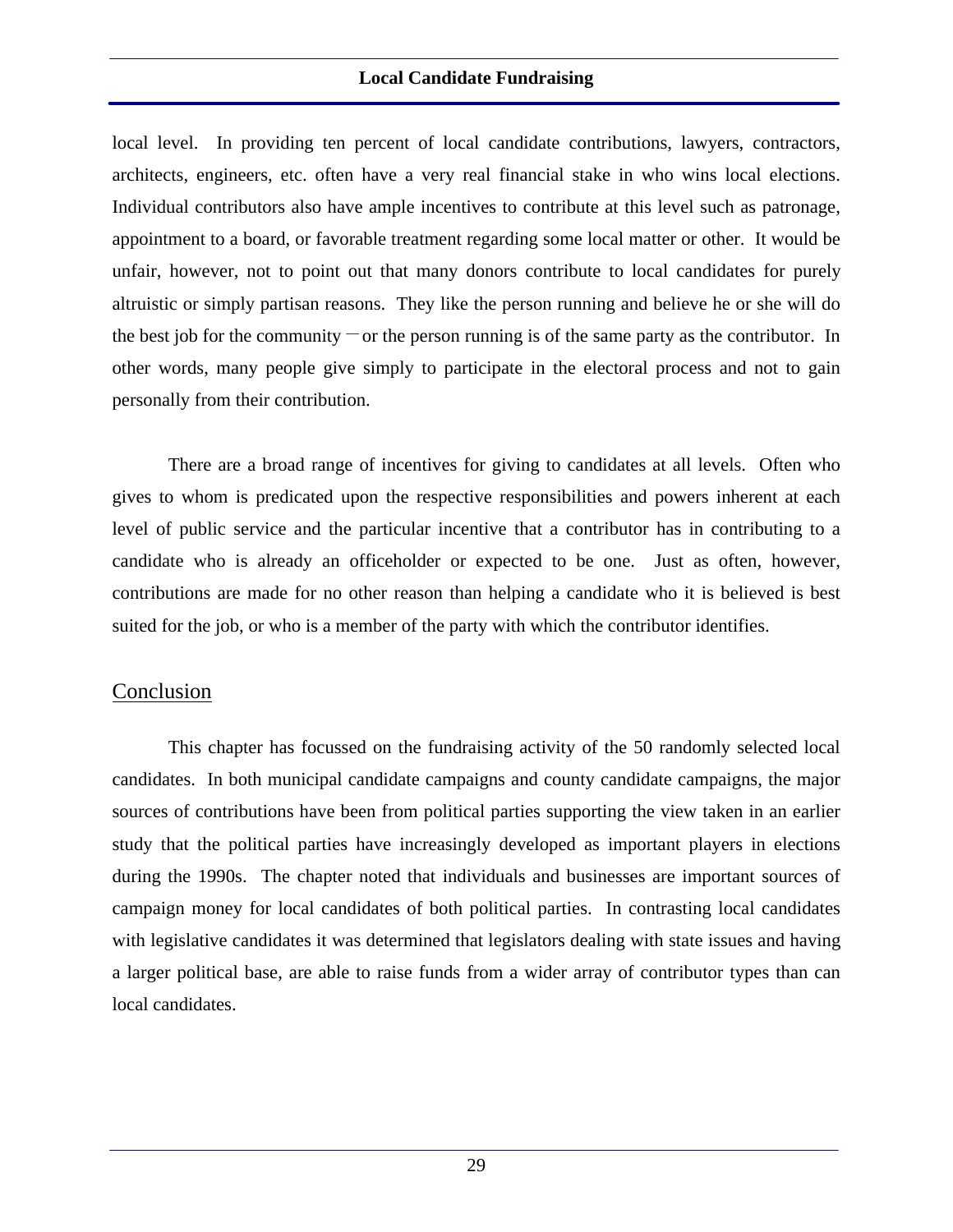# **CHAPTER FOUR**

# **How Local Candidates Spend Their Money**



ocal candidates increased their spending by 59 percent between 1989 and 1999. Spending by general election municipal and county candidates climbed from \$10.7 million in 1989 to \$17 million in 1999.

This trend resembled that displayed by legislative candidates during 1987-1997, analyzed in Trends In Legislative Campaign Financing: 1987-1997. The study noted that expenditures by legislative candidates "rose by 60 percent between 1987 and 1997, increasing to \$20.7 million from \$12.9 million."<sup>14</sup> Though two years later spending by local candidates still had not reached the level reported by legislative candidates in 1997, the data indicates that local candidates have been intensifying their spending at approximately the same rate as their legislative counterparts.

Because local candidates have registered significant gains in expenditure activity over the past decade, the time is ripe for studying how these dollars are being spent. Moreover, it is time to explore whether or not the expenditure patterns exhibited by local candidates approximates those of legislative candidates. Finally, it is important to observe the campaign strategies that are indicated by the spending patterns of local candidates and to note whether or not they are similar to the strategies employed by candidates for the Legislature?

In Legislative Candidates: How They Spend Their Money, and later in Trends In Legislative Campaign Financing: 1987-1997, the Commission pioneered studies into how New Jersey legislative candidates utilized their funds. The Commission has also analyzed spending by gubernatorial candidates participating in the public matching funds program. By analyzing the spending patterns of New Jersey legislative and gubernatorial candidates, these studies have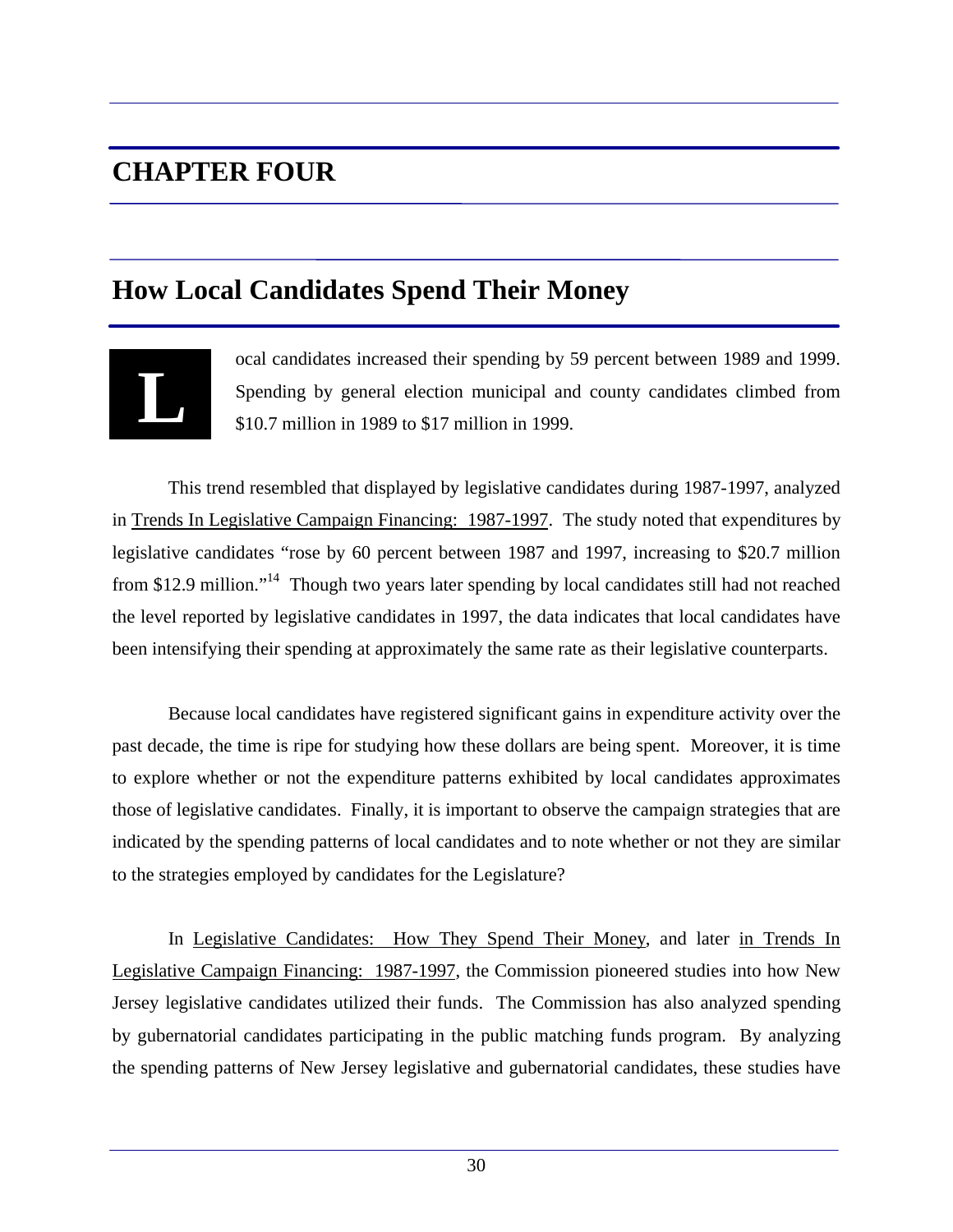contributed to the understanding of campaign strategies at these electoral levels. In the ensuing pages, a similar study will be undertaken vis-à-vis the spending strategies of county and municipal candidates. Though limited in scope, the work will provide clues to campaigning at the local level. It will also determine if the trends that have set in at the statewide level have also been established locally.

## Local Candidates Spending

Campaign reports of the 50 local candidates randomly selected for this study indicate that the majority of their expenditures went toward mass communications. As shown in Figure 6 below, 68 percent of all local expenditures were made for this purpose. Conversely, 32 percent of local spending went for purposes other than mass communication.



Mass communication is divided into two parts, broadcast media, entailing radio and cable TV, and print media, including direct mail, newspaper, and outdoor advertising. Due to the sometimes inadequate manner by which local candidates detailed their spending on mass media, there is also a category entitled unidentifiable. Non mass communication expenditures include those made for election-day activities, fundraising, consultants, charity, administration, entertainment, and polls.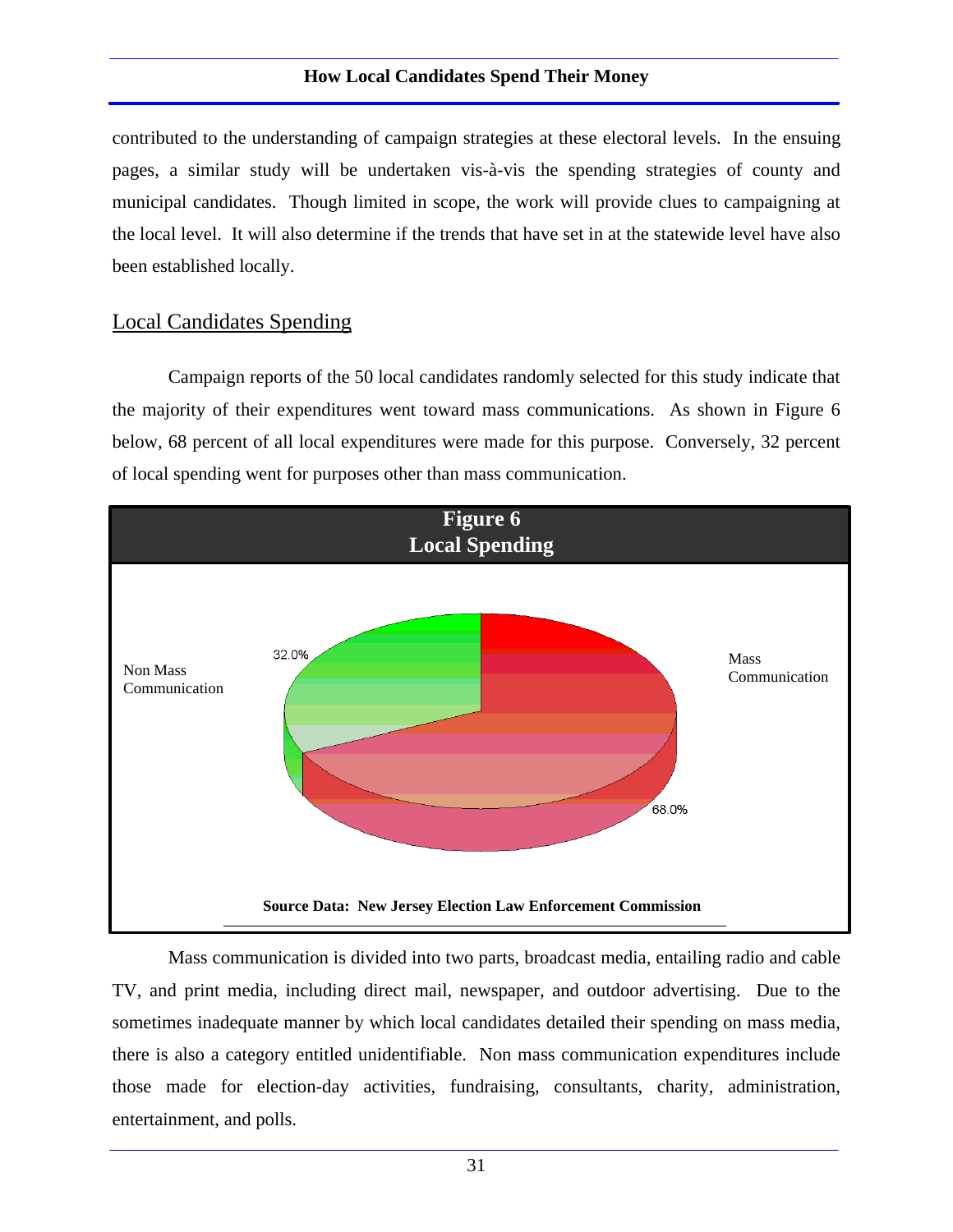Table 5 provides a breakdown of all spending by the local candidates selected for this study.

# **Table 5**

# **Breakdown of Local Candidate Expenditures (General 1999)**

|                                        |           |                                               | Percent                             |           |                          | Percent                                       |              |          | Percent                             |
|----------------------------------------|-----------|-----------------------------------------------|-------------------------------------|-----------|--------------------------|-----------------------------------------------|--------------|----------|-------------------------------------|
|                                        | Rep.      | All Exp.                                      | <b>Percent</b> Mass Comm<br>$Exp.*$ | Dem.      | All Exp.                 | <b>Percent</b> Mass Comm<br>$Exp.*$           | <b>Total</b> | All Exp. | <b>Percent</b> Mass Comm<br>$Exp.*$ |
| Radio                                  | \$860     | $\overline{a}$                                | $\sim$ $\sim$                       | \$11,912  | (3%)                     | (5%)                                          | \$12,772     | 1%       | $(2\%)$                             |
| Cable                                  | 2,563     | $\mathord{\hspace{1pt}\text{--}\hspace{1pt}}$ | $(1\%)$                             | 9,777     | (3%)                     | (4%)                                          | 12,340       | $(1\%)$  | $(2\%)$                             |
| <b>Total Broadcast</b>                 | 3,423     | --                                            | $(1\%)$                             | \$21,689  | (6%)                     | (9%)                                          | \$25,112     | $(2\%)$  | (4%)                                |
|                                        |           |                                               |                                     |           |                          |                                               |              |          |                                     |
| Direct Mail                            | 283,330   | (45%)                                         | (63%)                               | 94,924    | (24%)                    | (40%)                                         | 378,254      | (37%)    | (55%)                               |
| Newspaper                              | 47,277    | $(8\%)$                                       | $(11\%)$                            | 65,026    | (16%)                    | (27%)                                         | 112,303      | $(11\%)$ | (16%)                               |
| <i>Outdoor</i>                         | 40,598    | (6%)                                          | $(9\%)$                             | 20,811    | (5%)                     | $(9\%)$                                       | 61,409       | (6%)     | $(9\%)$                             |
| <b>Total Print</b>                     | 371,205   | (59%)                                         | (83%)                               | 180,761   | (47%)                    | (76%)                                         | 551,966      | (54%)    | (80%)                               |
|                                        |           |                                               |                                     |           |                          |                                               |              |          |                                     |
| Unidentifiable                         | 72,895    | (12%)                                         | (16%)                               | 36,443    | (9%)                     | (15%)                                         | 109,338      | (11%)    | (16%)                               |
| <b>Total Mass</b>                      |           |                                               |                                     |           |                          |                                               |              |          |                                     |
| <b>Communication</b>                   | 447,523   | (71%)                                         |                                     | 238,893   | (62%)                    |                                               | 686,416      | (68%)    |                                     |
| <b>Election Day</b>                    | 10,797    | $(2\%)$                                       | (6%)                                | 6,248     | (2%)                     | (4%)                                          | 17,045       | $(2\%)$  | (5%)                                |
| Fundraising                            | 48,354    | (8%)                                          | (27%)                               | 28,247    | (7%)                     | (19%)                                         | 76,601       | $(8\%)$  | (23%)                               |
| Consultants                            | 11,725    | (2%)                                          | (6%)                                | 27,326    | (7%)                     | (18%)                                         | 39,051       | (4%)     | (12%)                               |
| Charity                                | 27,020    | (4%)                                          | (15%)                               | 14,127    | (4%)                     | (9%)                                          | 41,147       | (4%)     | (12%)                               |
| Contributions                          | 1,917     | $\mathord{\hspace{1pt}\text{--}\hspace{1pt}}$ |                                     | 4,490     | $(1\%)$                  | (3%)                                          | 6,407        | $(1\%)$  | $(2\%)$                             |
| Administration                         | 44,484    | (7%)                                          | (25%)                               | 32,551    | $(8\%)$                  | (22%)                                         | 77,035       | $(8\%)$  | (23%)                               |
| Entertainment                          | 17,148    | (3%)                                          | $(9\%)$                             | 7,850     | $(2\%)$                  | (5%)                                          | 24,998       | $(2\%)$  | $(8\%)$                             |
| Polls                                  | 4,698     | $(1\%)$                                       | (3%)                                | 825       | $\overline{\phantom{a}}$ | $\mathord{\hspace{1pt}\text{--}\hspace{1pt}}$ | 5,523        | $(1\%)$  | (2%)                                |
| Miscellaneous                          | 14,400    | $(2\%)$                                       | (8%)                                | 27,590    | (7%)                     | (19%)                                         | 41,990       | (4%)     | (13%)                               |
| <b>Total Non Mass</b><br>Communication | 180,543   | (29%)                                         |                                     | 149,254   | (38%)                    |                                               | 329,797      | (32%)    |                                     |
| <b>TOTAL</b>                           | \$628,066 |                                               |                                     | \$388,147 |                          |                                               | \$1,016,213  |          |                                     |

*\*Mass communication category*

 *includes expenditures that are unidentifiable*

#### **Source Data: New Jersey Election Law Enforcement Commission**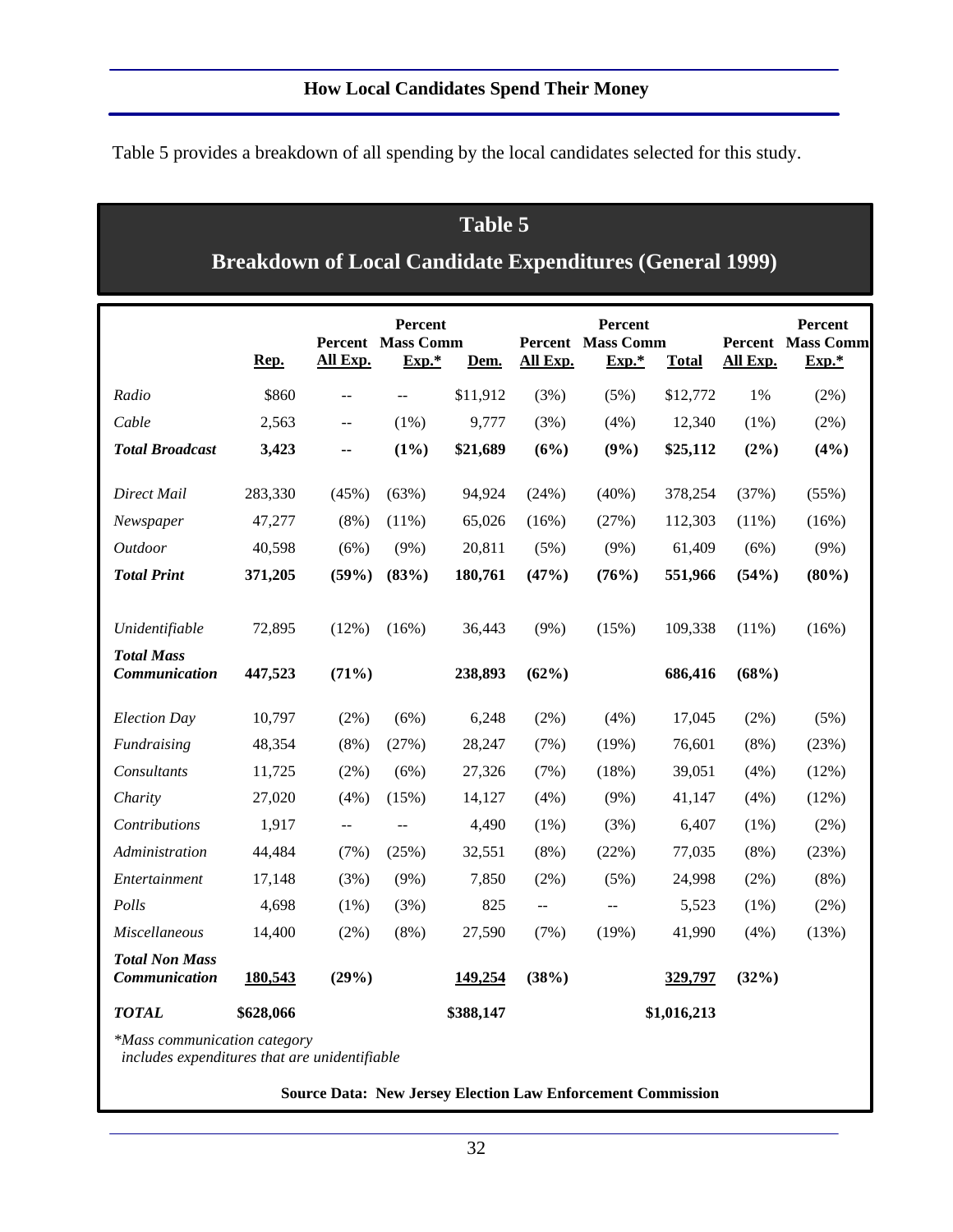Total spending reported by the selected local candidates amounted to slightly more than \$1 million in the general election of 1999. Mass communication expenditures accounted for 68 percent of all expenditures. Spending for other purposes registered 32 percent of total expenditures.

Within the category mass communication, local candidates chose to devote the vast majority of dollars to print media advertising, with the bulk of money utilized for direct mail. A full 80 percent of mass communication spending went toward print media advertising compared with four percent expended on broadcast advertising. Sixteen percent of mass communication expenditures was unidentifiable.

As shown in Figure 7, direct mail accounted for 55 percent of mass communication spending. Newspaper advertising totaled 16 percent of mass communication spending and outdoor advertising 9 percent of these expenditures. Radio advertising accounted for two percent of mass communication spending as did cable TV advertising.

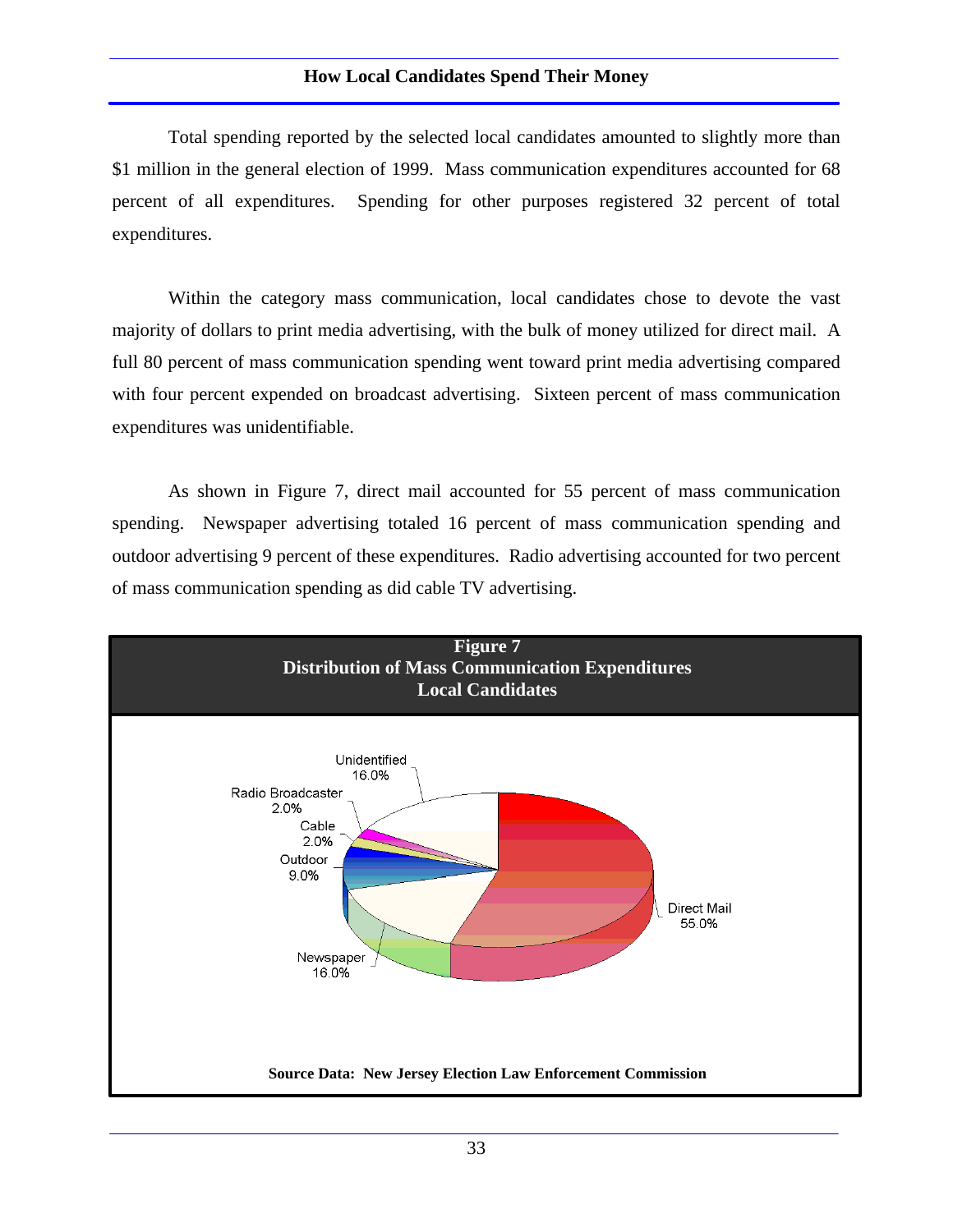While spending on mass communications constituted the bulk of local candidate expenditures, the 50 candidates selected for the study reported spending respectable amounts for purposes other than mass communication. As enumerated in Table 5 above, fundraising represented eight percent of total spending by local candidates. Administration costs, including salaries, office equipment, and headquarters rental, etc., accounted for eight percent of total expenditures and consultants four percent of this spending. Local candidates also spent money for charity and entertainment. Expenditures on charity reached four percent of total spending and on entertainment two percent. Just two percent of local expenditures went toward electionday efforts and only one percent toward polling. Local candidates did not give very much to other candidates either, with only one percent going toward this purpose. Miscellaneous spending accounted for four percent of total local candidate spending.

#### Republican/Democrat Differences

As demonstrated in Table 5, Republican and Democratic candidates did display disparities in their overall spending patterns, though slight and within the mass communication category itself. Spending patterns were almost identical within the non mass communication category, however. Whereas 71 percent of total GOP candidate expenditures went for mass communication, 62 percent of Democratic candidate expenditures went for this purpose. Republican candidates directed 29 percent of the dollars toward non mass communication compared with the Democrats, who made 38 percent of their expenditures in this regard.

A much greater emphasis was placed upon direct mail by Republican candidates then by Democratic candidates. Out of the total mass communication outlay reported by selected GOP candidates, 63 percent of this spending was directed toward direct mail. Democrats placed 40 percent of their mass media dollars on direct mail.

While spending proportionately less on direct mail than Republicans, local Democratic candidates did spend a larger proportion of their mass communication dollars on newspaper advertising and on radio and cable TV. A total 27 percent of Democratic spending on mass communication went toward newspaper advertising. Republicans, on the other hand, committed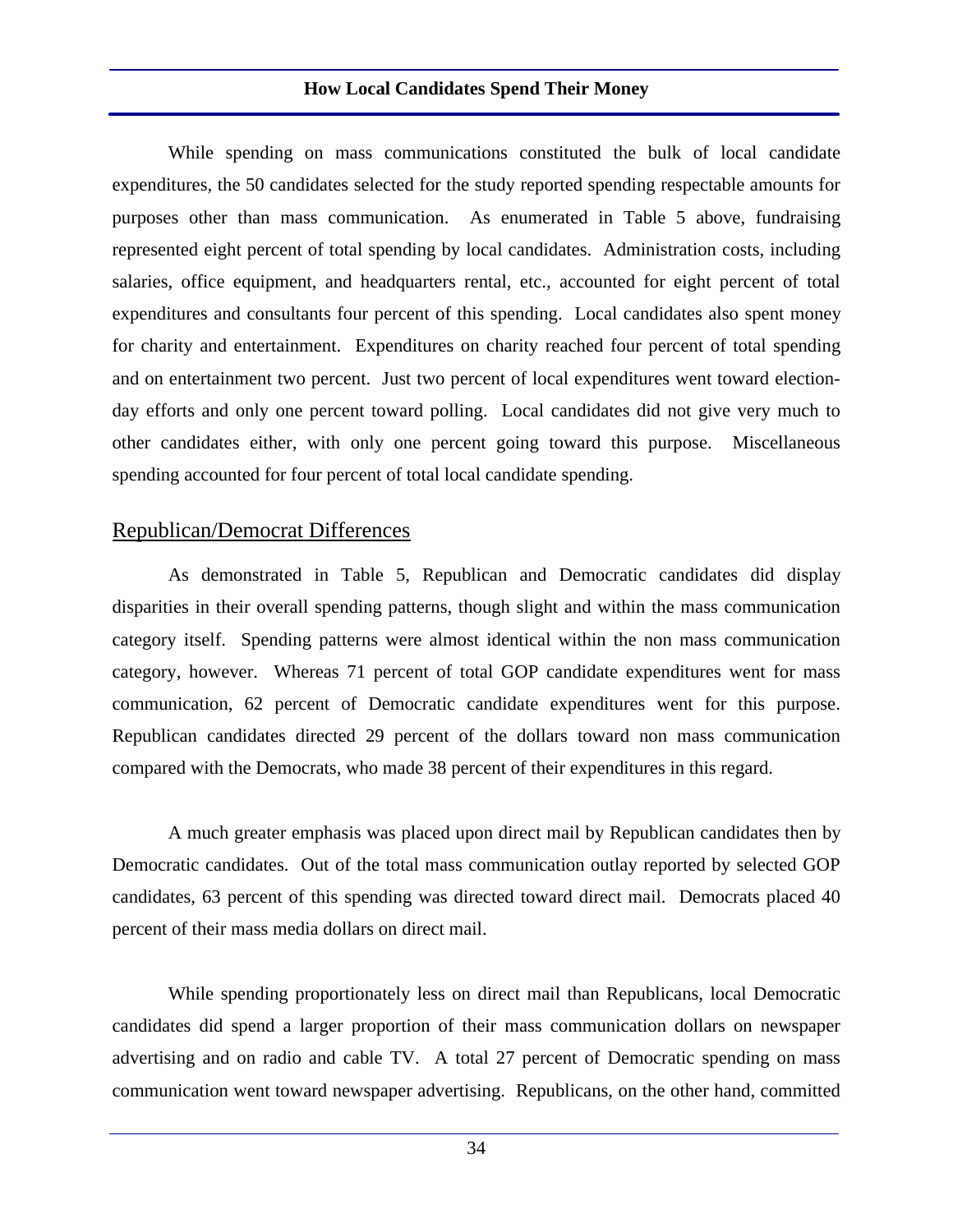11 percent of their mass communication outlay on newspaper advertising. Both parties spent nine percent on outdoor advertising. Spending on radio and on cable TV constituted five percent and four percent of Democratic mass media spending respectively. Republican spending on radio and cable TV was extremely minimal, less than one percent in each category.

# Municipal and County Spending Compared

In analyzing the spending patterns of municipal and county candidates separately, slight but noticeable differences are observable. As demonstrated in Figure 8, municipal and county candidates both dedicated the majority of their expenditures to mass communication. Approximately 71 percent of total spending by municipal candidates is attributable to mass communication as compared with 64 percent by county candidates. Municipal candidates spent 29 percent of their campaign budgets on non mass communication items, whereas county candidates spent 36 percent of their funds for this purpose.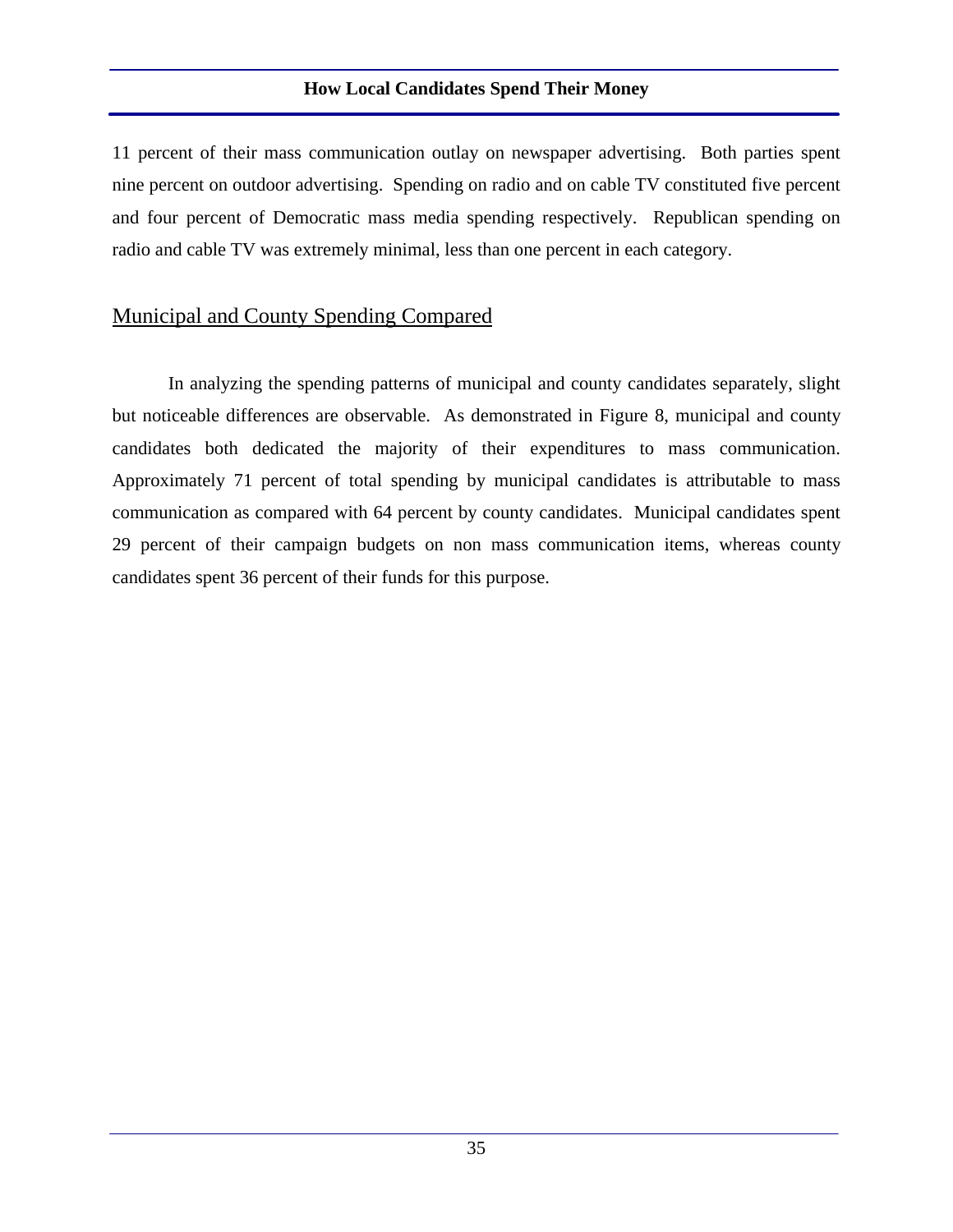# **Figure 8 Municipal/County Candidates Compared** 29.0% Non Mass Communication Municipal Candidates Mass Communication71.0% 36.0% County Non Mass **Candidates** Candidates **Candidates** Candidates **Candidates** Candidates **Candidates** Communication 64.0% Mass Communication

#### **How Local Candidates Spend Their Money**

**Source Data: New Jersey Election Law Enforcement Commission**

Differences in spending between municipal and county candidates did emerge within the mass communication category. Municipal candidates reported spending 76 percent of mass communication dollars on print media advertising and two percent on broadcast media advertising. The remaining money spent on mass media was unidentifiable. County candidates, on the other hand, devoted 86 percent of their mass communication dollars to print media and five percent to broadcast media. The remaining amounts were unidentifiable.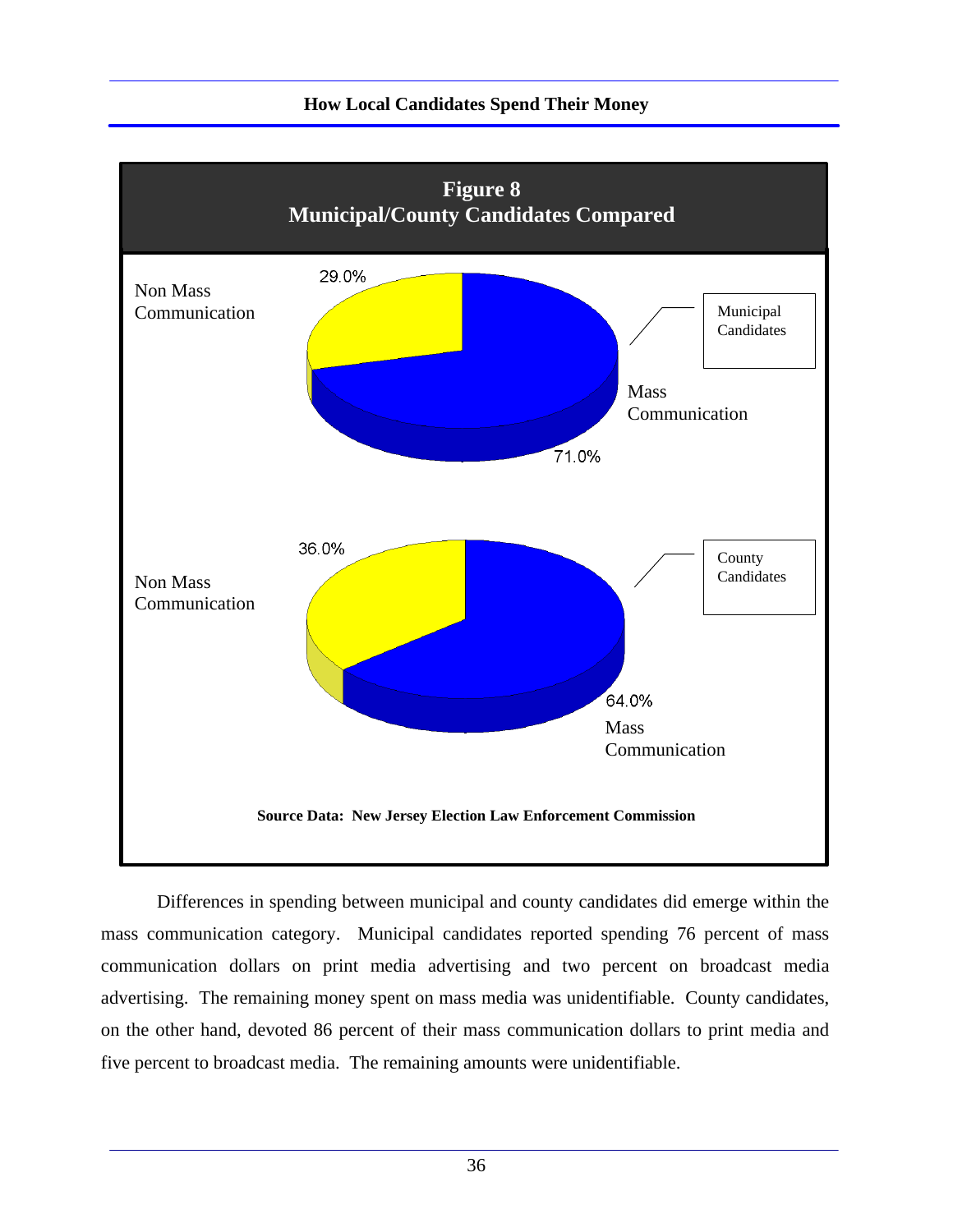| <u>numelpat Candidate Expenditures (General 1999)</u>              |                    |             |                  |                     |              |             |  |
|--------------------------------------------------------------------|--------------------|-------------|------------------|---------------------|--------------|-------------|--|
|                                                                    | <b>Republicans</b> |             | <b>Democrats</b> |                     | <b>Total</b> |             |  |
| Radio                                                              | \$600              |             |                  |                     | \$600        |             |  |
| Net TV                                                             |                    |             |                  |                     |              |             |  |
| Cable                                                              | 2,038              | $(1\%)^*$   | 5,827            | $(5\%)*$            | 7,865        | $(2\%)^*$   |  |
| <b>Total Broadcast*</b>                                            | 2,638              | $(1\%)$     | 5,827            | (5%)                | 8,465        | $(2\%)$     |  |
| Direct Mail                                                        | 119,454            | $(49\%)*$   | 55,694           | (47%)               | 175,148      | $(48\%)*$   |  |
| Newspaper                                                          | 32,821             | $(13\%)^*$  | 25,984           | $(22\%)^*$          | 58,805       | $(15\%)*$   |  |
| <b>Outdoor</b>                                                     | 26,166             | $(11\%)^*$  | 15,050           | $(13\%)^*$          | 41,216       | $(11\%)^*$  |  |
| <b>Total Print*</b>                                                | 178,441            | (73%)       | 96,728           | $(81\%)$            | 275,169      | $(76%)$ *   |  |
| Unidentifiable                                                     | 64,154             | $(26\%)*$   | 16,287           | $(14\%)$ *          | 80,441       | $(22\%)$ *  |  |
| <b>Total Mass</b>                                                  | 245,233            | $(79\%)$ ** | 118,842          | $(59\%)$ ** 364,075 |              | $(71\%)$ ** |  |
| <b>Communication</b>                                               |                    |             |                  |                     |              |             |  |
| <b>Election Day</b>                                                | 9,581              | (3%)        | 5,498            | (3%)                | 15,079       | (3%)        |  |
| Fundraising                                                        | 20,953             | (7%)        | 25,225           | (13%)               | 46,178       | $(9\%)$     |  |
| Consultants                                                        | 2,225              | $(1\%)$     | 8,331            | $(4\%)$             | 10,556       | $(2\%)$     |  |
| Charity                                                            | 4,561              | $(1\%)$     | 6,067            | (3%)                | 10,628       | $(2\%)$     |  |
| Contributions                                                      | 417                | $-$         | 4,490            | $(2\%)$             | 4,907        | $(1\%)$     |  |
| <b>Miscellaneous</b>                                               | 9,734              | (3%)        | 15,881           | $(8\%)$             | 25,615       | (5%)        |  |
| Administration                                                     | 15,885             | (5%)        | 12,439           | (6%)                | 28,324       | (6%)        |  |
| Entertainment                                                      | 1,398              | $-$         | 5,016            | $(2\%)$             | 6,414        | $(1\%)$     |  |
| Polls                                                              | 798                | $-$         |                  |                     | 798          | $-$         |  |
| <b>Total Non Mass</b><br><b>Communication</b>                      | 65,552             | (21%)       | 82,947           | (41%)               | 148,499      | (29%)       |  |
| <b>TOTAL</b>                                                       | \$310,785          |             | \$201,789        |                     | \$512,574    |             |  |
| <b>Source Data: New Jersey Election Law Enforcement Commission</b> |                    |             |                  |                     |              |             |  |

**Table 6 Municipal Candidate Expenditures (General 1999)**

\*Percent of mass communication expenditures

\*\*Percent of total expenditures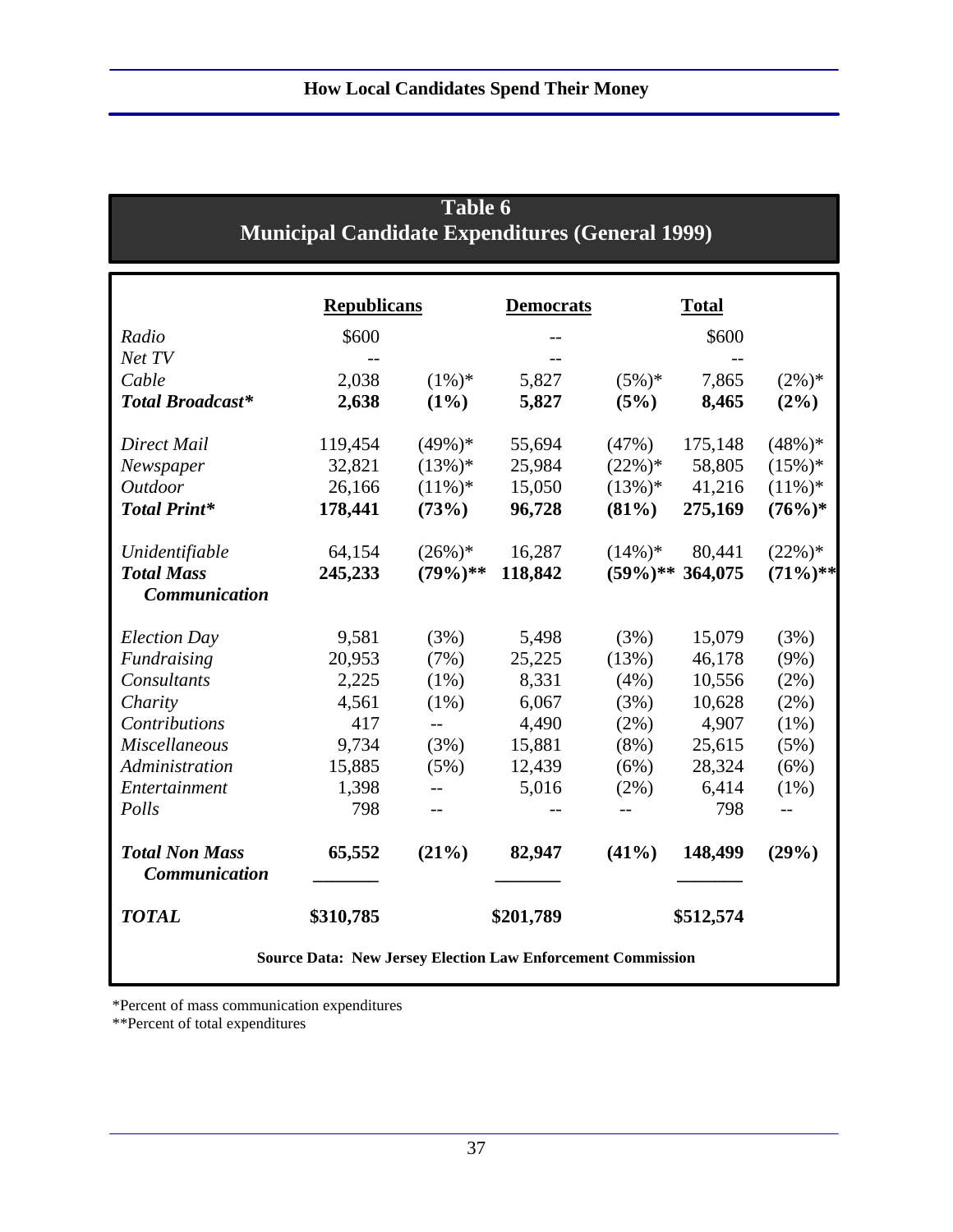|                                                      | <b>County Candidate Expenditures (General 1999)</b>                |                          | <b>Table 7</b>    |                          |                   |                  |
|------------------------------------------------------|--------------------------------------------------------------------|--------------------------|-------------------|--------------------------|-------------------|------------------|
|                                                      | <b>Republicans</b>                                                 |                          | <b>Democrats</b>  |                          | <b>Total</b>      |                  |
| Radio                                                | \$260                                                              | $- -$                    | \$11,912          | $(10\%)$                 | \$12,172          | (4%)             |
| Net TV                                               |                                                                    | $- -$                    |                   |                          |                   | $--$             |
| Cable                                                | 525                                                                | $-$                      | 3,950             | (3%)                     | 4,475             | (1%)             |
| <b>Total Broadcast*</b>                              | 785                                                                | $(0\%)$                  | 15,862            | (13%)                    | 16,647            | (5%)             |
| Direct Mail                                          | 163,876                                                            | (81%)                    | 39,230            | (33%)                    | 203,106           | (63%)            |
| Newspaper                                            | 14,456                                                             | (7%)                     | 39,042            | (33%)                    | 53,498            | (17%)            |
| <b>Outdoor</b>                                       | 14,432                                                             | (7%)                     | 5,761             | (5%)                     | 20,193            | (6%)             |
| <b>Total Print*</b>                                  | 192,764                                                            | (95%)                    | 84,033            | (70%)                    | 276,797           | (86%)            |
| Unidentifiable<br><b>Total Mass</b><br>Communication | 8,741<br>202,290**                                                 | $(4\%)$<br>(64%)         | 20,156<br>120,051 | (17%)<br>(64%)           | 28,897<br>322,341 | $(9\%)$<br>(64%) |
| <b>Election Day</b>                                  | 1,216                                                              | --                       | 750               | $\overline{\phantom{m}}$ | 1,966             |                  |
| Fundraising                                          | 27,401                                                             | $(9\%)$                  | 3,022             | $(2\%)$                  | 30,423            | (6%)             |
| Consultants                                          | 9,500                                                              | (3%)                     | 18,995            | $(10\%)$                 | 28,495            | (6%)             |
| Charity                                              | 22,459                                                             | (7%)                     | 8,060             | (4%)                     | 30,519            | (6%)             |
| Contributions                                        | 1,500                                                              | $\overline{\phantom{m}}$ | $-\, -$           | $\overline{\phantom{m}}$ | 1,500             | $- -$            |
| Miscellaneous                                        | 4,666                                                              | $(1\%)$                  | 11,709            | (6%)                     | 16,375            | (3%)             |
| Administration                                       | 28,599                                                             | $(9\%)$                  | 20,112            | $(11\%)$                 | 48,711            | (10%)            |
| Entertainment                                        | 15,750                                                             | (5%)                     | 2,834             | $(2\%)$                  | 18,584            | (4%)             |
| Polls                                                | 3,900                                                              | $(1\%)$                  | 825               |                          | 4,725             | (1%)             |
| <b>Total Non Mass</b><br>Communication               | 114,991                                                            | (36%)                    | 66,307            | (36%)                    | 181,298           | (36%)            |
| <b>TOTAL</b>                                         | \$317,281                                                          |                          | \$186,358         |                          | \$503,639         |                  |
|                                                      | <b>Source Data: New Jersey Election Law Enforcement Commission</b> |                          |                   |                          |                   |                  |

\*Percent of mass communication expenditures

\*\*Percent total expenditures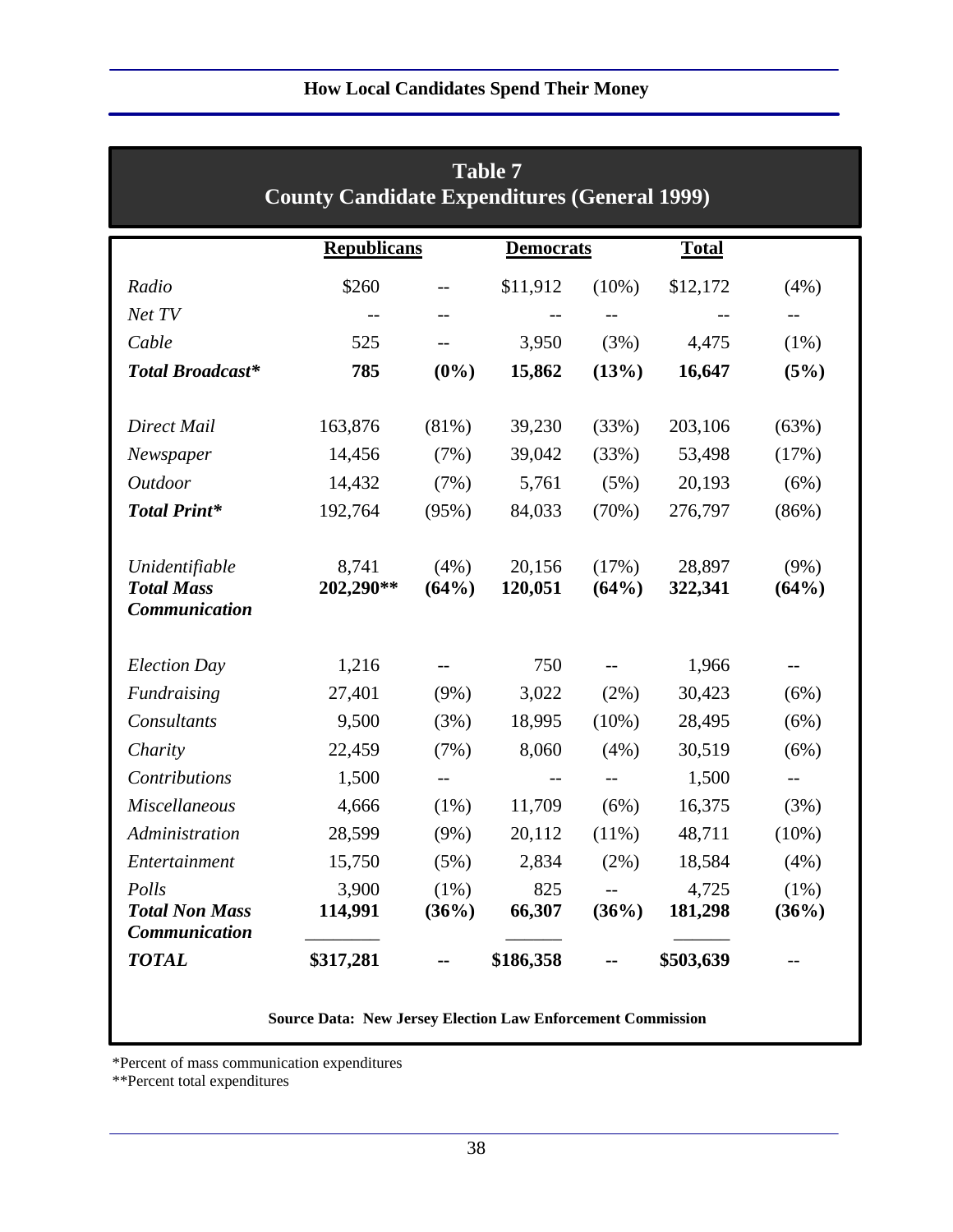As noted above, within the mass communication category fairly definite differences did appear between municipal and county candidates in terms of the specific kinds of choices they would make regarding mass media advertising. For example, county candidates relied more heavily on direct mail than did municipal candidates. The county candidates expended 63 percent of their mass communication dollars on direct mail. Municipal candidates devoted 48 percent of their mass communication money to this purpose. While both sets of candidates spent on newspaper advertising in about the same proportion, municipal candidates expended a greater proportion of their mass media dollars on outdoor advertising. Municipal candidates dedicated 11 percent of their mass media funds toward outdoor advertising. County candidates put six percent of their mass communication money toward this end. In terms of newspaper advertising, municipal candidates committed 16 percent of their money toward this end compared with 17 percent committed by county candidates.

Slight differences in spending patterns did emerge in the non mass communication category between municipal and county candidates. While county candidates spent six percent of total dollars each in the non mass communication categories of fundraising, consultants, and charity, municipal candidate expenditures in these categories reached nine percent for fundraising but dipped to two percent in consultant and charitable categories respectively. Finally, county candidates spent proportionately more on administration, ten percent, than did municipal candidates, who spent six percent of their funds for this purpose.

#### Partisan Differences In Strategy between Municipal and County Candidates

As discussed earlier, certain differences had surfaced with regard to the spending strategies of all local Republican and Democratic candidates. Differences surfaced as well when observing the spending patterns of municipal and county candidates from the perspective party.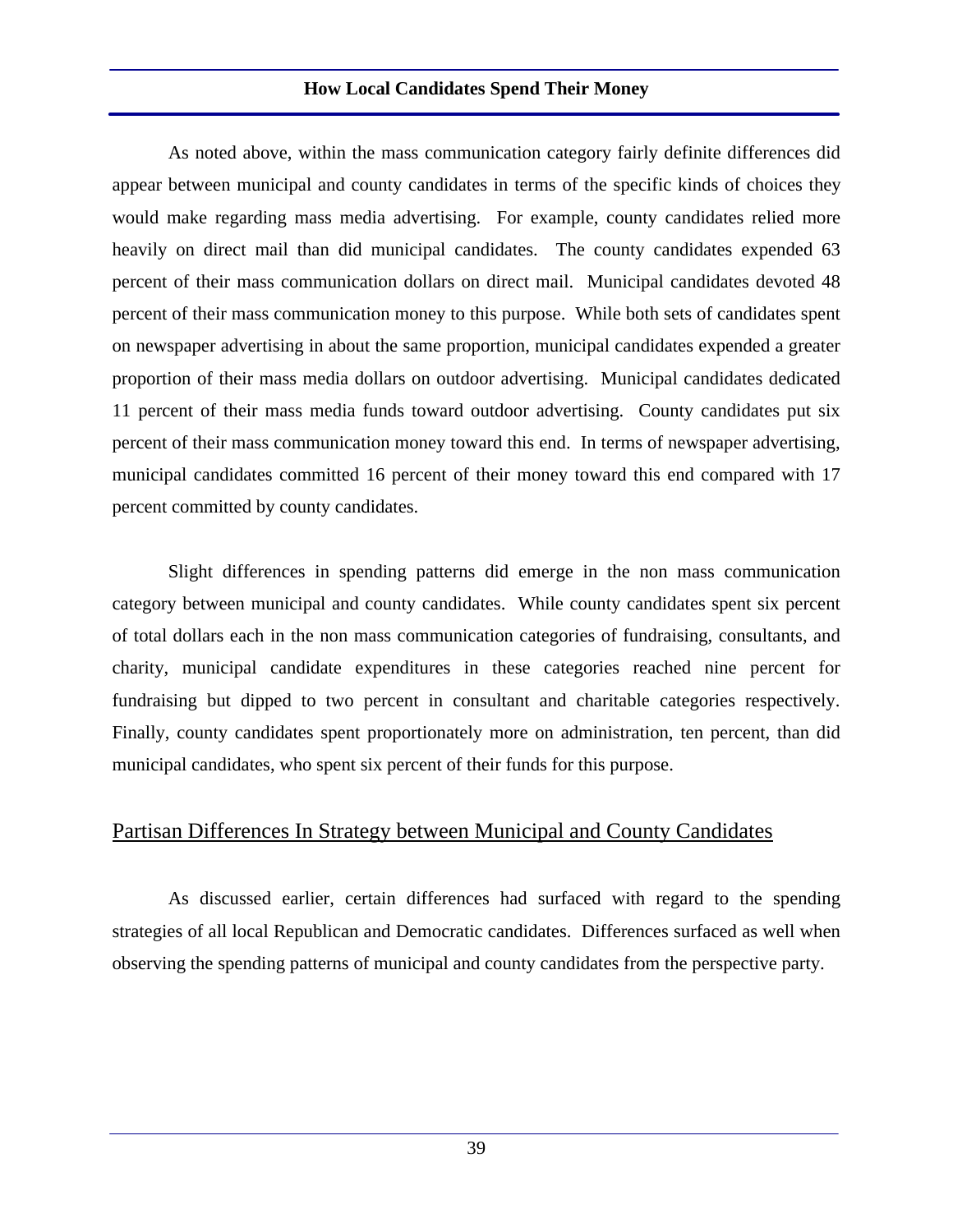## Municipal

At the municipal level, Republican candidates spent 79 percent of their funds on mass communication whereas Democratic candidates spent proportionately much less on items in this category. Though the majority of Democratic funds were directed toward mass communication, these candidates did not spend nearly as much in this area as Republicans. Democratic candidates used 59 percent of their expenditures for mass communication purposes. Conversely, they committed a higher proportion of their money to non mass communication items than did their Republican counterparts. Democratic municipal candidates spent 41 percent of their total funds for purposes other than mass communication compared with GOP candidates, who expended 21 percent of their total dollars on non mass communication items.

Within the mass communication category itself, Democratic municipal candidates spent 81 percent of their mass communication dollars on print advertising and less than one percent on broadcast advertising, specifically cable TV. Republican municipal candidates expended 73 percent of their mass communication dollars on print advertising and only one percent on broadcast advertising, including both radio and cable TV. The remaining amounts were unidentifiable.

In terms of their print advertising budget, Democratic candidates spent 47 percent of their mass communication funds on direct mail and 13 percent on outdoor advertising. Republicans used 49 percent of their mass communication dollars on direct mail and 11 percent on outdoor advertising. A marginal difference was apparent, however, between the two sets of candidates regarding the use of campaign dollars for newspaper advertising. While Democrats saw newspaper advertising account for 22 percent of total mass communication dollars, Republicans spent 13 percent of their mass communication dollars for this purpose.

With respect to non mass communication spending by municipal candidates, proportionate spending in these categories was similar for both Republican and Democratic candidates, except in two categories, fundraising and consultants. Democratic candidates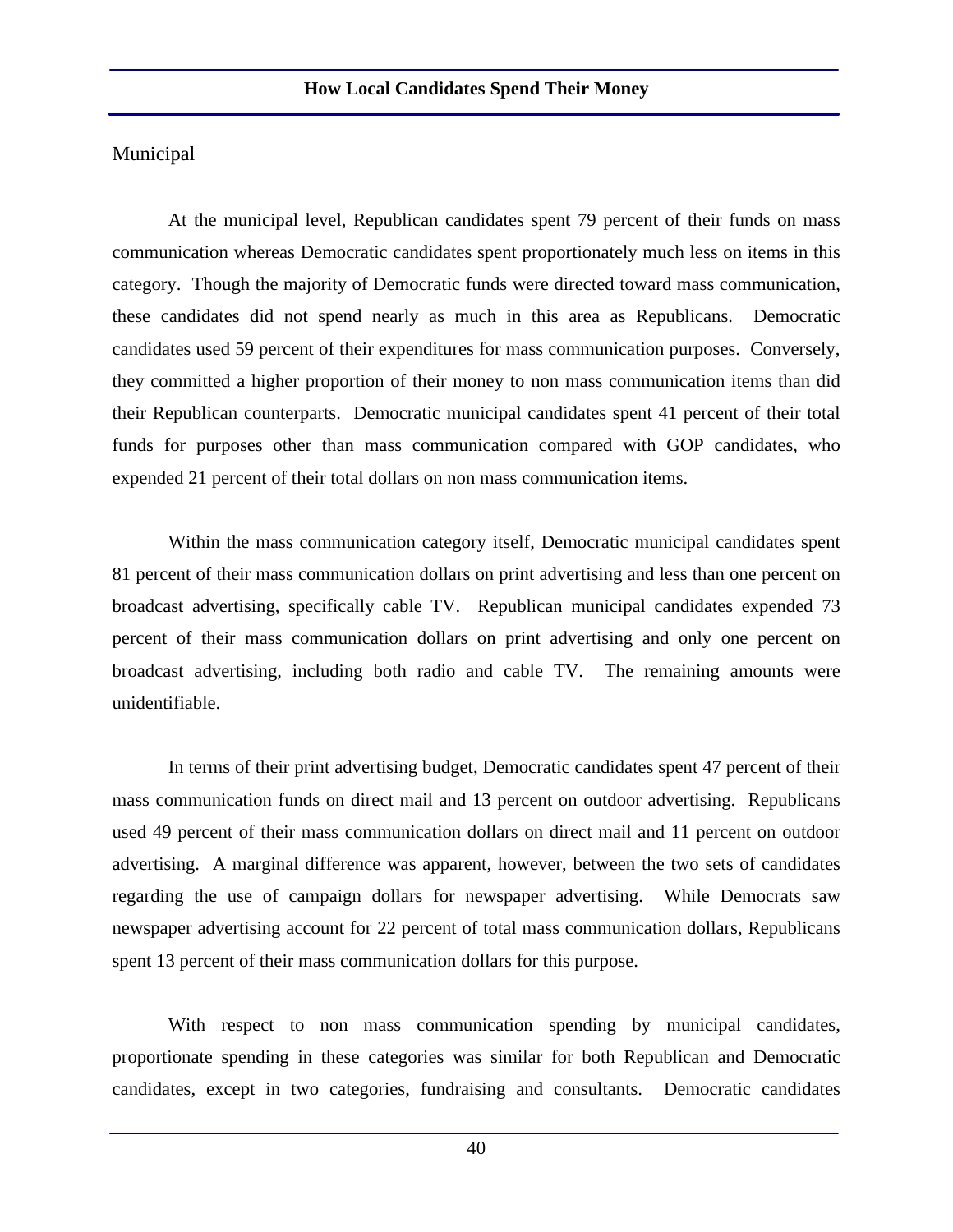expended 13 percent of total funds for fundraising compared with the GOP candidates, who expended seven percent of their funds for this purpose. In the area of consultants, while not a high percentage, Democrats spent four percent of funds on consultants compared with Republicans, who spent one percent for this purpose.

#### County

Regarding county candidates, differences in spending patterns between Republican and Democratic candidates were reflected within the two major expenditure categories, mass communication and non mass communication, not between them. Specifically, both Republican and Democratic candidates at the county level spent 64 percent of their funds on mass communication compared with 36 percent on non mass communication items. Disparities in spending patterns occur when observing types of spending classified as either broadcast or print advertising.

First, significant spending differences appeared when analyzing the use of broadcast media versus print media by Republican or Democratic county candidates. Thirteen percent of mass communication expenditures was spent on broadcast media, mostly radio, by Democratic county candidates. Expenditures on broadcast media by Republican county candidates did not even reach one percent of their total mass communication spending.

Republican county candidates, on the other hand, spent 95 percent of their mass communication dollars on print media advertising. Democratic county candidates expended 70 percent of their mass media budget on print advertising.

Direct mail cornered the largest proportion of mass communication expenditures by Republican county candidates. This spending strategy represented one of the major differences between Republicans and Democrats. GOP candidates used 81 percent of their mass communication dollars for direct mail while Democrats used only 33 percent for this purpose. Democratic candidates, conversely, spent proportionately more money on newspaper ads than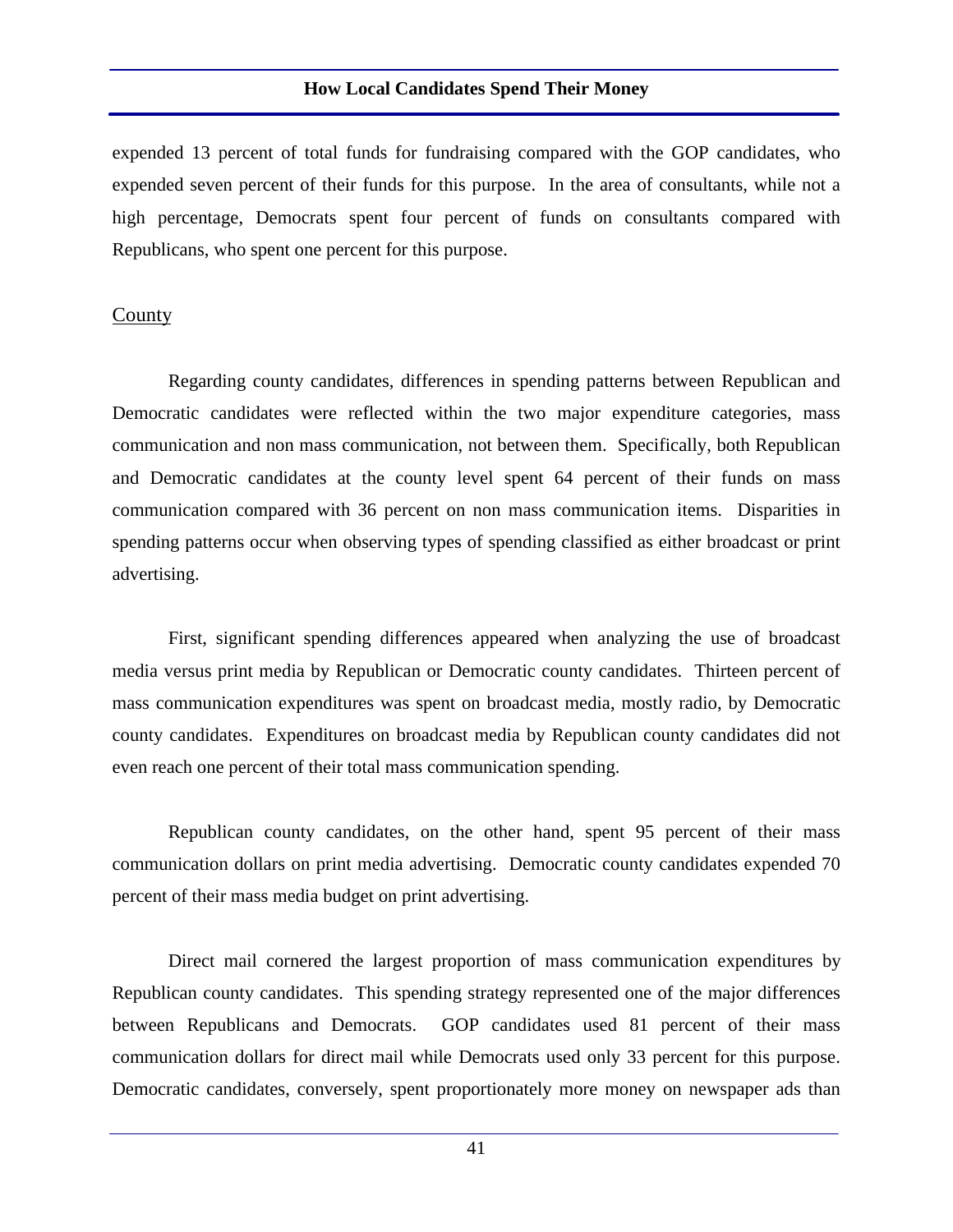did Republicans. Democratic county candidates spent 33 percent of mass communication dollars on newspaper ads in comparison with Republican candidates who utilized seven percent of their funds for this purpose. Seven percent and five percent of mass communication dollars was expended on outdoor advertising by Republican county candidates and Democratic county candidates respectively.

Expenditure activity for non mass communication purposes was similar for both sets of candidates at the county level, except that the GOP spent a slightly higher proportion for fundraising and Democrats slightly higher for consultants (see Table 6). Nine percent of total GOP funds went toward fundraising compared with two percent of the Democratic funds. Conversely, ten percent of Democratic county candidate funds went for consultants, compared with three percent for the GOP.

# Comparing Local Spending to Legislative Spending

In comparing the spending patterns of all local candidates under study with those of the 1997 legislative candidates analyzed earlier in Trends In Legislative Campaign Financing: 1987- 1997, local candidates spent proportionately more money for mass communication purposes than did legislative candidates. As shown in Figure 9, local candidates utilized 68 percent of their funds for mass communication and 32 percent for non mass communication purposes. Legislative candidates spent 36 percent for mass communication and 64 percent for purposes other than mass communication.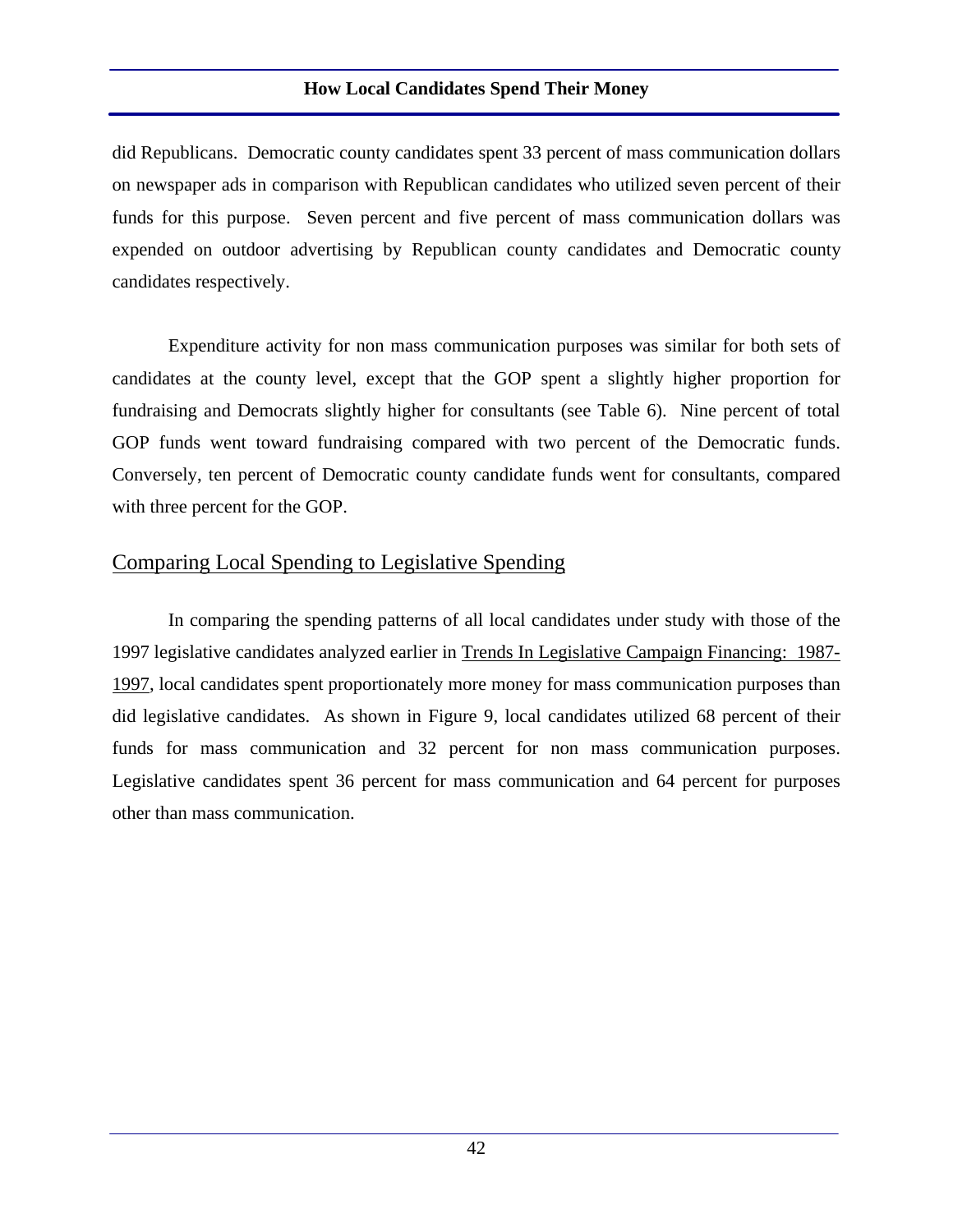

**Source Data: New Jersey Election Law Enforcement Commission**

While legislative candidates and local candidates did differ in their overall spending patterns, their spending within the mass communication category was similar. Both, in other words, spent the bulk of their mass communication dollars on print advertising. Local candidates expended 80 percent of their mass media dollars on print advertising. Legislative candidates spent 63 percent of their mass communication money for this purpose. Though local candidates committed a higher proportion of their resources to this end, Legislative candidates did, nevertheless, place a high priority on advertising of this type.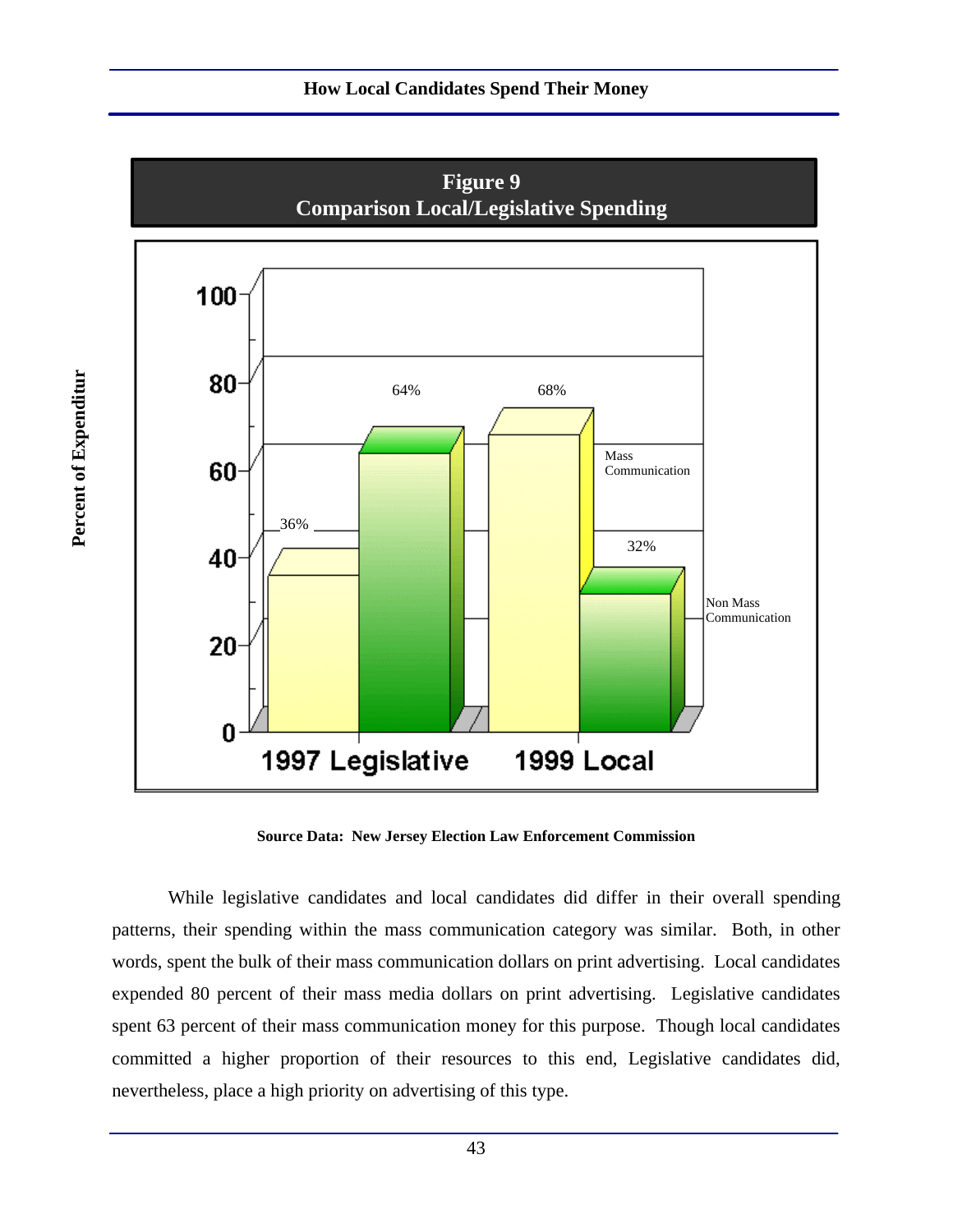In terms of print advertising spending, both local and legislative candidates spent most of their money on direct mail. Direct mail accounted for 55 percent of local candidate mass media expenditures. It accounted for 41 percent of mass media spending by legislative candidates in the 1997 general election. There were disparities between local and legislative candidates in the other print advertising categories, however, namely newspaper and outdoor advertising. Spending on newspaper advertising accounted for 16 percent of local candidate mass media spending and outdoor advertising nine percent of these expenditures. Legislative candidates, on the other hand, spent minimal amounts for these purposes.

Regarding spending on broadcast media, legislative candidates were dominant. While the local candidate group selected for this study virtually ignored this type of advertising, legislative candidates viewed it as useful. Legislative candidates committed 21 percent of their mass communication dollars to cable TV advertising and three percent to advertising. The remaining expenditures for both local and legislative in the mass communication category were unidentifiable. The data collected in the other major category, non mass communication, indicate that local candidates spent proportionately less on these purposes than did legislative candidates. As noted in Trends In Legislative Campaign Financing: 1987-1997, legislative candidate "spending on consultants reached an all time high in 1997 at \$1.6 million."<sup>15</sup> The administrative costs attributed to target legislative campaigns was higher as well. These legislative candidates reported \$639,584 in expenditures for office space, computers, and personnel. Another area of major difference was in contributions to other candidates. Legislative candidates made over \$706,772 in contributions to other candidates in 1997. In these categories, as mentioned above, spending by local candidates was minimal. One area of similarity, however, is that of spending on election-day activities, i.e., get-out-the-vote operations. Neither local candidates nor legislative candidates expended money for this purpose.

The data contained in this chapter suggests that local candidates are very dependent on municipal and county political party organizations to conduct the "ground war" aspect of political campaigns. The "ground war" includes those efforts that involve identifying supporters and getting them to the polls on election day. In this respect, they have much in common with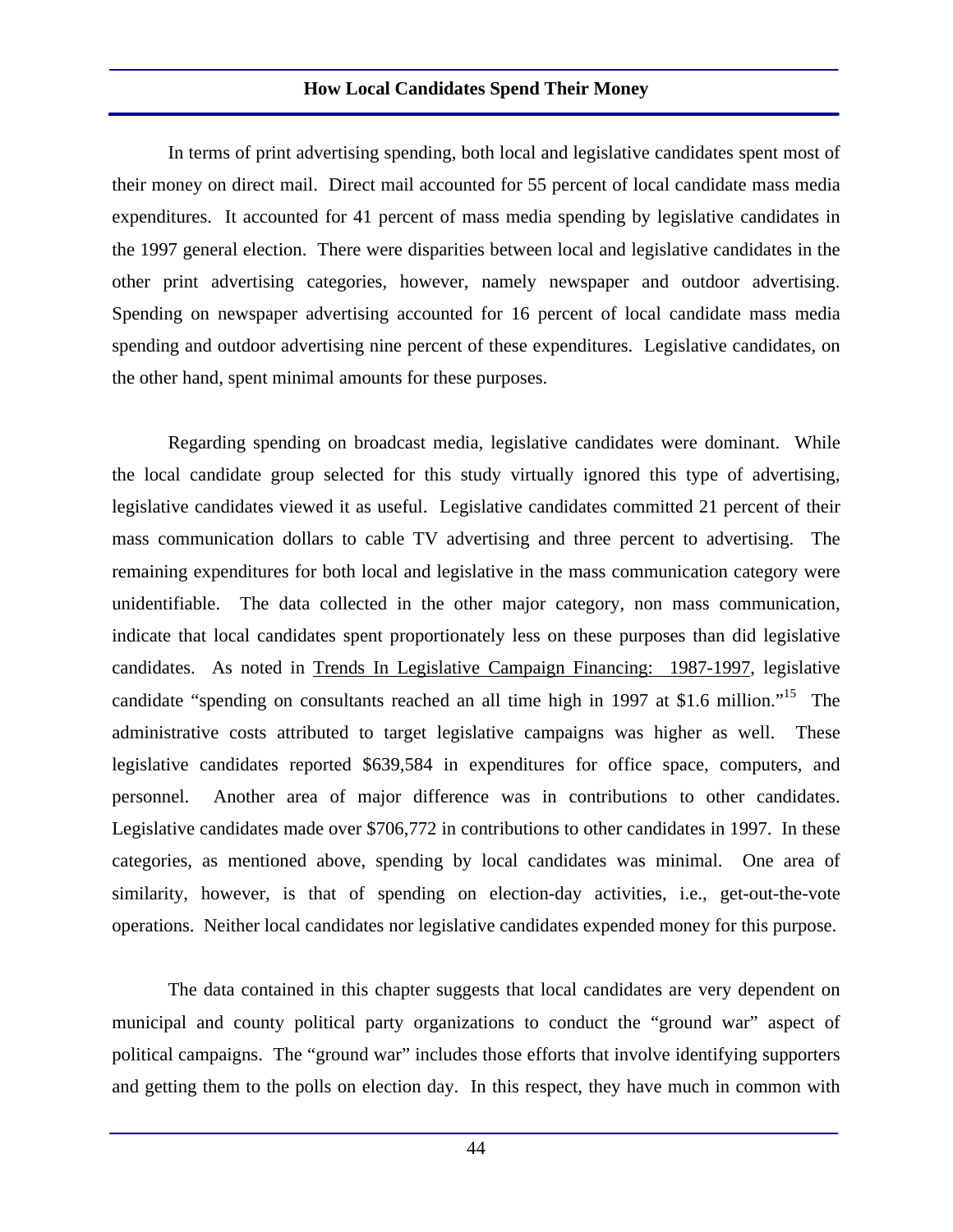legislative candidates. Trends In Legislative Campaign Financing: 1987-1997 stated that "expenditures on election day activities were minimal (for legislative candidates), reflecting the fact that the main effort in terms of getting out the vote lies with the municipal and county party committees."<sup>16</sup> This statement certainly rings true for local candidates as well.

In regards to political party involvement, there are some differences between local and legislative campaigns. From the data on expenditures, as well as from the data regarding contribution activity cited in Chapter Two, it is theorized that local campaigns are much more party oriented than legislative campaigns, which are, in comparison, more candidate-centered. While party organizations have become much more involved in legislative campaigns because of the U.S. Supreme Court's Eu decision in 1989, which permits party involvement in primaries, and the 1993 reforms to New Jersey campaign finance laws, which provides an advantage to political parties in terms of fundraising and contribution limits, legislative campaigns still retain much of the character of candidate-centered efforts. Local campaigns do not.

This fact is indicated by observing the expenditure data of local and legislative candidates and through reviewing the sources of contributions to these candidates. Slightly less that a third of local expenditures go toward such activities as get-out-the-vote drives, fundraising, consultants and administration, etc. The reverse is true for legislative candidates. Fundraising, consultants, and administration, etc. constituted over two-thirds of legislative expenditures in the top 20 legislative spending districts selected for study in the 1997 general election. This breakdown of expenditures suggests strongly that local candidates, often recruited to run by local parties, lean heavily on the local parties for support. Moreover, it suggests that legislative candidates still retain important control over their campaigns.

Corroborating this theory is the data collected vis-à-vis party contribution activity in local and legislative campaigns. As demonstrated in Chapter Two, political party contributions, including county and state parties and legislative leadership committees, constituted together 41 percent of legislative receipts. County and municipal party contributions accounted for 76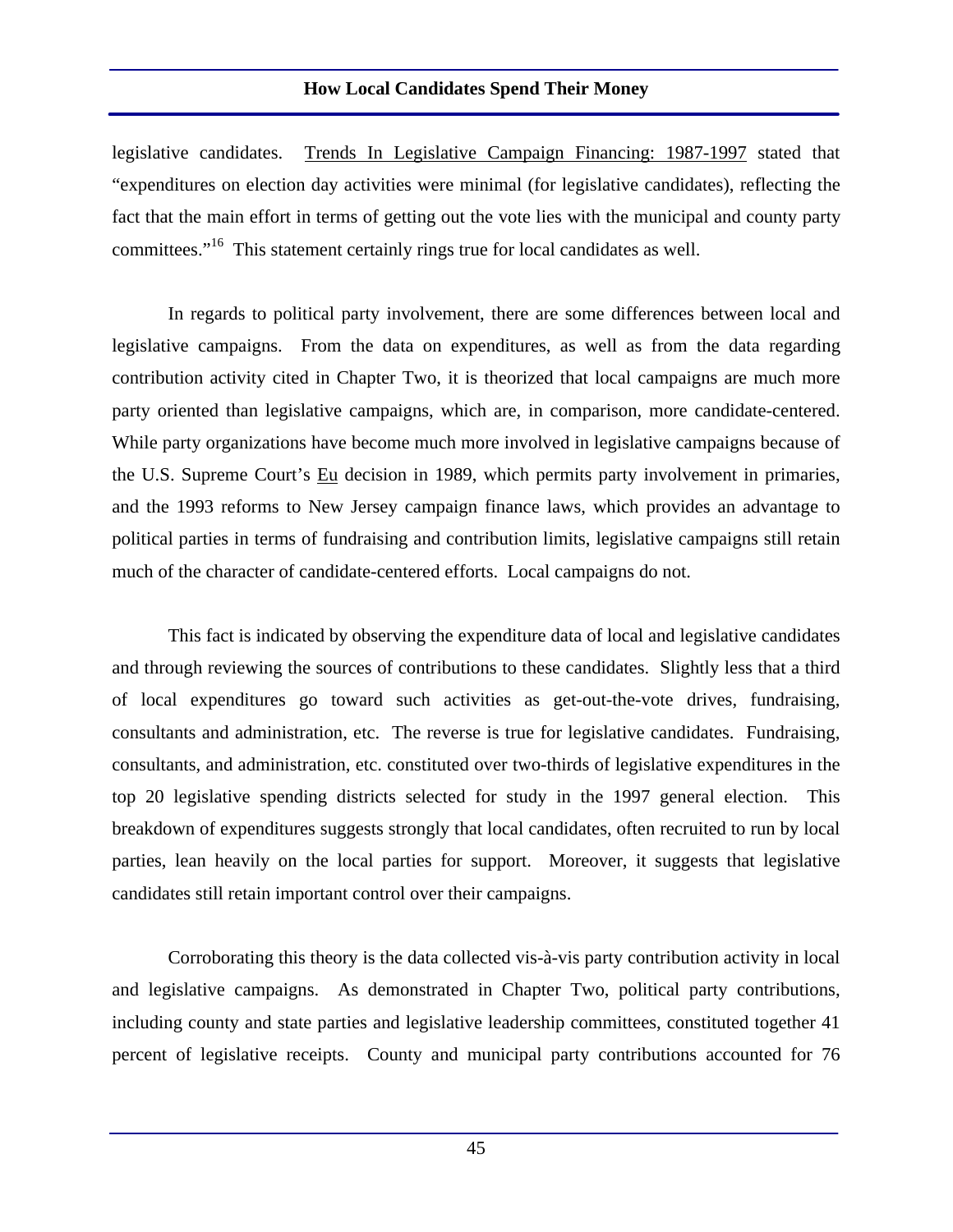percent of all receipts reported by local candidates. Quite a difference! This data suggests the magnitude of party involvement in local campaigns.

Finally, spending within the category mass communication not only is suggestive of local campaign strategies but of the differences between approaches taken by local candidates and those of legislative candidates. In most instances, local jurisdictions are smaller in scope than legislative districts, both from the perspective of population and geography. Therefore, local candidates can take a much more personal approach toward campaigning than can legislative candidates. Local candidates can go door-to-door, meet personally many of the voters at local functions, and use more traditional modes of getting their message to voters. Either through door-to-door delivery or through the mail, local candidates rely heavily on flyers to convince people to vote for them or against their opponent. Local newspapers are still used quite a bit for local advertising. Outdoor lawn signs are used both to increase name recognition, to suggest the candidates are running an active campaign, and to suggest that the candidates are widely supported throughout the community by neighbors and friends. Perhaps because consultants are not hired locally to the extent they are legislatively, and perhaps because broadcast media is not understood to be an effective use of campaign dollars by local candidates, radio and cable TV is not used widely by these candidates. In a word, local candidates run more traditional campaigns.

Although legislators do serve local constituencies, they serve numerous communities, which sometimes overlap into more than one county. Therefore, their approach is by necessity not as personal.

Though legislative candidates do make campaign efforts within the various communities in their districts, either through attending club meetings, meeting with local newspaper editorial boards, or even campaigning door-to-door in targeted neighborhoods, their time and resources are often better spent in other ways. In larger districts, a candidate's message is more effectively circulated via direct mail and radio and cable TV advertising. Local candidates, on the other hand, are much more able to conduct more personal campaigns.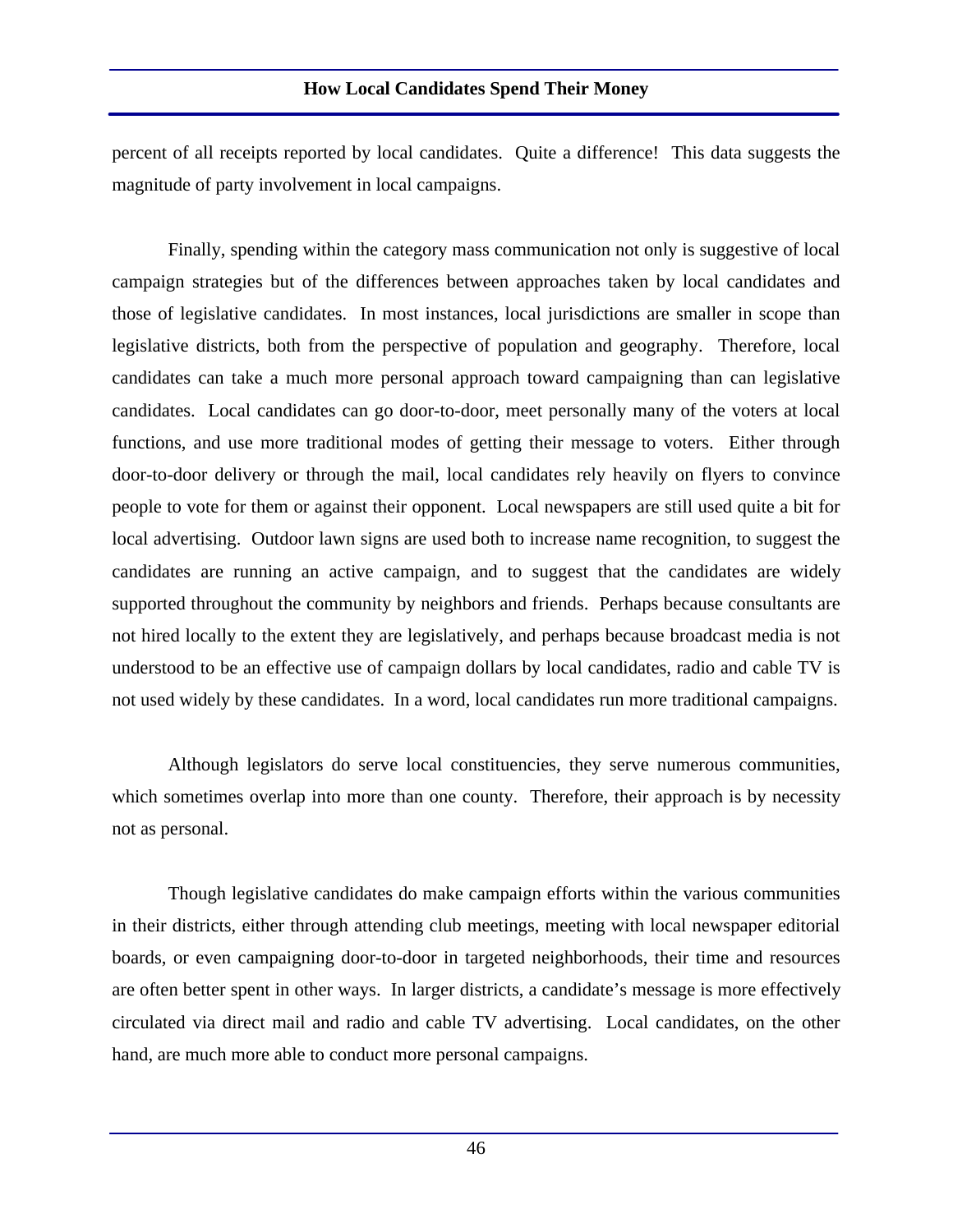In conclusion, the data contained in this chapter indicates that local candidates spend the bulk of their financial resources on mass communication. In all, 68 percent of local spending went for this purpose, with the majority of these expenditures made for print advertising. Minimal amounts are spent on cable TV and radio advertising, but significant amounts are spent on direct mail, newspapers, and outdoor advertising.

Conversely, local candidates spend little on traditionally party-oriented activities, such as election-day activities, suggesting that political parties are very much involved in their campaigns, especially in light of the fact that such a large percentage of local contributions came from political parties.

Though local candidates do spend notable amounts on administration and fundraising, the ground war seems very much the domain of party organizations rather than that of often neophyte local candidates and campaigns.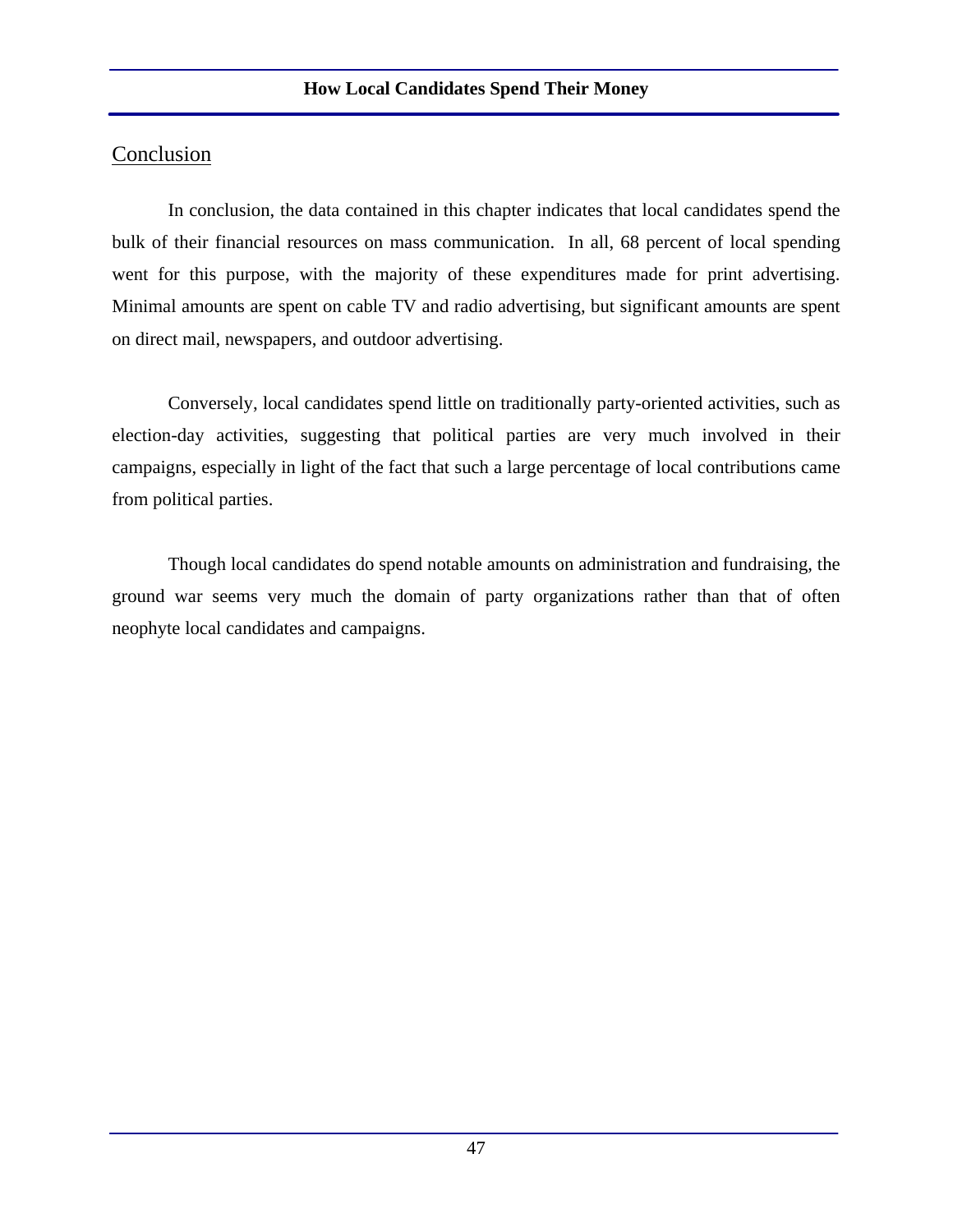# **CHAPTER FIVE**

# **Conclusion**



he Commission takes great satisfaction in providing the public with analytical reports that explore the many facets of campaign financing in New Jersey. These reports, in many instances, have been groundbreaking in nature. They

have contributed not only to the literature in the field but to changes in the law. These changes have enhanced disclosure, brought thresholds and limits in line with years of inflation, and increased party participation in election campaigns. These changes have also incorporated limits on contributions into the statutory scheme and broadened registration requirements for PACs.

This report is written in that same tradition. By analyzing campaign financial activity at the local level, new ground has been broken. This effort provides an in-depth review of local financing, inclusive of municipal and county candidates, a thorough analysis of contributor activity at this level, and a review of expenditure activity from numerous perspectives.

In years past, the Commission did not key detail information into its computer vis-à-vis candidates at the local level. Until last year's upgrading of its computer system, including a highly sophisticated scanning operation and the hiring of additional computer staff, the Commission, out of necessity, limited its input of contributor and expenditure data to legislative candidates. Now, with the modernization of its computer operations and the addition of staff, the Commission is able to key-in detailed information on a much larger number of candidates and committees. Thus, for the first time, detailed contributor and expenditure data was entered relative to local candidates running in the 1999 general election. Although this study, which focuses on 50 targeted local candidates selected randomly, is unable to compare data over time, and therefore identify trends, it nevertheless serves as a base-line study from which future trends in local financing can be discerned.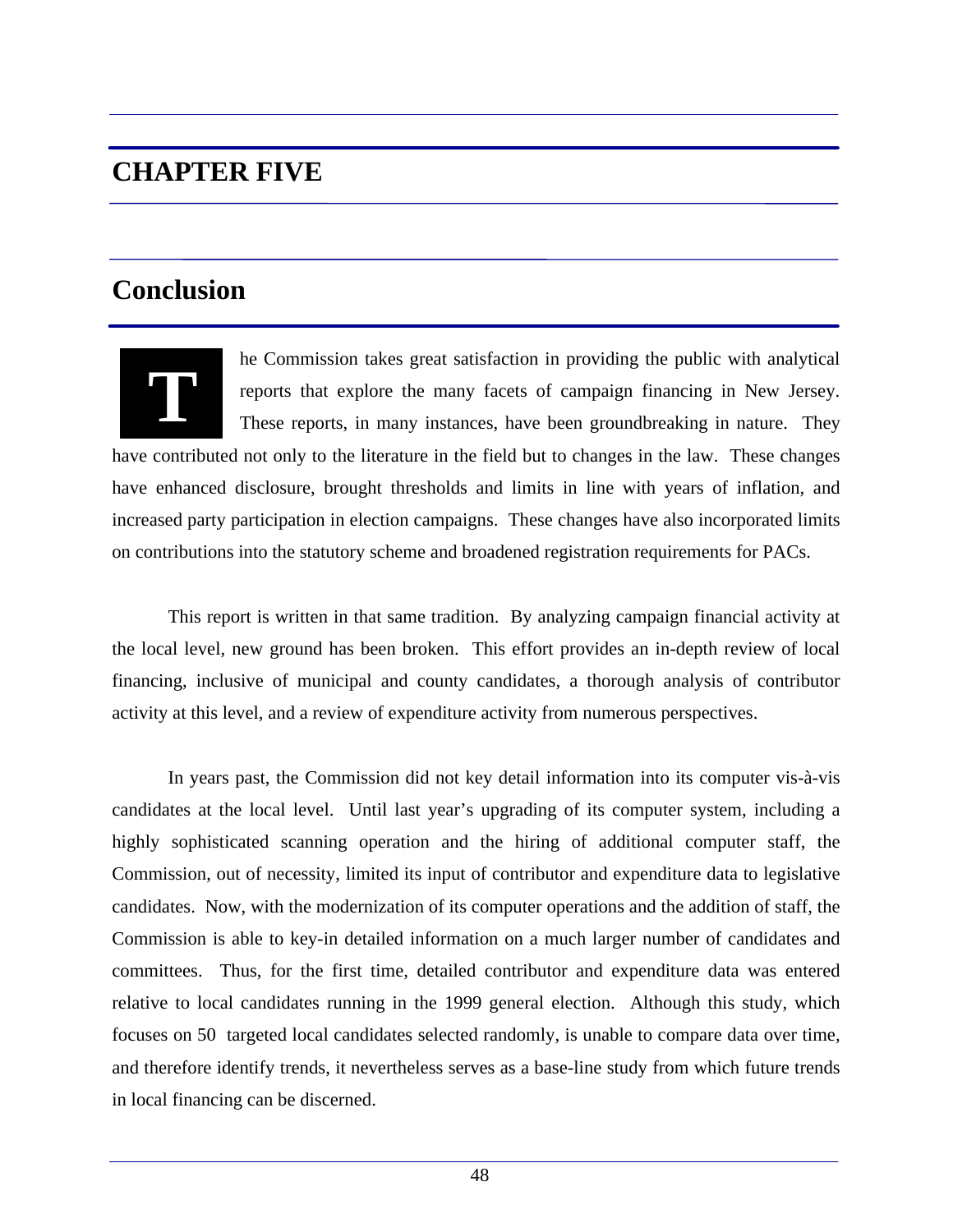Moreover, numerous comparative data is contained in the report, which helps the reader gain perspective vis-à-vis the financing of local campaigns. Municipal candidates, for instance, are compared with county candidates, and these local candidates with legislative candidates. These comparisons involve both contributor and expenditure information.

The study found that total fundraising for local candidates in the 1999 general election amounted to \$18.2 million. These candidates spent 93 percent of that money, or \$17 million on their local campaigns. Thus, local candidate receipts jumped by 49 percent between 1989 and 1999. In 1989, local candidates raised \$12.2 million. Expenditures, as might be expected, increased by 59 percent, from \$10.7 million in 1989 to \$17 million in 1999. As noted, these percentage increases closely parallel those recorded by legislative candidates during a similar, if not identical, time period. Legislative candidates registered an increase in receipts of 57 percent between 1987 and 1997 and an increase in expenditures of 60 percent during this time frame.

In analyzing the sources of contributions made to the 50 selected local candidates, it was found that contributions derived from three basic contributor types. Local candidates received the bulk of their contributions from political parties, business and corporate interests, and individuals. Political parties made 76 percent of the total contributions made to the 50 selected local candidates under study. Business and corporate interests provided ten percent of total local contributions and individual contributors accounted for nine percent of donations. Local candidates received a mere two percent of their donations from other candidates and less than one percent of contributions from each of the following categories: political committees, unions, and PACs.

Local candidates were compared with legislative candidates in terms of the sources of contributions, and significant differences were found. These differences were attributable to the generally larger electoral jurisdictions of legislative candidates, the kinds of issues dealt with at the state level, and the relative political unsophistication of many new local candidates necessitating a significant role in political campaigns by municipal and county political party organizations.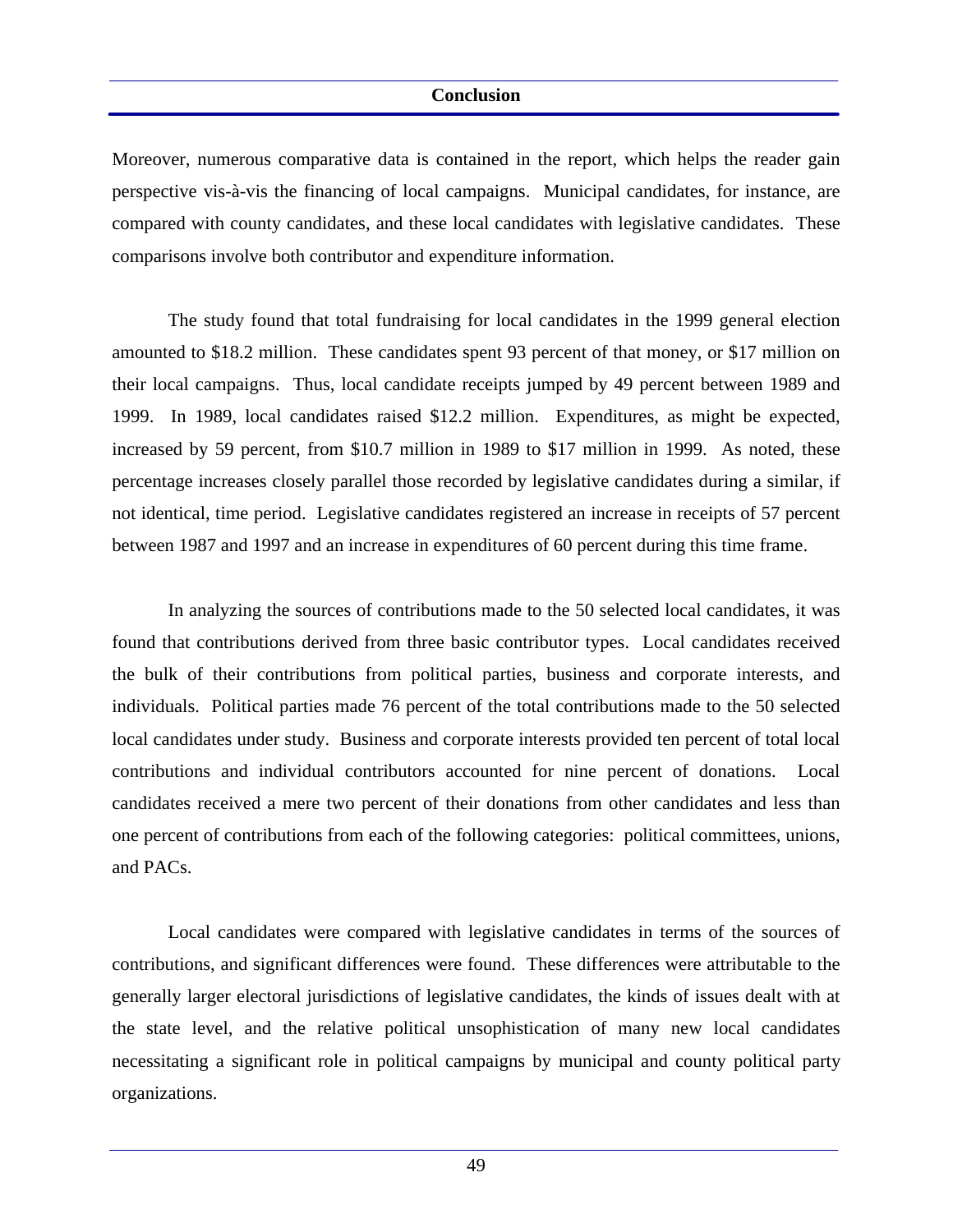Legislative candidates tap a larger donor pool than do local candidates, including political action committees and lobbyists. While donations from PACs to local candidates were nonexistent, these organizations made 12 percent of legislative contributions in the 1997 legislative general election. Legislative candidates received nine percent of their contributions from other candidates and two percent from unions. Negligible amounts from these sources were received by local candidates and unions. On the other hand, political parties were major donors to local campaigns and key players in these campaigns. Over three-fourths of local contributions derived from this source. Legislative campaigns, more candidate-centered, received 41 percent of their contributions from legislative leadership committees and political parties combined. Finally, whereas individuals were an important source of contributions to local candidates, they proved to be much more important to legislative candidates. Legislative candidates received 18 percent of their campaign dollars from individual donors compared with nine percent made from this source to local candidates.

The differences between local and legislative sources of contributions betray the dissimilar nature of these campaigns and the public offices to be held. In general, local candidates, if elected, represent relatively small jurisdictions, both geographically and from the standpoint of population. Conversely, legislative districts are generally larger from both these perspectives. Often, they overlap into two or more counties. This fact alone in part explains why legislators can raise more money and from a wider array of contributor types. Secondly, the issues dealt with by both sets of candidates are different. Local candidates, as future officeholders, will be dealing with local issues, such as property taxes, garbage collection, municipal road maintenance, senior citizen housing, and the like. The nature of these issues results in many decisions involving contracts for engineering firms, architectural firms, builders, and waste haulers. As such, local candidates do receive contributions from these sources, in the form of both business and individual contributions.

The decisions of local officeholders impact the local business climate as well. Local business people are therefore a source of contributions to local candidates. These contributions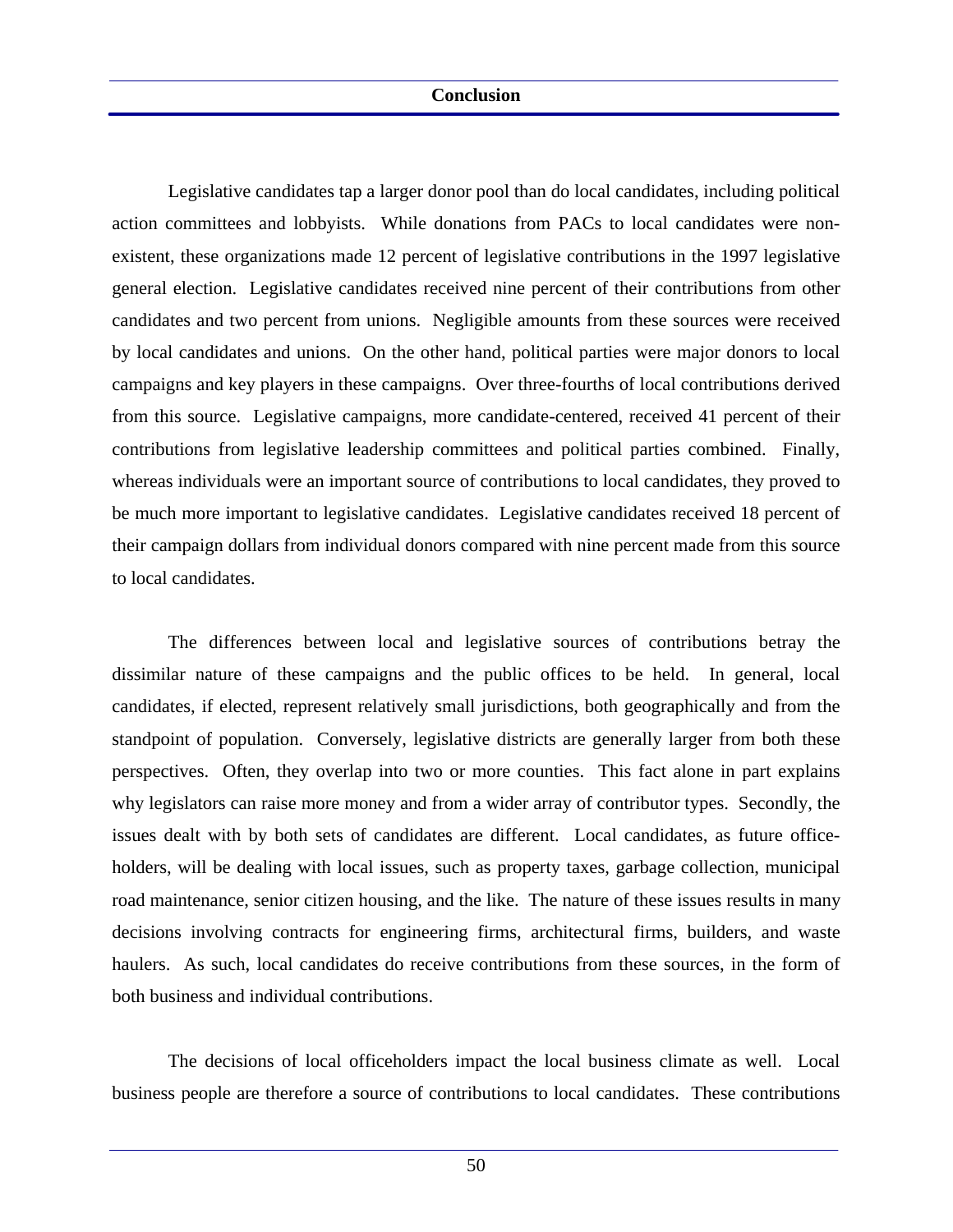can be made both from individual accounts and from business accounts. Legislative candidates, on the other hand, deal with state issues. Whether major policy initiatives flow from their decisions on auto insurance law, HMO reform, parental notification, transportation, welfare reform, or tort reform, their actions are sure to provoke the interests of lobbyists and the PACs with which they are connected. These committees are major sources of contributions to legislative candidates but not to local candidates. Also, incumbent legislators with ample sources of money and perhaps safe districts are likely donors to other legislative campaigns. The motive behind these contributions is one of desiring to build support, or maintain support for leadership positions within the legislative party. This motive, by and large, does not exist for local candidates.

Finally, local candidates, many of whom may be running for the first time, and who have been recruited to run by local party officials, are very dependent upon political parties for financial support and tactical support. While political parties have increased their involvement in legislative campaigns, legislative candidates still run more candidate-centered efforts.

The study analyzed the expenditure activity of local candidates as well. Again, this activity, which reveals basic strategy decisions of local candidates, was compared with legislative candidates. Local candidates, by a large margin, spent the majority of their money on mass communication. These candidates spent 68 percent of all local expenditures on mass communication. Slightly under one-third of all expenditures was expended on non-mass communication items such as administrative costs, election day costs, consultants, and the like.

Mass communication expenditures include broadcast media (radio and cable TV) and print media (direct mail, newspaper, and outdoor). Print media accounted for 80 percent of mass communication expenditures while broadcast media accounted for four percent of these expenditures. In the print media category, direct mail was utilized by local candidates to the greatest extent. Approximately 55 percent of mass communication expenditures were made for direct mail.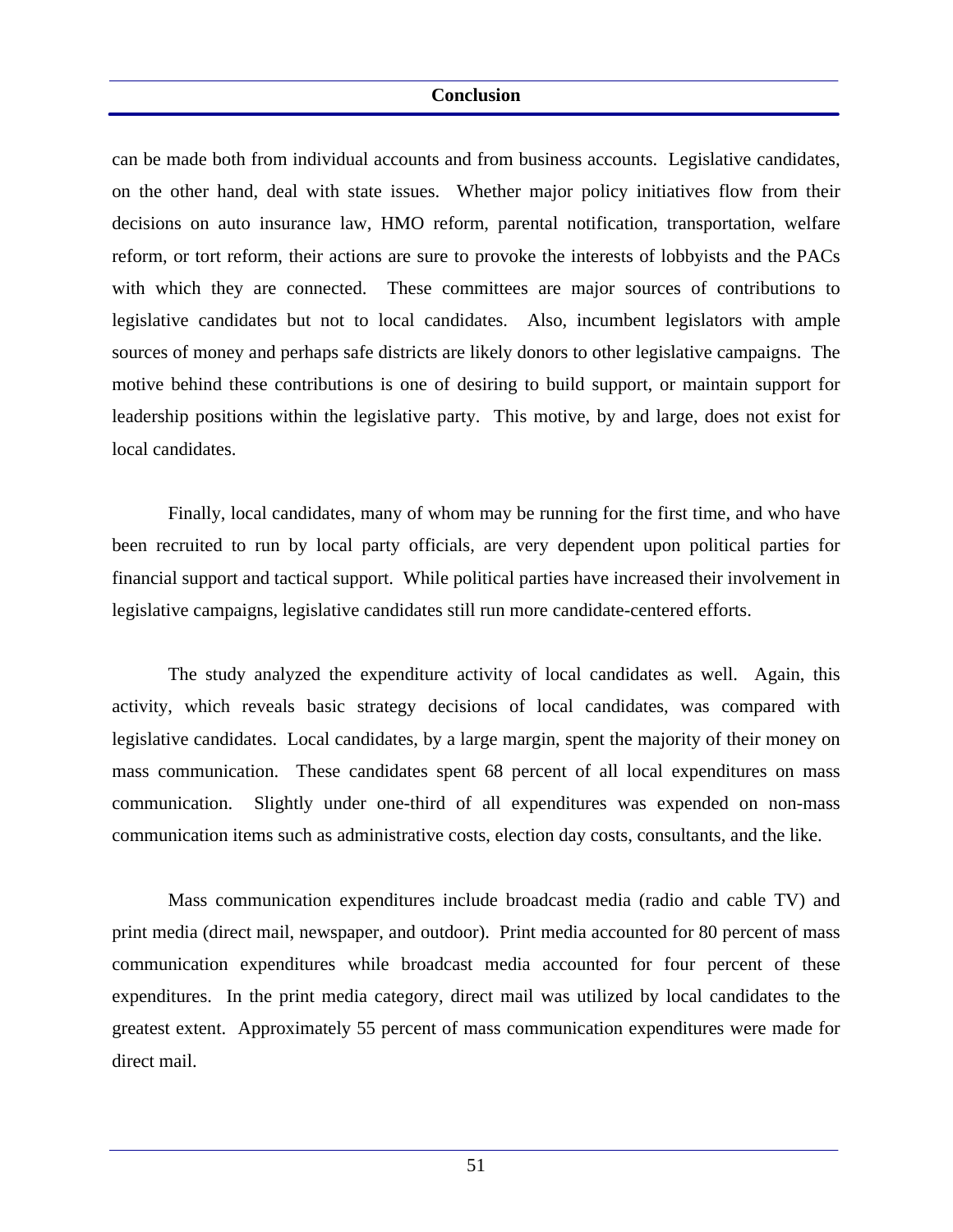In comparison to legislative candidates, local candidates devoted 68 percent of their money to mass communication but legislative candidates spent 36 percent of their proceeds on this purpose. Legislative candidates, more candidate-centered, spent 64 percent of their money on non mass communication compared with under a third of local candidate expenditures going for that purpose.

Within the mass communication category, legislative candidates, similar to local candidates, spent the bulk of their money on print media, 63 percent. They spent 24 percent on broadcast media, however, with the remaining mass communication dollars being unidentifiable. The use of radio and cable TV advertising by legislative candidates was distinguishable from that of local candidates, who committed negligible amounts to this purpose. Finally, legislative candidates spent the majority of mass media dollars, 41 percent, on direct mail as did local candidates at 55 percent. However, while local candidates committed a larger proportion of their dollars to newspaper and outdoor advertising legislative candidates spent minimal amounts for this purpose.

In conclusion, the study found that there is significant financial activity at the local level and that financial activity at this level is largely following trends at other levels of New Jersey politics. Just as at the legislative level (and the gubernatorial level), financial activity has increased substantially over a ten-year period. In many respects, government and campaigns have been overlooked at this level, with the focus of most studies being placed at the legislative, gubernatorial, congressional, and presidential levels. Because local government has such an important impact on the lives of individual citizens, i.e., police protection, road maintenance, schools, housing, safety inspections, welfare administration, and garbage collection etc., it was felt that campaign financing at this level should finally be reviewed. This study represents the first such thrust into this important electoral level.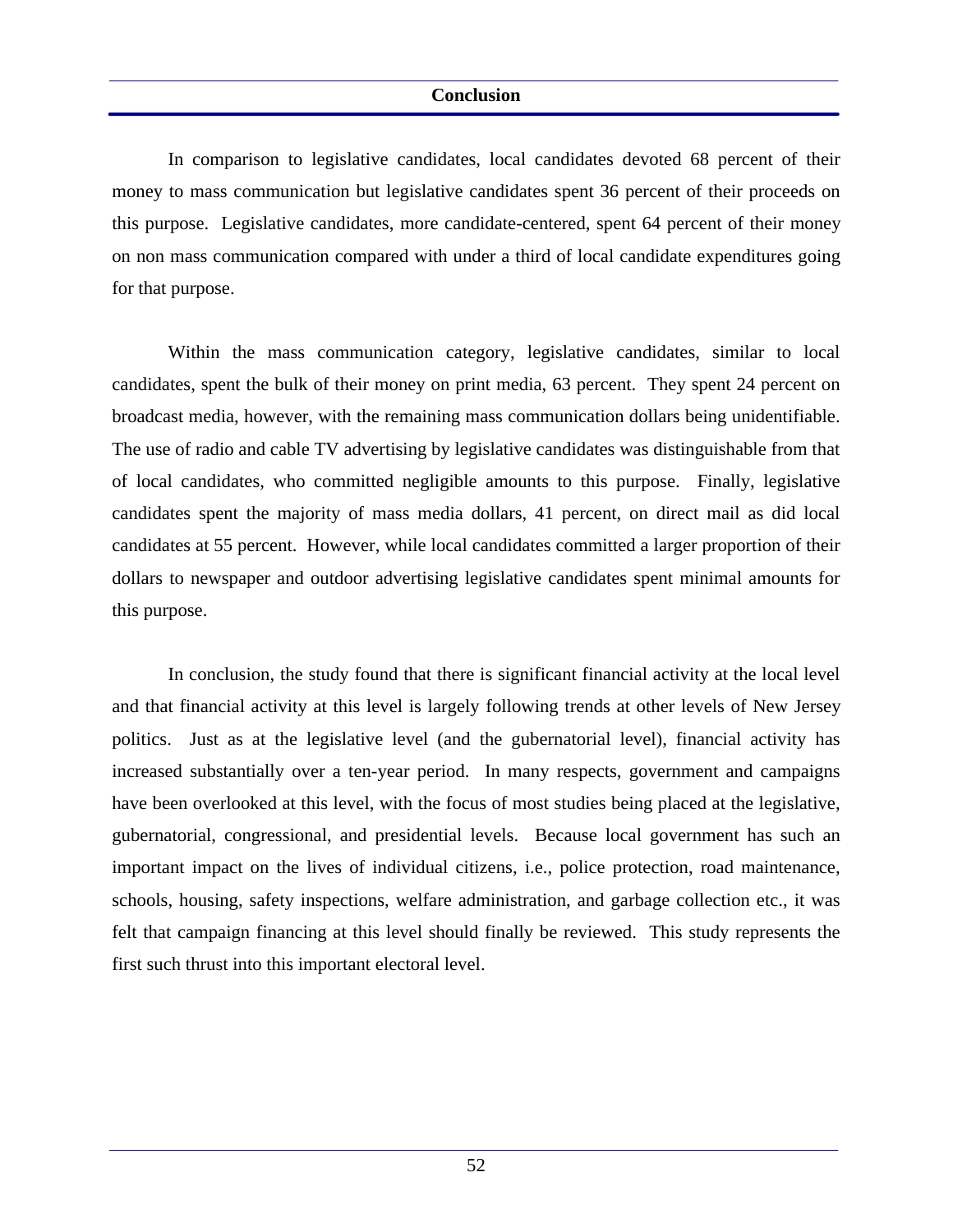# **NOTES**

- 1. Eugene Kiely and Dwight Ott, Philadelphia Inquirer, May 10, 2000, p. A01.
- 2. Barbra G. Salmore and Stephen A. Salmore, New Jersey Politics and Government: Suburban Politics Comes of Age, (University of Nebraska Press, 1993), p. 29.
- 3. Frederick M. Herrmann, "Stress and Structure: Political Change in Antebellum New Jersey," (Ph.D. diss., Rutgers University, 1976), pp. 336-337.
- 4. New Jersey U.S. Census Bureau, U.S. Department of Commerce, Local Government Financial Abstract of the United States (Government Printing Office, 1999), pp. 330-331.
- 5. James McGregor Burns, J.W. Peltason, Thomas E. Cronin, and David B. Magleby, State and Local Politics: Government By the People, (Prentice Hall, 1996), p. 171.
- 6. James Q. Wilson, American Government, Fifth Edition, (D.C. Heath and Company, 1992), p. 645.
- 7. Ibid.
- 8. State of New Jersey Commission of Investigation, Local Government Corruption, September, 1992, p.1.
- 9. The World Almanac Reference Database, United States population, 64 State, 1990-99, (October 3, 2000).
- 10. New Jersey Legislative Manual 2000 (Skinder-Strauss Associates, 1999), pp. 978-993.
- 11. New Jersey Election Law Enforcement Commission, White Paper Number 13, Trends in Legislative Campaign Financing: 1987-1997, 2nd Volume, (September, 1999), p. 15.
- 12. Ibid.
- 13. New Jersey Election Law Enforcement Commission, White Paper Number 12, Repartyization: The Rebirth of County Organizations, (November, 1997).
- 14. Commission, Trends, p. 29.
- 15. Ibid. p. 44.
- 16. Ibid.